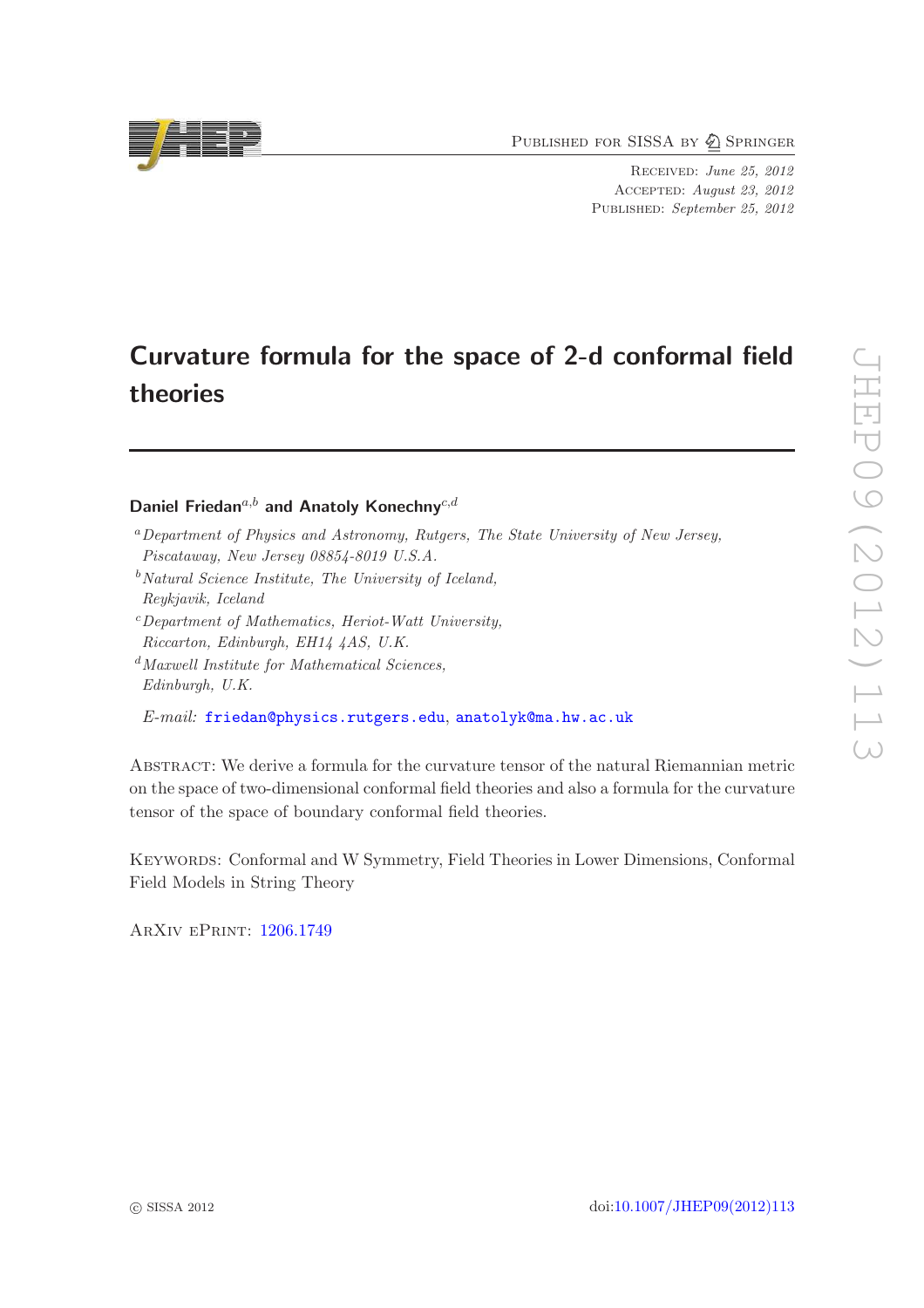# Contents

| $\mathbf{1}$   | Introduction                                                              | $\mathbf{1}$            |  |
|----------------|---------------------------------------------------------------------------|-------------------------|--|
| $\overline{2}$ | The space of conformal field theories                                     | 3                       |  |
| 3              | The metric and the curvature tensor                                       | $\overline{\mathbf{5}}$ |  |
| 4              | The conformal anomaly                                                     | $\bf{6}$                |  |
| $\bf{5}$       | The curvature tensor                                                      |                         |  |
| 6              | Two-dimensional torus example                                             |                         |  |
| $\overline{7}$ | The space of conformal boundary conditions                                |                         |  |
| 8              | The boundary curvature formula                                            |                         |  |
| 9              | D0 branes on group manifolds                                              |                         |  |
|                | 10 Curvature formula and string theory effective action                   |                         |  |
|                | 11 Discussion                                                             |                         |  |
|                | A Bulk and boundary marginally redundant operators                        | 24                      |  |
|                | B Details of the boundary curvature computation                           | 27                      |  |
|                | Proof of identity (8.19)<br>B.1                                           | 27                      |  |
|                | The functions $F_{\epsilon}(\chi)$ and $\Delta F_{\epsilon}(\chi)$<br>B.2 | 28                      |  |
|                | B.3 Computation of $E_{abcd}$                                             | 29                      |  |
|                | C Distributional correlators of currents                                  | 32                      |  |
|                | C.1 Distributions in two variables and the three-point function           | 32                      |  |
|                | C.2 Distributions in three variables and the four-point function          | 34                      |  |
|                |                                                                           |                         |  |

# JHEP09(2012)113 JHEP09(2012)113

## <span id="page-1-0"></span>1 Introduction

Following up on the work of Kutasov [[1\]](#page-36-0), we derive a formula

<span id="page-1-1"></span>
$$
R_{ijkl} = \text{RV} \int \frac{d^2 \eta}{2\pi} \left( -\ln|\eta| \right) \left\langle \phi_i(1)\phi_j(\eta)\phi_k(\infty)\phi_l(0) \right\rangle_c \tag{1.1}
$$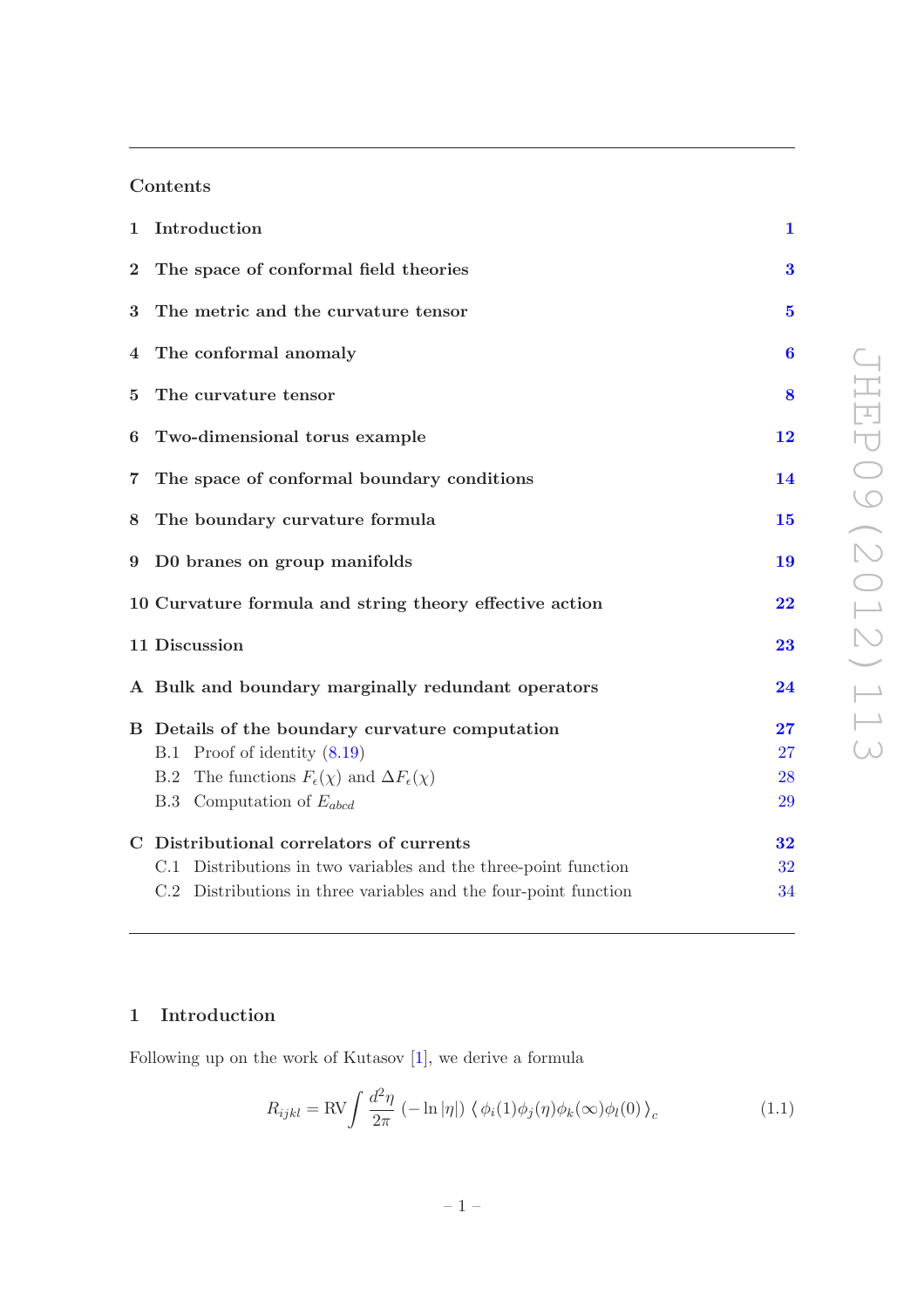for the curvature tensor of the Zamolodchikov metric on the space of two dimensional conformal field theories (CFT's), and a similar formula

$$
R_{abcd} = \text{RV} \int_{-\infty}^{\infty} d\eta \, (-\ln|\eta|) \, \left[ \langle \psi_a(1)\psi_b(\eta)\psi_c(\infty)\psi_d(0) \rangle_c \right] \tag{1.2}
$$

<span id="page-2-0"></span>
$$
+\langle \psi_a(0)\psi_b(1-\eta)\psi_c(\infty)\psi_d(1) \rangle_c \qquad (1.3)
$$

for the space of boundary conformal field theories.

In the first formula, the  $\phi_i$  are exactly marginal fields in the conformal field theory at which the curvature tensor is calculated. In the second formula, the  $\psi_a$  are exactly marginal boundary fields of the boundary conformal field theory where the curvature tensor is calculated. In both formulas,  $\langle \cdots \rangle_c$  is the connected four-point correlation function. The integrands have singularities at  $\eta = 0, 1, \infty$ . The letters 'RV' denote a particular prescription for regularizing and subtracting the divergences — a hard-sphere (point-splitting) cutoff followed by minimal subtraction of the divergences. The formulas are derived under mild technical assumptions explained in section 2 below. The main limitation is the exclusion of redundant (total derivative) fields. Generically there is no reason to consider redundant fields. However, as we explain in appendix [A,](#page-24-0) redundant fields cannot be avoided in a a neighborhood of a CFT with continuous symmetry. In string theory this phenomenon is known as the string Higgs e ffect. Appendix [A](#page-24-0) explains the underlying two-dimensional physics.

We study the local geometry abstractly, in terms of the correlation functions of the conformal field theory at which we are calculating the curvature. Our work is motivated by a desire to get better control over the geometry of spaces of conformal field theories and of string theory vacua. The  $N=2$  superconformal theories related to Calabi-Yau manifolds provide well-studied examples of spaces of CFT's. These 2-d conformal field theories provide string compactifications. The geometry of their moduli spaces has been determined from consideration of the low-energy e ffective field theory corresponding to the low-energy string scattering amplitudes. For these models, a formula expressing the curvature in terms of the N=2 CFT data was derived from the low energy e ffective action [ [2](#page-36-1)] (see formulas (3.37) in that paper). More recently in [ [3\]](#page-36-2) the curvature was computed explicitly for a number of examples with  $N=2$  and  $N=4$  supersymmetry. Our formula  $(1.1)$  is general, not restricted to  $N=2$  CFT's. We derive the general curvature formulas  $(1.1)$ ,  $(1.3)$  directly from 2-d conformal field theory in order to avoid assuming the low energy e ffective action. We are interested in a general derivation directly from 2-d CFT partly because string theory requires restrictions on the values of the conformal central charge c, but mainly because there is no complete proof of the correspondence between the low energy e ffective action and the string amplitudes. Our calculations can be considered as providing a point of support for that correspondence.

We check the curvature formulas in some of the few known families of conformal field theories where the curvature can be computed directly.

Formulas [\(1.1\)](#page-1-1) and [\(1.3\)](#page-2-0) can be derived in a variety of ways. We derive the bulk curvature formula from the 2-d conformal anomaly using a slightly novel analytic regularization scheme for conformal perturbation theory. We derive the boundary curvature formula by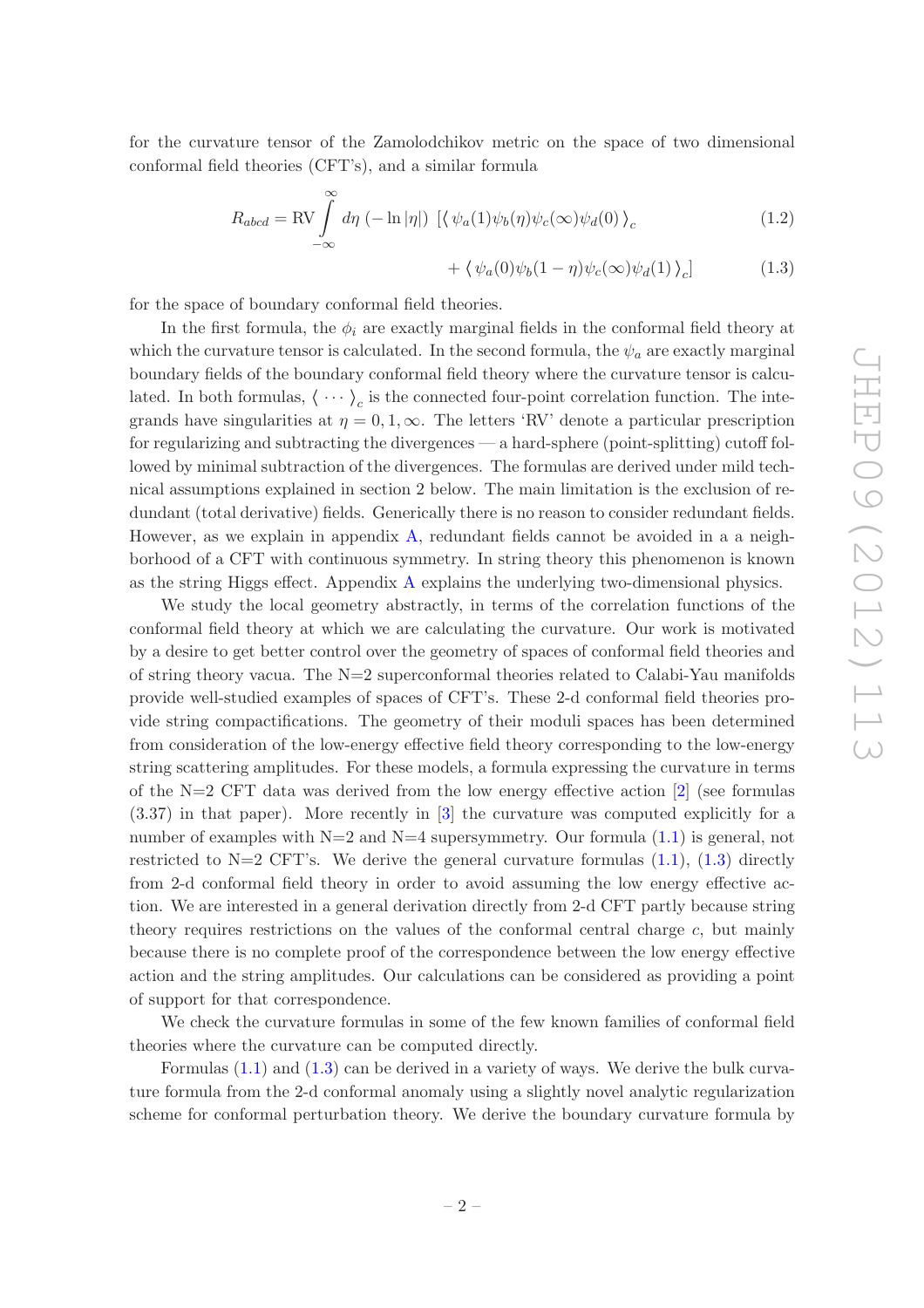directly computing second derivatives of the metric using a sharp point-splitting cuto ff. We chose such di fferent methods hoping that the techniques might be useful elsewhere. We put particular emphasis on carefully deriving the particular regularization and subtraction prescription for the integrals in the curvature formulas.

A speculative motivation for deriving the curvature formula is the possibility that it could be used to prove the claim made in [ [4\]](#page-36-3) that the natural metric on the space of supersymmetric string vacua satisfies an Einstein equation  $R_{ij} = \frac{1}{4}g_{ij}$ .

### <span id="page-3-0"></span>2 The space of conformal field theories

In this paper, a 2-d conformal field theory is a unitary euclidean quantum field theory on the complex plane. The trace of the stress-energy tensor vanishes, implying locally conserved conformal currents. The space of conformal field theories is — modulo some technical assumptions — the set of fixed points of the renormalization group acting on the space of 2-d unitary quantum field theories. We are interested in the local geometry of the space of conformal field theories in the neighborhood of an arbitrary given CFT, the reference CFT. We suppose that the reference CFT has unbroken global conformal invariance [1](#page-3-1) and a discrete spectrum of conformal dimensions.

A family of CFT's in a neighborhood of the reference CFT is described by coordinates given by coupling constants  $\lambda^i$ . The  $\lambda^i$  parametrize perturbations of the action of the reference field theory that preserve scale invariance. The partition function of the perturbed theory is

<span id="page-3-5"></span><span id="page-3-2"></span>
$$
Z(\lambda) = Z(0) \langle e^{\frac{1}{2\pi} \int d^2 z \lambda^i \phi_i(z)} \rangle \tag{2.1}
$$

where  $Z(0)$  is the partition function of the reference CFT. The  $\phi_i(z)$  are local fields in the reference CFT, and  $\langle \cdots \rangle$  is the expectation value in the reference CFT.

We make the following technical assumptions

<span id="page-3-3"></span>**Assumption 1** The  $\phi_i(z)$  are dimension 2 scalar fields in the reference CFT.

**Assumption 2** The  $\phi_i \phi_j$  operator product expansions (OPE's) contain no dimension 2 scalar fields.

<span id="page-3-4"></span>**Assumption 3** The  $\phi_i \phi_j$  OPE's contain no dimension 1, spin 1 currents.

Assumptions [1](#page-3-2) and [2](#page-3-3) imply that the beta functions for the couplings  $\lambda^i$  vanish at least through the second order. Although assumptions [2](#page-3-3) and [3](#page-3-4) restrict the  $\phi_i \phi_j$  OPE's, we emphasize that there are no other restrictions. In particular, relevant scalar fields can appear in the OPE's. Scale invariance is preserved by minimally subtracting the associated power divergences. In more general terms we adjust the couplings for the relevant fields

<span id="page-3-1"></span><sup>&</sup>lt;sup>1</sup>The supposition of global conformal invariance usually goes unspoken. It avoids the possibility of a locally conformal field theory which, on the 2-d plane, exhibits spontaneously broken conformal invariance. See [[5](#page-36-4), [6](#page-36-5)] for examples and further discussion. Global conformal invariance and unitarity on the plane together imply unitarity of the radial quantization. The self-adjointness of the dilation and rotation operators then implies that the local fields can be expanded in scaling fields of definite dimension and spin.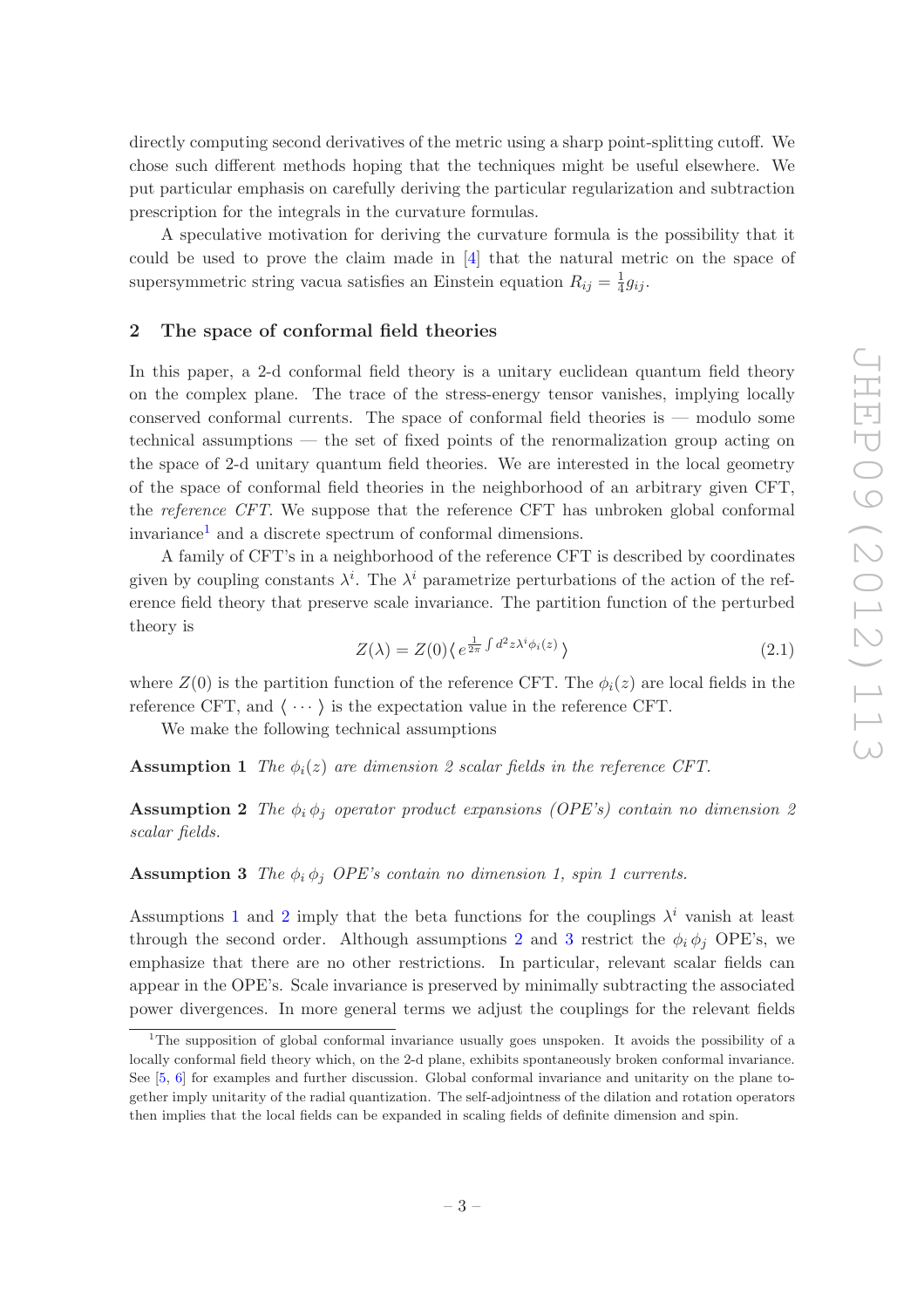so that their beta functions are zero. This is especially simple in the minimal subtraction scheme. The zeroes of the beta functions  $\beta^{i'}$  for the relevant couplings  $\lambda^{i'}$  are at  $\lambda^{i'} = 0$ . If we used instead a non-minimal scheme, the zeroes of  $\beta^{i'}$  could be at non-vanishing values of  $\lambda^{i'}$ . For example in a scheme in which  $\beta^{i'} = \delta_{i'}\lambda^{i'} + C_{jl}^{i'}$  $j_k^i \lambda^j \lambda^k$  we should set  $\lambda^{i'} = -C_{j}^{i'}$  $j_k^{i'} \lambda^j \lambda^k / \delta_{i'}$  to preserve conformal invariance. The non-zero relevant couplings do not contribute to the beta function for the marginal couplings by the usual dimensional analysis argument — any such contributions would have negative dimension coe fficients.

Assumption [1](#page-3-2) excludes any perturbations by total derivative operators. Such a perturbation only amounts to a redefinition of the local fields and a corresponding reparametrization of the space of CFT's. None of the physical properties change — the perturbed CFT is equivalent to the unperturbed theory. These perturbations are called redundant. In Lagrangian quantum field theory, they arise from perturbations by terms that vanish by the equations of motion. Assumption [1](#page-3-2) in conjunction with unitarity and global conformal invariance implies that the  $\phi_i$  are primary fields and therefore cannot be total derivatives.

A dimension 1, spin 1 current is necessarily conserved. If any such current is present in the reference CFT, assumption [3](#page-3-4) states that none of the fields  $\phi_i$  are charged under the corresponding continuous symmetry. If there were such a charged perturbation, it would break the continuous symmetry. We show in appendix [A](#page-24-0) that, at first order in the symmetry breaking perturbation, a certain linear combination of the  $\phi_i$  becomes a total derivative. Thus assumptions [1](#page-3-2) and [3](#page-3-4) allow us to disregard systematically the possibility of redundant perturbations. One could relax our assumptions to allow for redundant perturbations at the cost of technical complication.

We are studying the curvature tensor on a smooth family of CFT's. The beta function will vanish identically on such a family, but we only need to assume that it vanishes through second order at the reference CFT. This is enough to describe the curvature tensor at a generic point of the moduli space of CFT's (the space of all equivalence classes of CFT's). At generic points the moduli space is smooth.

Singularities in the moduli space can take various forms. There are singular points where a number of smooth families of CFTs intersect. Our curvature formula applies to each of the intersecting families. There are singular points in the moduli space which are CFT's with discrete symmetries, under which the perturbations  $\phi_i$  transform nontrivially. The discrete symmetries act as equivalence transformations on the smooth family of perturbed theories. The moduli space of CFT's is the quotient orbifold. We are calculating the curvature tensor on the smooth family before the discrete quotient is taken. Another class of singular points in the moduli space arises from CFT's with continuous symmetries where some of the perturbations are charged. Again, the symmetries act as equivalence transformations on the smooth family of perturbations. Handling this case would require including redundant operators.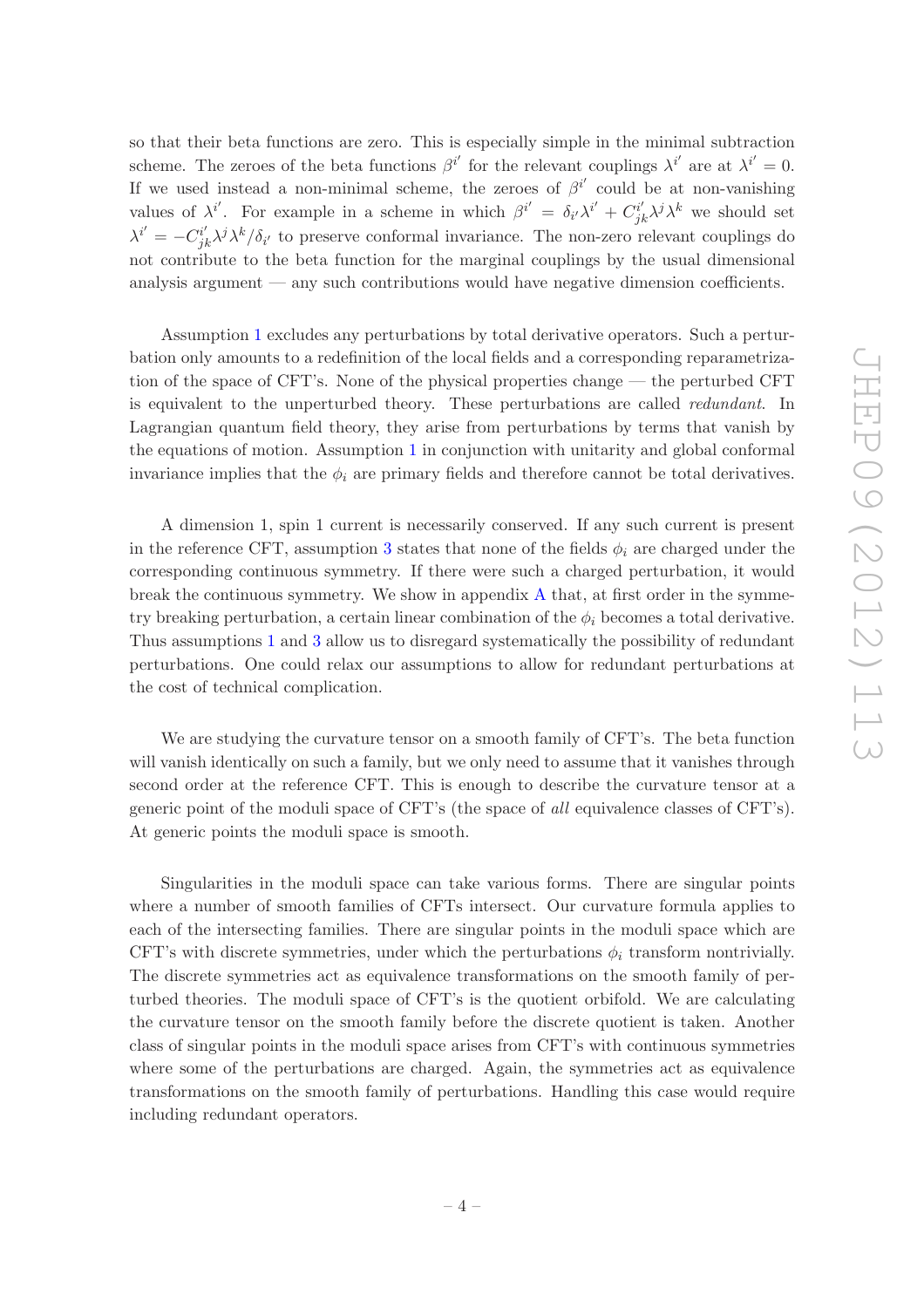### <span id="page-5-0"></span>3 The metric and the curvature tensor

The natural riemannian metric  $g_{ij}(\lambda)$  on the family of CFT's is extracted from the twopoint correlation function in the perturbed CFT,

<span id="page-5-1"></span>
$$
\langle \phi_i(z) \phi_j(w) \rangle_{\lambda} = g_{ij}(\lambda) |z - w|^{-4}.
$$
\n(3.1)

Scale invariance dictates the form of the two-point function. The coefficient  $g_{ij}(0)$  is the riemannian metric at the reference CFT.

To calculate the curvature tensor, we need the first and second derivatives of the metric at the reference CFT. These are calculated in the conformal perturbation series, which is the expansion of the partition function and the correlation functions in powers of the coupling constants  $\lambda^{i}$ . The conformal perturbation series is encoded in the generating functional

$$
Z(\lambda) = Z(0) \langle e^{\frac{1}{2\pi} \int d^2 z \lambda^i(z) \phi_i(z)} \rangle, \qquad (3.2)
$$

in which the coupling constants  $\lambda^i$  in equation [\(2.1\)](#page-3-5) for the partition function have been replaced by sources

$$
\lambda^{i}(z) = \lambda^{i} + \delta\lambda^{i}(z)
$$
\n(3.3)

where the  $\delta \lambda^{i}(z)$  have compact support in z. The perturbation series is written

$$
\ln Z(\lambda) = \ln Z(0) + \sum_{N=1}^{\infty} \ln Z_{(N)} \tag{3.4}
$$

$$
\ln Z(N) = \frac{1}{N!} \int \frac{d^2 z_1}{2\pi} \cdots \frac{d^2 z_N}{2\pi} \lambda^{i_1}(z_1) \cdots \lambda^{i_N}(z_N) \left\langle \phi_{i_1}(z_1) \cdots \phi_{i_N}(z_N) \right\rangle_c \tag{3.5}
$$

where the  $\langle \cdots \rangle_c$  are the connected correlation functions in the reference CFT.

The connected correlation functions are distributions in the coordinates  $z_{\alpha}$  (so that they can be integrated against the sources). Their singularities are on the diagonals, where some of the  $z_{\alpha}$  coincide. Considered as functions of the coordinates  $z_{\alpha}$  at non-coincident points, the correlation functions are unambiguously defined. The integrals of these functions can be singular at coincident points, so renormalization is required to define the correlation functions as distributions. The integrals must be cut o ff in some fashion, then counterterms added to the action so that each term of the perturbation series goes to a finite limit when the cutoff is removed. Different renormalization schemes are related by reparametrization of the  $\lambda^i$ . That is, different schemes produce different coordinate systems on the space of conformal field theories.

The expression for the curvature tensor in terms of the derivatives of the metric is especially simple in coordinates where the first derivatives of the metric vanish:

<span id="page-5-2"></span>
$$
R_{ijkl} = \frac{1}{2} (\partial_k \partial_j g_{li} - \partial_k \partial_i g_{jl} - \partial_l \partial_j g_{ki} + \partial_l \partial_i g_{jk}).
$$
\n(3.6)

Kutasov [ [1](#page-36-0)] pointed out that there is an especially simple renormalization scheme that gives such coordinates: the hard-sphere cuto ff with minimal subtraction. The integrals of correlation functions are cut off by restricting them to the region  $|z_{\alpha} - z_{\beta}| > \epsilon$ ,  $\alpha \neq \beta$ .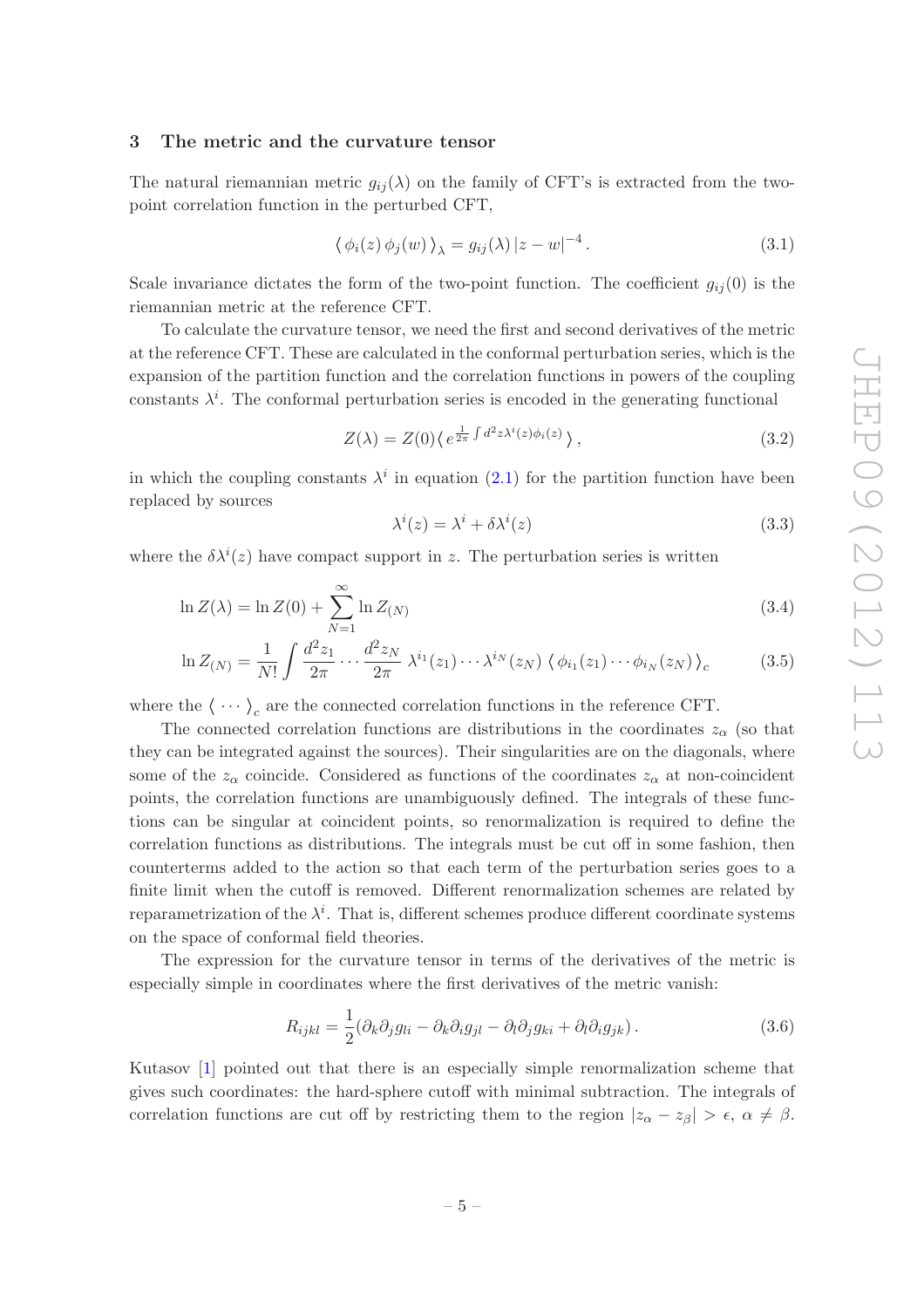Minimal counterterms depending on  $\epsilon$  are added to the action to cancel the divergences so that the limit  $\epsilon \to 0$  becomes finite. The first derivatives of the metric are

$$
\partial_k g_{ij} = \int \frac{d^2 z}{2\pi} \left\langle \phi_i(1) \phi_j(0) \phi_k(z) \right\rangle_c.
$$
 (3.7)

The three-point function vanishes identically at non-coincident points, by assumption [2](#page-3-3) (the vanishing of the OPE coe fficients). Minimal subtraction means that no finite counterterms are added to the action, so the three-point function vanishes as a distribution, so the first derivatives of the metric vanish. As Kutasov remarked, the second derivatives of the metric are

$$
\partial_l \partial_j g_{ik} = \int \frac{d^2 z_1}{2\pi} \frac{d^2 z_2}{2\pi} \left\langle \phi_i(1) \phi_k(0) \phi_l(z_1) \phi_j(z_2) \right\rangle_c \tag{3.8}
$$

so the curvature tensor is given by a sum of double integrals of four-point functions. We take the calculation one step further. Conformal invariance implies that the four-point function depends, at non-coincident points, only on one argument, the cross-ratio

$$
\eta = (1, z_1; z_2, 0) = \frac{(1 - z_2)z_1}{z_1 - z_2}, \qquad (3.9)
$$

so we can perform one of the integrals explicitly, reducing the curvature formula to a single integral of the four-point function. The calculation is complicated by the need for regularization.

### <span id="page-6-0"></span>4 The conformal anomaly

We find it convenient to calculate the curvature tensor by extracting the metric from the integrated conformal anomaly

<span id="page-6-1"></span>
$$
\mu \frac{\partial}{\partial \mu} \ln Z(\lambda) = \int d^2 z \langle \Theta(z) \rangle.
$$
 (4.1)

Here  $\mu$  is the 2-d scale and  $\Theta(z)$  is the trace of the stress-energy tensor. As a local field,  $\Theta(z)$  can be expanded in a basis of scaling fields of real dimensions  $\geq 0$  and integer spins.  $\Theta(z)$  has canonical dimension 2 and spin 0, and the sources  $\lambda^{i}(z)$  are dimensionless, so the fields that contribute to  $\Theta(z)$  have dimensions 0, 1, and 2. The only scaling field of dimension 0 is the identity. Thus the general form of the expectation value of  $\Theta(z)$  is [[5](#page-36-4), [7](#page-36-6)]

$$
2\pi \langle \Theta(z) \rangle_{\lambda,c} = \beta^I(\lambda) \langle \phi_I(z) \rangle_{\lambda,c} + C_i^m(\lambda) \bar{\partial} \lambda^i \langle J_m(z) \rangle_{\lambda,c} + C_i^{\bar{m}}(\lambda) \partial \lambda^i \langle \bar{J}_{\bar{m}}(\bar{z}) \rangle_{\lambda,c} \qquad (4.2)
$$

$$
+ \partial_\mu \left[ w_i(\lambda) \partial^\mu \lambda^i \right] - \frac{1}{8} g_{ij}(\lambda) \partial_\mu \lambda^i \partial^\mu \lambda^j
$$

where the  $\phi_I$  are the dimension  $\leq 2$ , spin 0 fields in the reference CFT and the  $J_m(z)$ ,  $\bar{J}_{\bar{m}}(\bar{z})$  are the dimension 1, spin 1 (chiral) currents in the reference CFT. The coefficients on the right hand side are local functionals of the sources, of appropriate dimension and spin. The last two terms on the right hand side are proportional to the identity field. We will check later the appearance of the metric  $g_{ij}$  in the last term, and its coefficient. The last four terms on the right hand side comprise the conformal anomaly (in a flat 2-d geometry).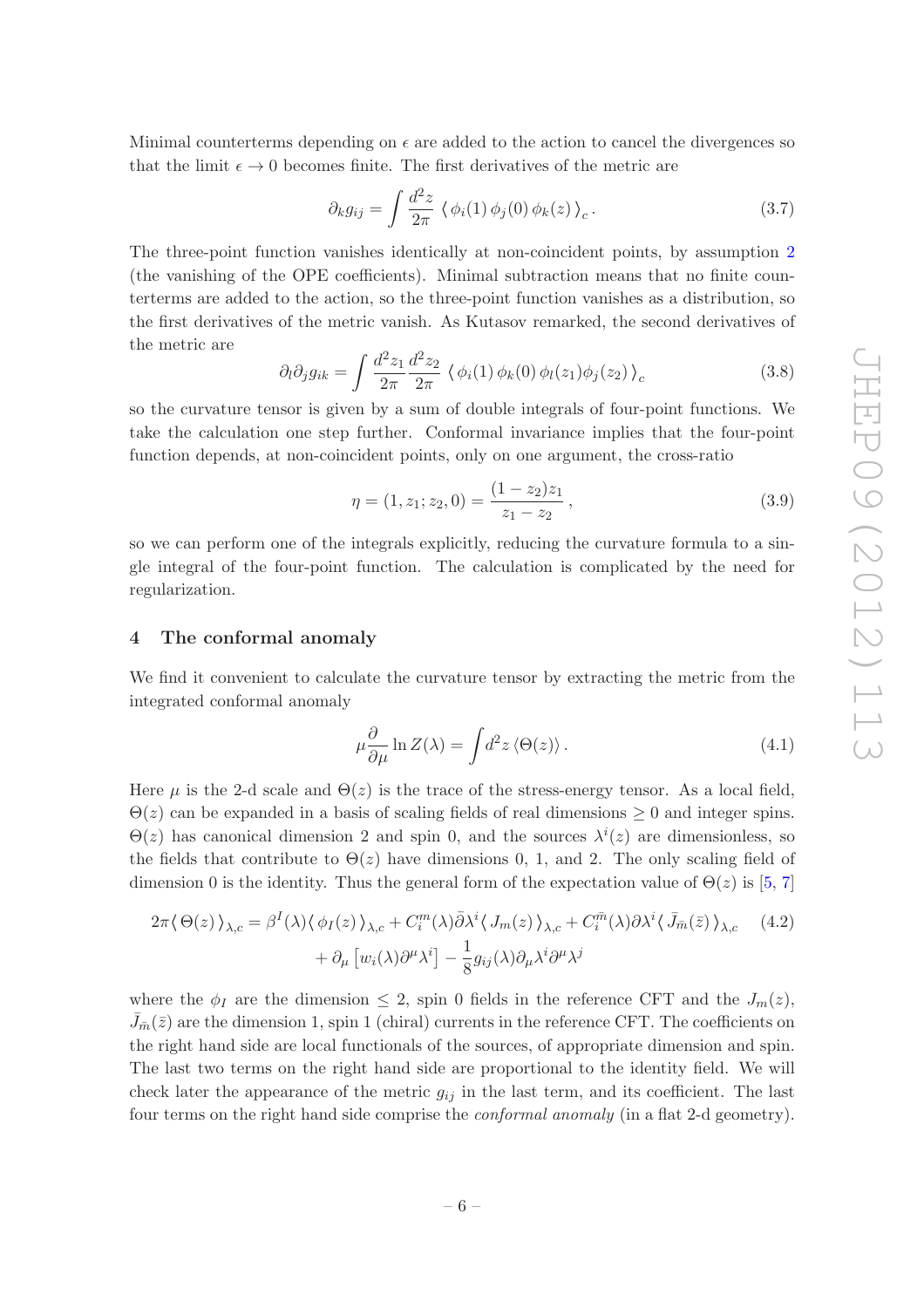The beta functions  $\beta^I(\lambda)$  of course vanish identically on a family of CFT's so the first term on the right hand side does not occur. But our assumptions only require that the  $\beta^I(\lambda)$  vanish through second order. To calculate the curvature tensor, we will expand equation [\(4.2\)](#page-6-1) to fourth order in the sources. The fourth derivative of  $\beta^I(\lambda)$  will multiply a one-point function, which vanishes. The third derivative of  $\beta^I(\lambda)$  will be symmetric in the three indices, so cannot contribute to the curvature tensor. So we can ignore the first term on the right hand side of  $(4.2)$ . To avoid cluttering the calculations, we will take the third derivatives of  $\beta^I(\lambda)$  to be zero. As we have argued, the result for the curvature tensor is not a ffected.

Equation [\(4.2\)](#page-6-1) implies the OPE in the reference CFT of the form

$$
T(z)\,\phi_i(0) \sim \frac{1}{z^3} C_i^{\bar{m}}(0)\bar{J}_{\bar{m}}(0) + \cdots \tag{4.3}
$$

where  $T(z)$  is the usual holomorphic component of the stress-energy tensor. Such a term is forbidden by global conformal invariance and unitarity. Therefore  $C_i^{\bar{m}}(0) = 0$ , and similarly  $C_i^m(0) = 0$ . In appendix [A](#page-24-0) we show that the first derivatives  $C_{ij}^m = \partial_i C_j^m(0)$  and  $C_{ij}^{\bar{m}} = \partial_i C_j^{\bar{m}}(0)$  appear as operator product coefficients

$$
\phi_i(z)\,\phi_j(0) \sim |z|^{-4} \left[ z \, C_{ij}^m J_m(0) + \bar{z} \, C_{ij}^{\bar{m}} \bar{J}_{\bar{m}}(0) \right] \tag{4.4}
$$

and thus vanish by assumption [3.](#page-3-4) This is enough to show that the second and third terms on the right hand side of [\(4.2\)](#page-6-1) do not contribute to the curvature calculation. The fourth derivatives of  $C_i^m(\lambda)$  multiply  $\langle J_m \rangle_{0,c}$  which vanishes. The third derivatives multiply twopoint functions  $\langle J_m \phi_k \rangle_{0,c}$  which vanish. Finally, the second derivatives of  $C_i^m(\lambda)$  multiply three-point functions  $\langle J_m \phi_j \phi_k \rangle_{0,c}$  which vanish by assumption [3.](#page-3-4) The same holds for  $C_i^{\bar{m}}(\lambda)$ .

The fourth term in  $(4.2)$  is a total derivative so we can write

<span id="page-7-0"></span>
$$
\mu \frac{\partial}{\partial \mu} \ln Z(\lambda) = \int d^2 z \, \langle \Theta(z) \rangle_{\lambda, c} = - \int \frac{d^2 z}{2\pi \, 8} \, g_{ij}(\lambda) \, \partial_\mu \lambda^i \partial^\mu \lambda^j + \cdots \tag{4.5}
$$

where the omitted terms make no contribution to the curvature tensor.

The tensor  $g_{ij}(\lambda)$  in [\(4.5\)](#page-7-0) is the Zamolodchikov metric [\(3.1\)](#page-5-1). This is derived by noting that, with the hard-sphere regularization, the divergent part of

$$
\frac{1}{2} \int \frac{d^2 z_1}{2\pi} \frac{d^2 z_2}{2\pi} \theta(|z_1 - z_2| - \epsilon) \lambda^i(z_1) \lambda^j(z_2) \langle \phi_i(z_1) \phi_j(z_2) \rangle_c \tag{4.6}
$$

is cancelled by the counterterms

$$
\Delta S = \int \frac{d^2 z}{2\pi} \left[ \epsilon^{-2} \frac{1}{4} g_{ij} \lambda^i \lambda^j + \ln(\mu \epsilon) \frac{1}{8} g_{ij} \partial_\mu \lambda^i \partial^\mu \lambda^j \right]
$$
(4.7)

so

$$
\mu \frac{\partial}{\partial \mu} \ln Z(\lambda) = -\int \frac{d^2 z}{2\pi} \frac{1}{8} g_{ij} \partial_\mu \lambda^i \partial^\mu \lambda^j \tag{4.8}
$$

to second order in the sources  $\lambda^{i}(z)$ . This local calculation works as well in any nearby conformal field theory, so the integrated anomaly must be as in equation [\(4.5\)](#page-7-0). The equation does not depend on the renormalization scheme because no finite counterterms can a ffect it.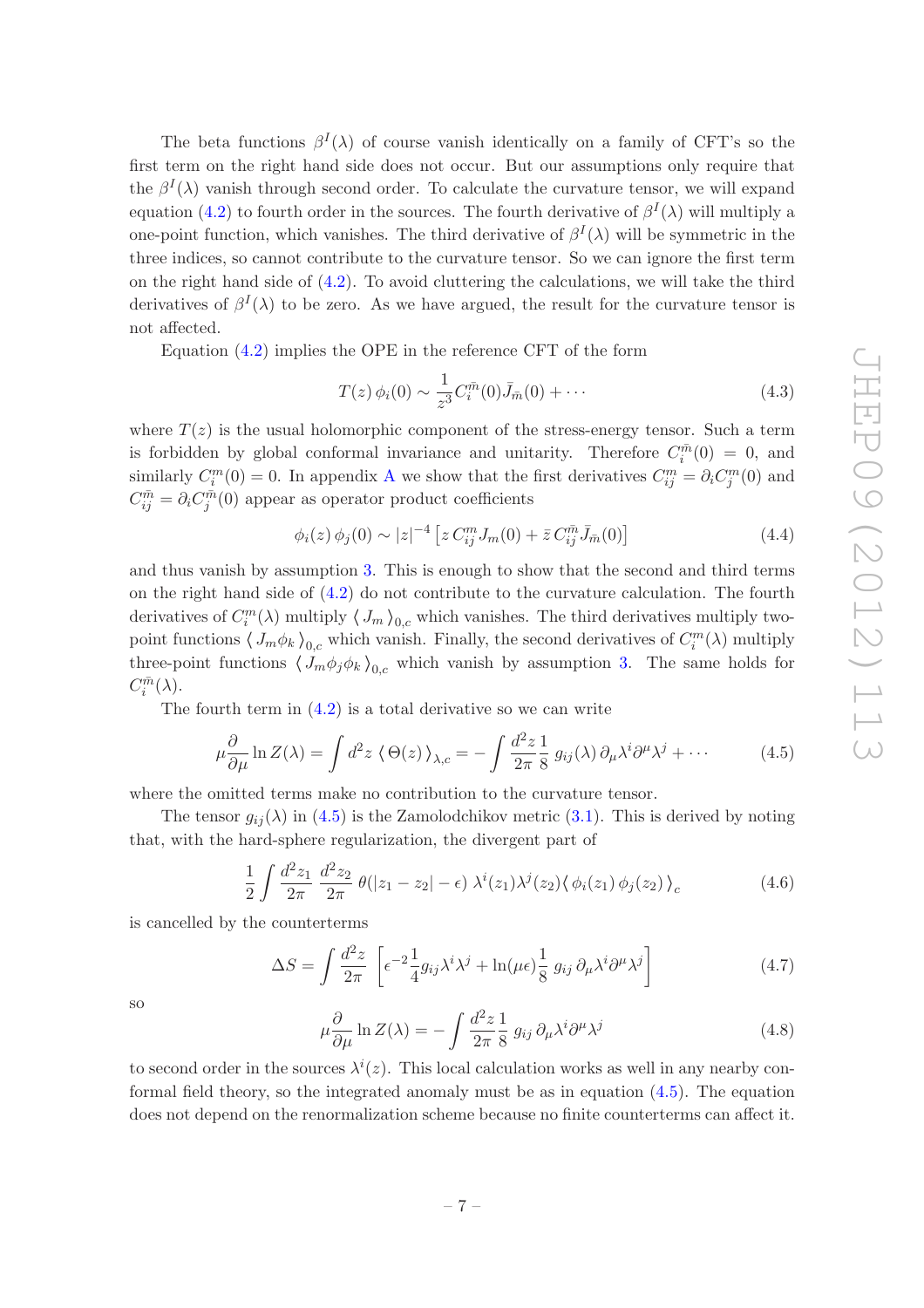### <span id="page-8-0"></span>5 The curvature tensor

The second derivatives of the metric are now found by expanding the anomaly to fourth order in the  $\lambda^i$ ,

$$
\mu \frac{\partial}{\partial \mu} \ln Z_{(4)} = -\int \frac{d^2 z}{2\pi} \frac{1}{16} \partial_k \partial_l g_{ij} \lambda^k \lambda^l \partial_\mu \lambda^i \partial^\mu \lambda^j \tag{5.1}
$$

where the fourth order term in the conformal perturbation series is

$$
\ln Z_{(4)} = \frac{1}{4!} \int \prod_{\alpha=1}^{4} \frac{d^2 z_{\alpha}}{2\pi} \langle \prod_{\alpha=1}^{4} \lambda^i(z_{\alpha}) \phi_i(z_{\alpha}) \rangle_c.
$$
 (5.2)

Changing integration variables to  $y_{\alpha} = z_{\alpha} - z$  with  $z = \sum_{\alpha} z_{\alpha}$ , then expanding each  $\lambda^{i_{\alpha}}(z + z_{\alpha})$  $y_{\alpha}$ ) in powers of the  $y_{\alpha}$ , keeping the terms containing two derivatives of the sources, gives

$$
\mu \frac{\partial}{\partial \mu} \ln Z_{(4)} = -\int d^2 z \,\lambda^{i_2} \lambda^{i_3} \partial_\mu \lambda^{i_1} \partial^\mu \lambda^{i_4} \frac{1}{16} \int \prod_{\alpha=1}^4 \frac{d^2 y_\alpha}{2\pi} \,\delta^2 \left(\frac{1}{4} \sum y_\alpha\right) \, |y_1 - y_4|^2 \quad (5.3)
$$

$$
\times \mu \frac{\partial}{\partial \mu} \langle \phi_{i_1}(y_1) \phi_{i_2}(y_2) \phi_{i_3}(y_3) \phi_{i_4}(y_4) \rangle_c \tag{5.4}
$$

from which we can read o ff the second derivatives of the metric

×

$$
\partial_{i_2}\partial_{i_3}g_{i_1i_4} = \int \prod_{\alpha=1}^4 \frac{d^2y_\alpha}{2\pi} \, 2\pi\delta^2 \left(\frac{1}{4}\sum y_\alpha\right) \, |y_1 - y_4|^2 \tag{5.5}
$$

$$
\times \mu \frac{\partial}{\partial \mu} \langle \phi_{i_1}(y_1) \phi_{i_2}(y_2) \phi_{i_3}(y_3) \phi_{i_4}(y_4) \rangle_c. \tag{5.6}
$$

Substituting in equation  $(3.6)$ , we obtain

$$
R_{i_1 i_2 i_3 i_4} = \frac{1}{2} \int \prod_{\alpha=1}^4 \frac{d^2 y_\alpha}{2\pi} \, 2\pi \delta^2 \left(\frac{1}{4} \sum y_\alpha\right) \tag{5.7}
$$

$$
\left(|y_1 - y_4|^2 - |y_2 - y_4|^2 - |y_1 - y_3|^2 + |y_2 - y_3|^2\right) (5.8)
$$

$$
\times \mu \frac{\partial}{\partial \mu} \langle \phi_{i_1}(y_1) \phi_{i_2}(y_2) \phi_{i_3}(y_3) \phi_{i_4}(y_4) \rangle_c.
$$
 (5.9)

Changing variables from  $y_{\alpha}$  to  $x_{\alpha} = y_{\alpha} - y_4$ ,  $\alpha = 1, 2, 3$ , and integrating over  $y_4$ , we obtain

<span id="page-8-1"></span>
$$
R_{i_1 i_2 i_3 i_4} = \int \prod_{\alpha=1}^3 \frac{d^2 x_\alpha}{2\pi} \left[ (x_1 - x_2) \cdot x_3 \right] \mu \frac{\partial}{\partial \mu} \langle \phi_{i_1}(x_1) \phi_{i_2}(x_2) \phi_{i_3}(x_3) \phi_{i_4}(0) \rangle_c \tag{5.10}
$$

where we write

$$
u \cdot v = \frac{1}{2} (\bar{u}v + u\bar{v}) = \mathbf{Re}(\bar{u}v).
$$
 (5.11)

The scale derivative of the four-point correlation function is the fourth variation of the integrated anomaly with respect to the sources. By the arguments of the previous section, the scale derivative vanishes away from the diagonal  $x_1 = x_2 = x_3 = 0$ . Thus the region of integration can be restricted to any region that includes the diagonal.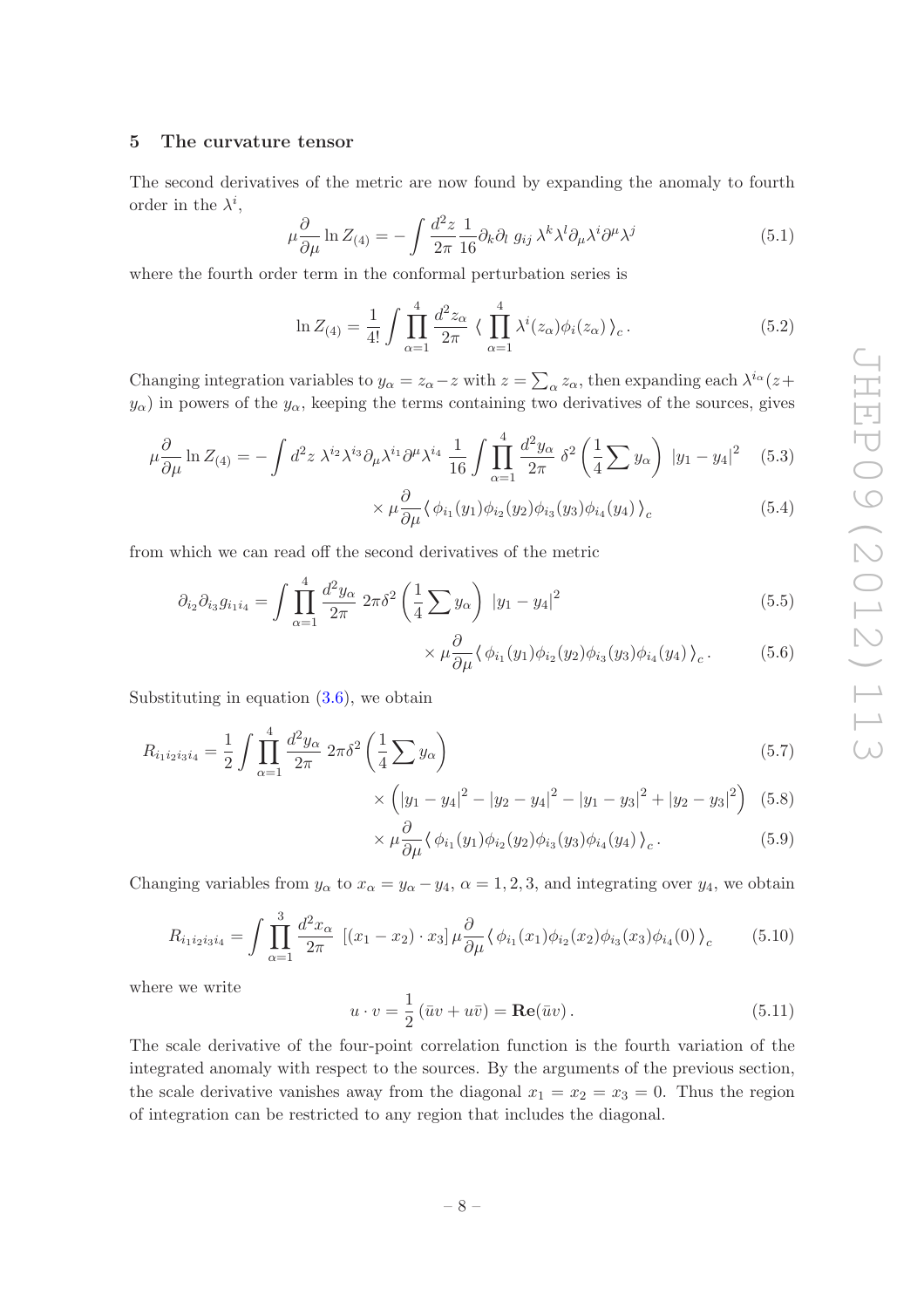To construct the renormalized four-point function we use a version of analytic regularization. We define the regulated N-point function

$$
G_s(\mathbf{z}) = \mu^{Ns} K_s(\mathbf{z}) \langle \phi_{i_1}(z_1) \dots \phi_{i_n}(z_n) \rangle_c.
$$
 (5.12)

where

$$
K_s(\mathbf{z}) = \prod_{\alpha < \beta} |z_{\alpha} - z_{\beta}|^{\frac{2s}{N-1}}. \tag{5.13}
$$

The crucial point of this definition is that the regulated fields  $\phi_i$  have scaling dimension  $2 - s$ , as in dimensional regularization of lagrangian quantum field theory. Then  $\mu^s \phi_i$  has dimension 2 so we still have the canonical scaling relation

<span id="page-9-0"></span>
$$
\left(\mu \frac{\partial}{\partial \mu} - \sum_{\alpha} z_{\alpha} \cdot \frac{\partial}{\partial z_{\alpha}} - 2N\right) G_s(\mathbf{z}) = 0.
$$
\n(5.14)

For  $\text{Re } s > 1$ , the regulated correlation functions  $G_s(z)$  are nonsingular distributions in the coordinates  $z_{\alpha}$ . They are holomorphic functions of the regularization parameter s which analytically continue to meromorphic functions of  $s$ . The renormalized correlation functions are obtained by subtracting poles at  $s = 0$  and taking the limit  $s \to 0$ 

$$
\langle \phi_{i_1}(z_1) \dots \phi_{i_n}(z_n) \rangle_c = \lim_{s \to 0} \left[ G_s(\mathbf{z}) - \Delta G_s(\mathbf{z}) \right] \tag{5.15}
$$

where the counterterm  $\Delta G_s(z)$  contains poles at  $s=0$  and is independent of  $\mu$ . Thus

$$
\mu \frac{\partial}{\partial \mu} \langle \phi_{i_1}(z_1) \dots \phi_{i_n}(z_n) \rangle_c = \lim_{s \to 0} \mu \frac{\partial}{\partial \mu} G_s(\mathbf{z}). \tag{5.16}
$$

Equation [\(5.10\)](#page-8-1) becomes

$$
R_{i_1 i_2 i_3 i_4} = \lim_{s \to 0} \int \prod_{\alpha=1}^3 \frac{d^2 x_\alpha}{2\pi} \left[ (x_1 - x_2) \cdot x_3 \right] \mu \frac{\partial}{\partial \mu} G_s(\mathbf{x}) \tag{5.17}
$$

where  $G_s(\mathbf{x})$  now stands for the regulated four-point function

$$
G_s(\mathbf{x}) = \mu^{4s} K_s(\mathbf{x}) \langle \phi_{i_1}(x_1) \phi_{i_2}(x_2) \phi_{i_3}(x_3) \phi_{i_4}(0) \rangle_c \tag{5.18}
$$

$$
K_s(\mathbf{x}) = |x_1 x_2 x_3 (x_3 - x_1)(x_3 - x_2)(x_1 - x_2)|^{\frac{2s}{3}}.
$$
\n(5.19)

By [\(5.14\)](#page-9-0),

<span id="page-9-1"></span>
$$
R_{i_1 i_2 i_3 i_4} = \lim_{s \to 0} \int \prod_{\alpha=1}^3 \frac{d^2 x_\alpha}{2\pi} \sum_{\alpha} \frac{\partial}{\partial x_\alpha} \cdot \left( x_\alpha \left[ (x_1 - x_2) \cdot x_3 \right] G_s(\mathbf{x}) \right). \tag{5.20}
$$

Since the integral in  $(5.20)$  vanishes off the diagonal, we can introduce — without affecting the result — a factor  $B(x)$  in the integrand that equals 1 in a neighborhood of  $(0,0,0,0)$  and drops off sufficiently fast at infinity. We pick

<span id="page-9-2"></span>
$$
B(\mathbf{x}) = e^{-\epsilon^2 \|\mathbf{x}\|^2} \tag{5.21}
$$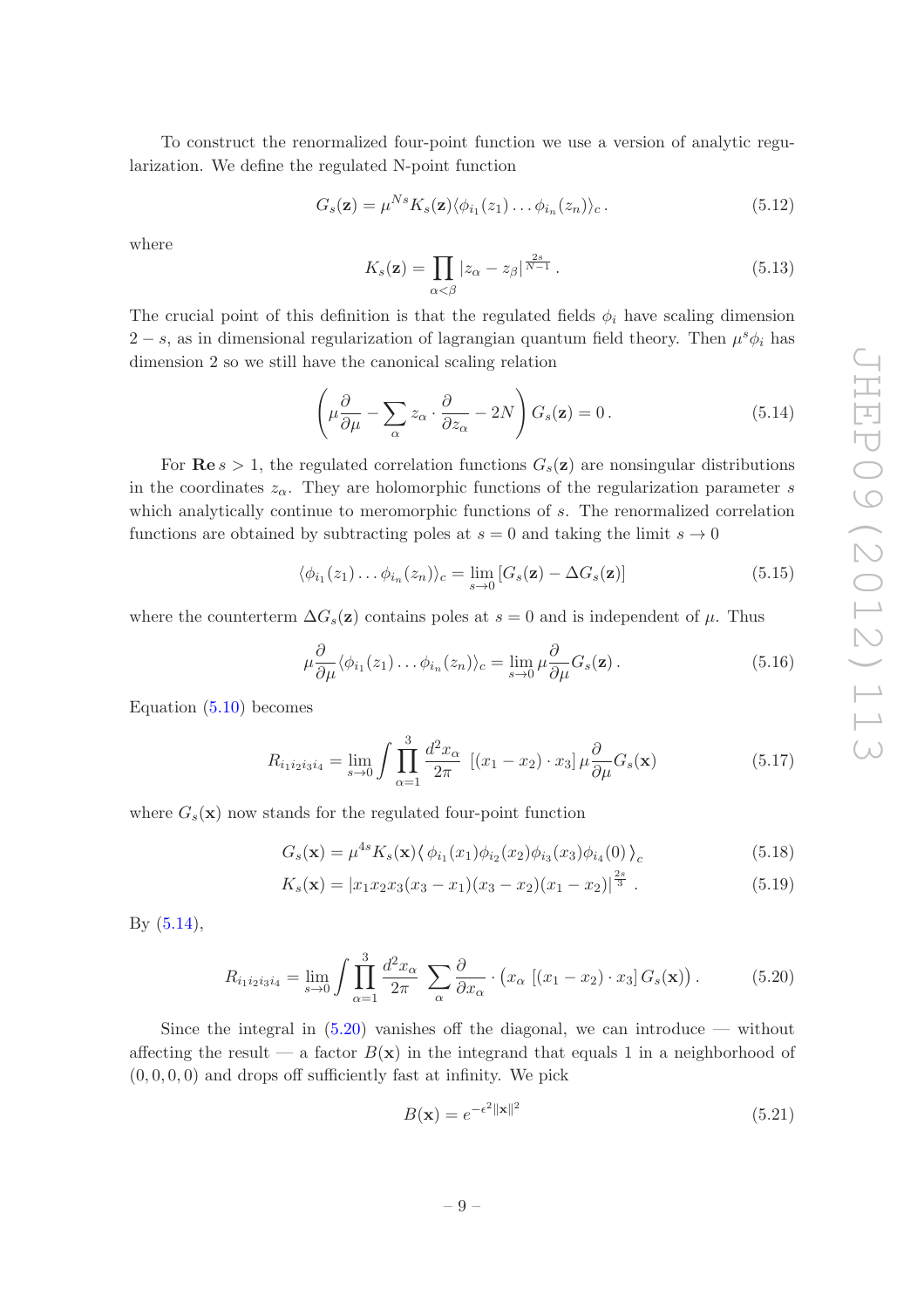with

$$
\|\mathbf{x}\|^2 = |x_3|^2 + |x_1|^2 + |x_2 - x_3|^2. \tag{5.22}
$$

Integrating by parts in [\(5.20\)](#page-9-1) we obtain

$$
R_{i_1 i_2 i_3 i_4} = \lim_{s \to 0} \int \prod_{\alpha=1}^3 \frac{d^2 x_\alpha}{2\pi} B(\mathbf{x}) \sum_{\alpha} \partial_\alpha \cdot \left( x_\alpha \left[ (x_1 - x_2) \cdot x_3 \right] G_s(\mathbf{x}) \right) \tag{5.23}
$$

$$
= \lim_{s \to 0} \int \prod_{\alpha=1}^{3} \frac{d^2 x_{\alpha}}{2\pi} \left( -DB(x) \left[ (x_1 - x_2) \cdot x_3 \right] G_s(\mathbf{x}) \right) \tag{5.24}
$$

where

$$
DB(\mathbf{x}) = \sum_{\alpha} x_{\alpha} \cdot \partial_{\alpha} B(\mathbf{x}). \tag{5.25}
$$

The regulated correlation function depends only on the correlation function at noncoincident points, which is invariant under global conformal transformations, so we can rewrite the last formula as

$$
R_{i_1 i_2 i_3 i_4} = \lim_{s \to 0} \int \prod_{\alpha=1}^3 \frac{d^2 x_\alpha}{2\pi} \, (-DB)(\mathbf{x}) \times \left[ (x_1 - x_2) \cdot x_3 \right] |x_1 (x_3 - x_2)|^{-4} \, K_s(\mathbf{x}) G(1, \eta, \infty, 0) \tag{5.26}
$$

where

$$
G(1, \eta, \infty, 0) = \langle \phi_{i_1}(1)\phi_{i_2}(\eta)\phi_{i_3}(\infty)\phi_{i_4}(0) \rangle_c \tag{5.27}
$$

and

<span id="page-10-0"></span>
$$
\eta = \frac{(x_3 - x_1)x_2}{(x_3 - x_2)x_1} \tag{5.28}
$$

is the cross-ratio. We have dropped the factor  $\mu^{4s}$  from the regulated four-point function because the limit  $s \to 0$  is finite.

We now have the curvature formula as a single integral

$$
R_{i_1 i_2 i_3 i_4} = \lim_{s \to 0} \int \frac{d^2 \eta}{2\pi} f_s(\eta) G(1, \eta, \infty, 0)
$$
 (5.29)

with

$$
f_s(\eta) = \int \prod_{\alpha=1}^3 \frac{d^2 x_\alpha}{2\pi} \, 2\pi \delta^2 \left( \eta - \frac{(x_3 - x_1)x_2}{(x_3 - x_2)x_1} \right) (-DB)(\mathbf{x}) \times \left[ (x_1 - x_2) \cdot x_3 \right] |x_1(x_3 - x_2)|^{-4} K_s(\mathbf{x}). \tag{5.30}
$$

Changing the variables of integration to  $u_1 = x_1/x_3$ ,  $u_2 = x_2/x_3$  and  $x_3$  and using [\(5.21](#page-9-2)) we can perform the integration over  $x_3$  in  $(5.30)$  to get

$$
f_s(\eta) = \frac{1}{2\pi} \int d^2 u_1 \, d^2 u_2 \, \delta^2 \left( \eta - \frac{u_1^{-1} - 1}{u_2^{-1} - 1} \right) \times \mathbf{Re}(u_1 - u_2) |u_1(1 - u_2)|^{-4} K_s(\mathbf{u}) \Gamma(2s + 1) \epsilon^{-4s} ||\mathbf{u}||^{-4s} \quad (5.31)
$$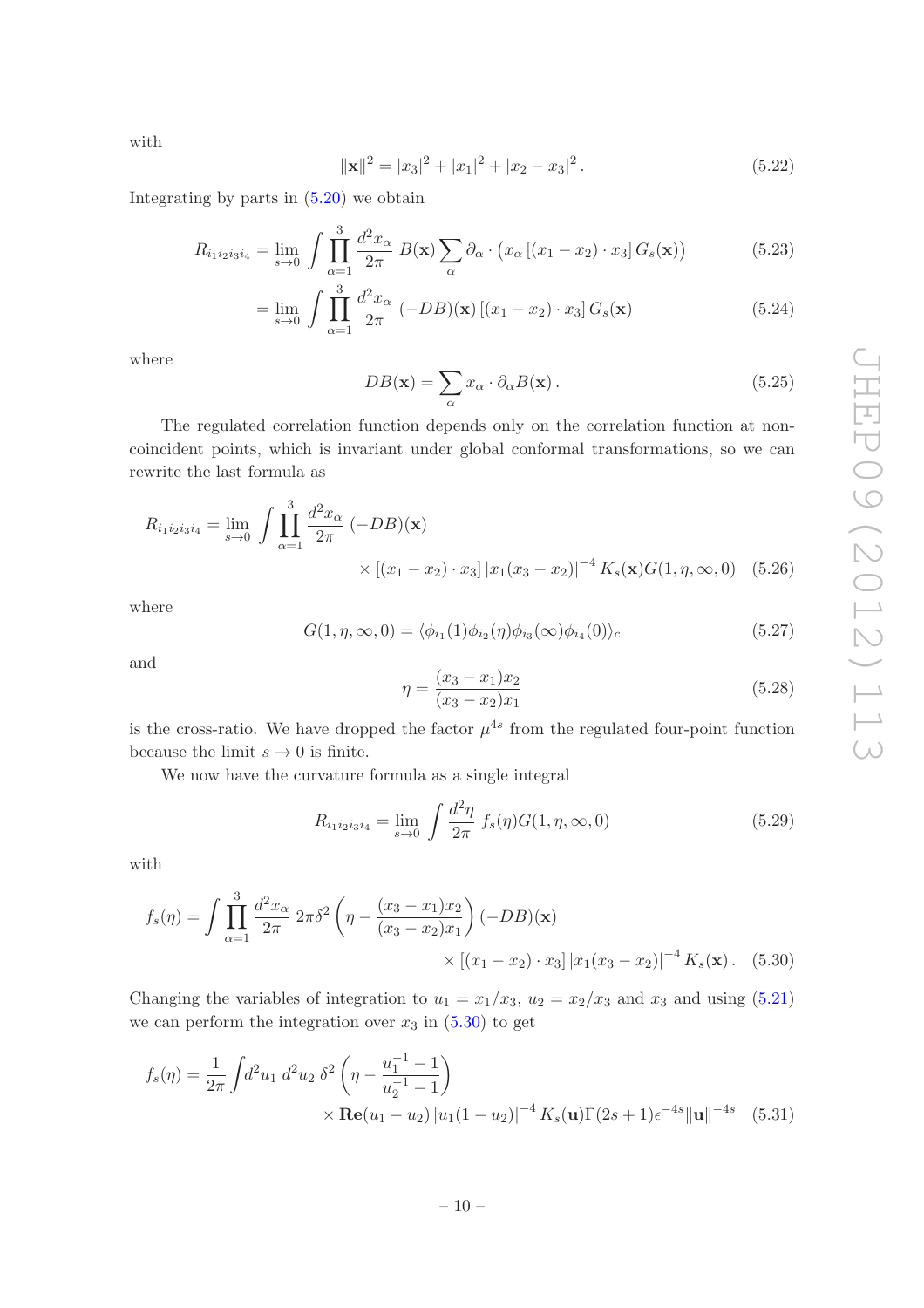where

$$
\|\mathbf{u}\|^2 = 1 + |u_1|^2 + |1 - u_2|^2, \tag{5.32}
$$

$$
K_s(\mathbf{u}) = |u_1 u_2 (1 - u_1)(1 - u_2)(u_1 - u_2)|^{\frac{2s}{3}}.
$$
\n(5.33)

Performing a further change of variables

$$
v = \frac{1}{u} - 1
$$
,  $w = \left(\frac{1}{u_2} - 1\right)^{-1}$  (5.34)

and using the delta function to integrate out  $w$  we obtain

$$
f_s(\eta) = \Gamma(2s+1)\epsilon^{-4s} |\eta(\eta-1)|^{\frac{2s}{3}} \text{ Re } g_s(\eta) , \qquad (5.35)
$$

$$
g_s(\eta) = (\eta - 1) \int \frac{d^2 v}{2\pi} |v|^{-2} \left[ (1 - v)(\eta - v)v^{-1} \right]^{-1} \left| (1 - v)(\eta - v)v^{-1} \right|^{-2s} ||\mathbf{u}||^{-4s}, (5.36)
$$

$$
\|\mathbf{u}\|^2 = |1 - v|^{-2} + |1 - \eta^{-1}v|^{-2} + 1. \tag{5.37}
$$

The function  $f_s(\eta)$  is integrated against the four-point function  $G(1, \eta, \infty, 0)$  which has singularities at  $\eta = 0, 1, \infty$ . Away from those three points, as we will see shortly,

$$
\lim_{s \to 0} f_s(\eta) = -\ln|\eta| \,. \tag{5.38}
$$

Near the singular points  $0, 1, \infty$ , we have to perform the integral with  $s > 0$  then take the limit  $s \to 0$ . Because the function  $f_s(\eta)$  is so complicated, it is not immediately obvious how the regularization works. We will make the regularizing effect of  $f_s(\eta)$  explicit by analyzing the integral in the immediate neighborhood of the singular points. We will then replace the regularization by  $f_s(\eta)$  by an equivalent but much simpler prescription which uses the hard-sphere regularization. [2](#page-11-0)

To see how the singularities are regularized we need to know the behaviour of  $f_s(\eta)$ near  $\eta = 0, 1, \infty$ . The analysis is somewhat tedious but straightforward.<sup>[3](#page-11-1)</sup> We find the following expressions

<span id="page-11-2"></span>
$$
f_s(\eta) = \begin{cases} |\eta|^{\frac{2s}{3}} \left[ -A_s^{(0)}(\eta) \ln |\eta| + B_s^{(0)}(\eta) \right] & |\eta| < 1\\ |1 - \eta|^{\frac{2s}{3}} \mathbf{Re} \left[ (1 - \eta) A_s^{(1)}(1 - \eta) \right] & |1 - \eta| < 1\\ |\eta|^{-\frac{2s}{3}} \left[ -A_s^{(\infty)}(\eta^{-1}) \ln |\eta| + B_s^{(\infty)}(\eta^{-1}) \right] & 1 < |\eta| \end{cases}
$$
(5.39)

where  $A_s^{(0,\infty)}$  and  $B_s^{(0,\infty)}$  are real-valued,  $A_s^{(1)}$  is complex valued, and all five functions are real-analytic in  $\eta$  in the appropriate domains, for  $s > 0$ . All are regular in s for  $\text{Re } s > -\frac{1}{2}$ . At  $s=0$  we have

$$
A_0^{(0)}(\eta) = A_0^{(\infty)}(\eta) = 1, \quad B_0^{(0)}(\eta) = B_0^{(\infty)}(\eta) = 0, \quad A_0^{(1)}(1 - \eta) = -\eta^{-1}\ln(1 - \eta). \tag{5.40}
$$

<span id="page-11-0"></span><sup>&</sup>lt;sup>2</sup>We did not use hard-sphere regularization from the beginning because, as we will see later for boundary CFT, the reduction of the curvature formula to a single integral using hard-sphere regularization is a complicated calculation.

<span id="page-11-1"></span><sup>&</sup>lt;sup>3</sup>It is advantageous to split the regions of v-integration into 3 parts. Thus for  $\eta \to 0$  we can take  $0 \le |v| \le$  $|\eta|/\rho, |\eta|/\rho \leq |v| \leq \rho, \rho \leq |v| < \infty$  where  $\rho$  is any real number such that  $|\eta| < \rho < 1$ . For  $\eta$  tending to  $\infty$  and 1 same type of splitting is obtained after first changing the variables as  $v \to v^{-1}$  and  $v \to 1-v$  respectively.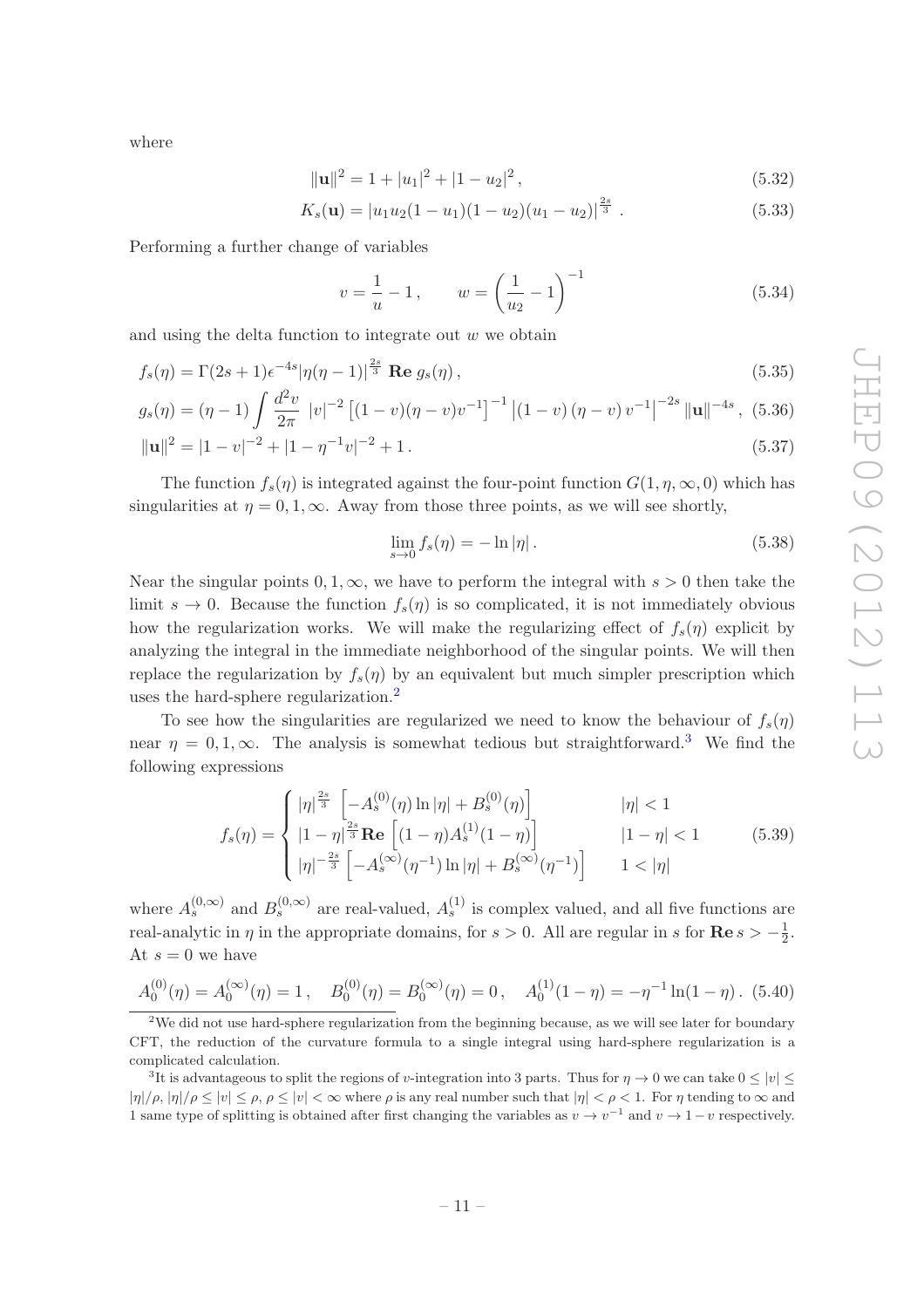Singularities of the four-point function  $G(1, \eta, \infty, 0)$  arise from three sources. At  $\eta = 0$ , the relevant spin 0 fields give singularities which go as  $|\eta|^{n-4}$  with  $0 < \Delta < 2$ . While we excluded chiral spin 1 fields from the OPE's, the non-chiral spin 1 fields contribute divergences  $|\eta|^{\delta-4}\eta$  with  $0 < \delta < 1$ . Finally, the fields of spin 2 and dimension 2 contribute singularities that go as  $|\eta|^{-4} \eta^2$ . Using the expressions [\(5.39\)](#page-11-2) we find that all of these singularities are regularized when multiplied by  $f_s(\eta)$  as long as  $\mathbf{Re}\,s > 0$ . For the contribution of a relevant field, we find

<span id="page-12-1"></span>
$$
\frac{1}{2\pi} \int_{|\eta| < a} d^2 \eta \, f_s(\eta) \, |\eta|^{\Delta - 4} = \frac{-a^{\Delta - 2} \ln a}{\Delta - 2} + \frac{a^{\Delta - 2}}{(\Delta - 2)^2} + \cdots \tag{5.41}
$$

where the ommitted terms vanish as  $a \to 0$ . The contributions of spin 1 and spin 2 fields vanish by rotation invariance. We thus see that the regularization by  $f_s(\eta)$  is equivalent to the hard-sphere cuto ff plus minimal counterterms of the form [\(5.41\)](#page-12-1) for each relevant scalar field that occurs in the  $\phi_{i_2}(\eta) \phi_{i_4}(0)$  OPE. In the absence of relevant scalar fields in the OPE, there are no counterterms at  $\eta = 0$  and we simply get the principal value prescription.

The analysis at  $\eta = \infty$  is exactly the same. The hard-sphere cutoff is  $|\eta| < a^{-1}$ . The integral near  $\infty$ , over the region  $|\eta| \geq a^{-1}$ , contributes minimal counterterms for each relevant scalar in the  $\phi_{i_2}(\eta)\phi_{i_3}(\infty)$  OPE.

Finally, the extra factor  $\eta - 1$  in the asymptotics of  $f_s(\eta)$  as  $\eta \to 1$  means that the integral over the region  $|\eta - 1| \le a$  is finite in the limit  $a \to 0$ , so we just have the principal value prescription at  $\eta = 1$ .

<span id="page-12-2"></span>We have obtained

$$
R_{i_1 i_2 i_3 i_4} = \text{RV} \int \frac{d^2 \eta}{2\pi} \left( -\ln|\eta| \right) \langle \phi_{i_1}(1)\phi_{i_2}(\eta)\phi_{i_3}(\infty)\phi_{i_4}(0) \rangle_c
$$
  
= 
$$
\lim_{a \to 0} \left[ \int_{\substack{a < |\eta| < a^{-1} \\ a < |1 - \eta|}} \frac{d^2 \eta}{2\pi} \left( -\ln|\eta| \right) \langle \phi_{i_1}(1)\phi_{i_2}(\eta)\phi_{i_3}(\infty)\phi_{i_4}(0) \rangle_c + \Delta R_{i_1 i_2 i_3 i_4}(a) \right] (5.42)
$$

where  $\Delta R_{i_1 i_2 i_3 i_4}(a)$  are the minimal counterterms due to relevant scalars, as explained above.

This formula was obtained using a regularization in which the first derivatives of the metric vanish. Our final formula [\(5.42\)](#page-12-2) depends only on the values of the four-point functions at finite separations, therefore it transforms covariantly as a 4-tensor. Therefore [\(5.42\)](#page-12-2) is coordinate-independent.

It is slightly nontrivial to check the symmetry properties of  $R_{i_1 i_2 i_3 i_4}$  given by  $(5.42)$  and the first Bianchi identity. Formally they follow directly from invariance of the four-point function under the conformal transformations that permute  $0, 1, \infty$ , but the regularization is not manifestly conformally invariant. Under our assumptions 1-3, it turns out that that the regularization does not spoil the global conformal symmetries.

### <span id="page-12-0"></span>6 Two-dimensional torus example

To check the curvature formula we look at the moduli space of the two-dimensional torus CFT. This model can be described in terms of a free complex bosonic field  $X(z, \bar{z})$  subject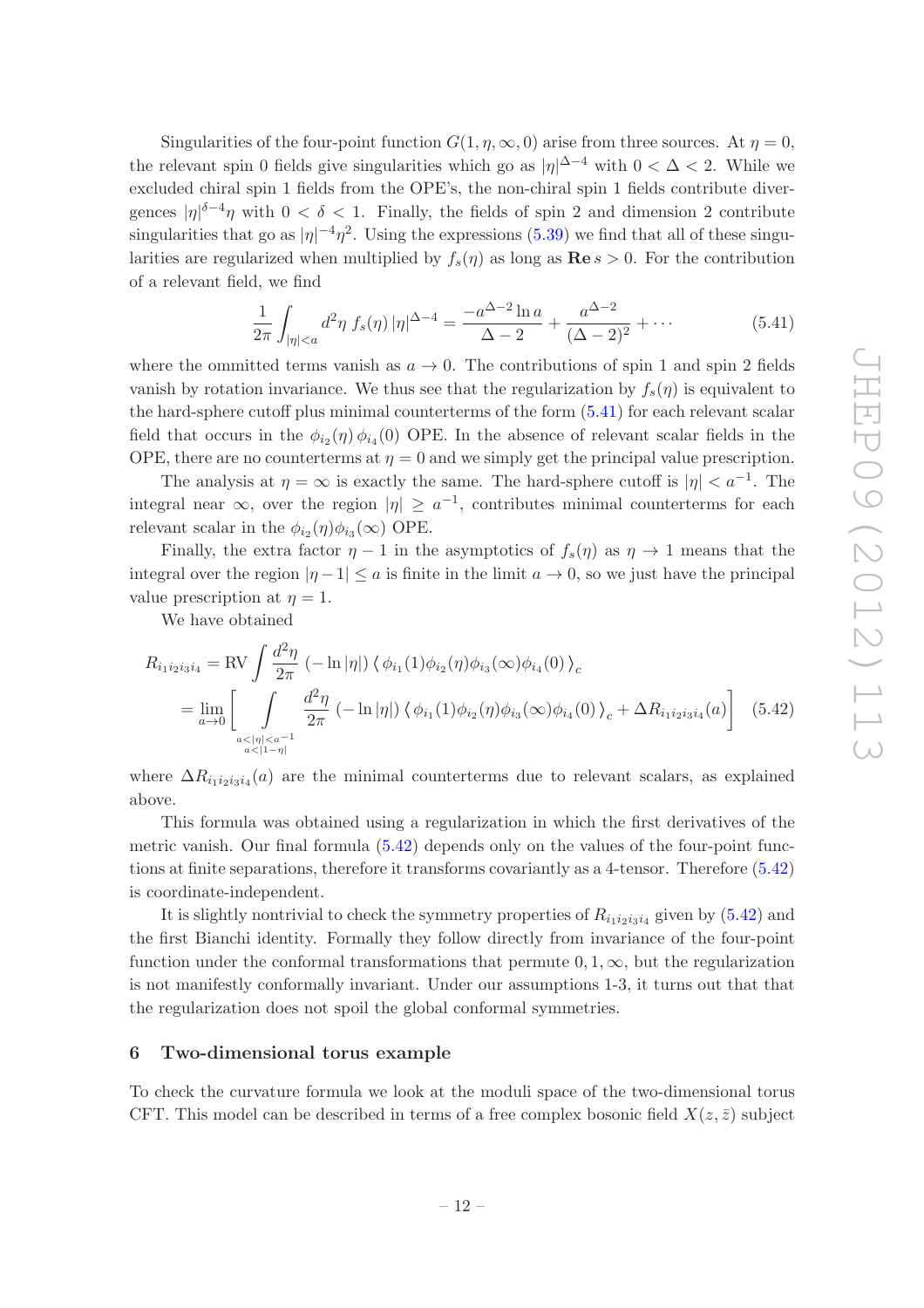to identifications

$$
X \sim X + 2\pi \,, \quad X \sim X + 2\pi i \tag{6.1}
$$

The action is

$$
S = \int \frac{d^2 z}{2\pi i} (\tau \partial X \bar{\partial} X^* - \bar{\tau} \bar{\partial} X \partial X^*)
$$
(6.2)

where  $X^*$  is the complex conjugate field and  $\tau$  is the coupling constant that specifies the Kahler form on the target space two-torus. We are considering the family of CFT's parametrized by  $\tau$ . For simplicity we hold fixed the target space complex structure.

The propagator is

$$
\langle X^*(z,\bar{z})X(0)\rangle = -\frac{1}{\operatorname{Im}\tau}\ln|z|^2.
$$
\n(6.3)

The variation of the Kahler modulus  $\tau$  is described by the action variation

$$
\delta S = -\int \frac{d^2 z}{2\pi} (\delta \tau \phi_\tau + \delta \bar{\tau} \phi_\tau)
$$
\n(6.4)

where

$$
\phi_{\tau} = -i\partial X\bar{\partial}X^*, \qquad \phi_{\bar{\tau}} = i\bar{\partial}X\partial X^*.
$$
\n(6.5)

The two-point function

$$
\langle \phi_{\bar{\tau}}(z,\bar{z})\phi_{\tau}(0)\rangle = (\operatorname{Im}\tau)^{-2}|z|^{-4}
$$
\n(6.6)

gives the Zamolodchikov metric

$$
ds^{2} = g_{\bar{\tau}\tau}|d\tau|^{2} + g_{\tau\bar{\tau}}|d\tau|^{2} = 2(\text{Im}\,\tau)^{-2}|d\tau|^{2}, \qquad g_{\bar{\tau}\tau} = g_{\tau\bar{\tau}} = (\text{Im}\,\tau)^{-2}. \tag{6.7}
$$

The curvature tensor is

<span id="page-13-0"></span>
$$
R_{ijkl} = \frac{1}{2} (g_{il}g_{jk} - g_{ik}g_{jl}), \quad R_{\bar{\tau}\tau\bar{\tau}\tau} = \frac{1}{2} g_{\tau\bar{\tau}} g_{\bar{\tau}\tau}.
$$
 (6.8)

The coordinate  $\tau$  thus describes the Poincare half-plane model of the 2d constant negative curvature space.

Using the connected four-point function

$$
\langle \phi_{\overline{\tau}}(1)\phi_{\tau}(\eta)\phi_{\overline{\tau}}(\infty)\phi_{\tau}(0)\rangle_c = (\operatorname{Im}\tau)^{-4} \left[\frac{1}{(1-\eta)^2} + \frac{1}{(1-\overline{\eta})^2}\right]
$$
(6.9)

we obtain from our general formula  $(1.1)$  $(1.1)$ 

$$
R_{\bar{\tau}\tau\bar{\tau}\tau} = -(\operatorname{Im}\tau)^{-4} \int \frac{d^2\eta}{2\pi} \ln|\eta| \left[ \frac{1}{(1-\eta)^2} + \frac{1}{(1-\bar{\eta})^2} \right]. \tag{6.10}
$$

Regularizing, as prescribed, by cutting a small circle around  $\eta = 1$  and a large circle around the origin we obtain

$$
R_{\bar{\tau}\tau\bar{\tau}\tau} = \frac{1}{2} (\text{Im}\,\tau)^{-4} \tag{6.11}
$$

matching [\(6.8\)](#page-13-0).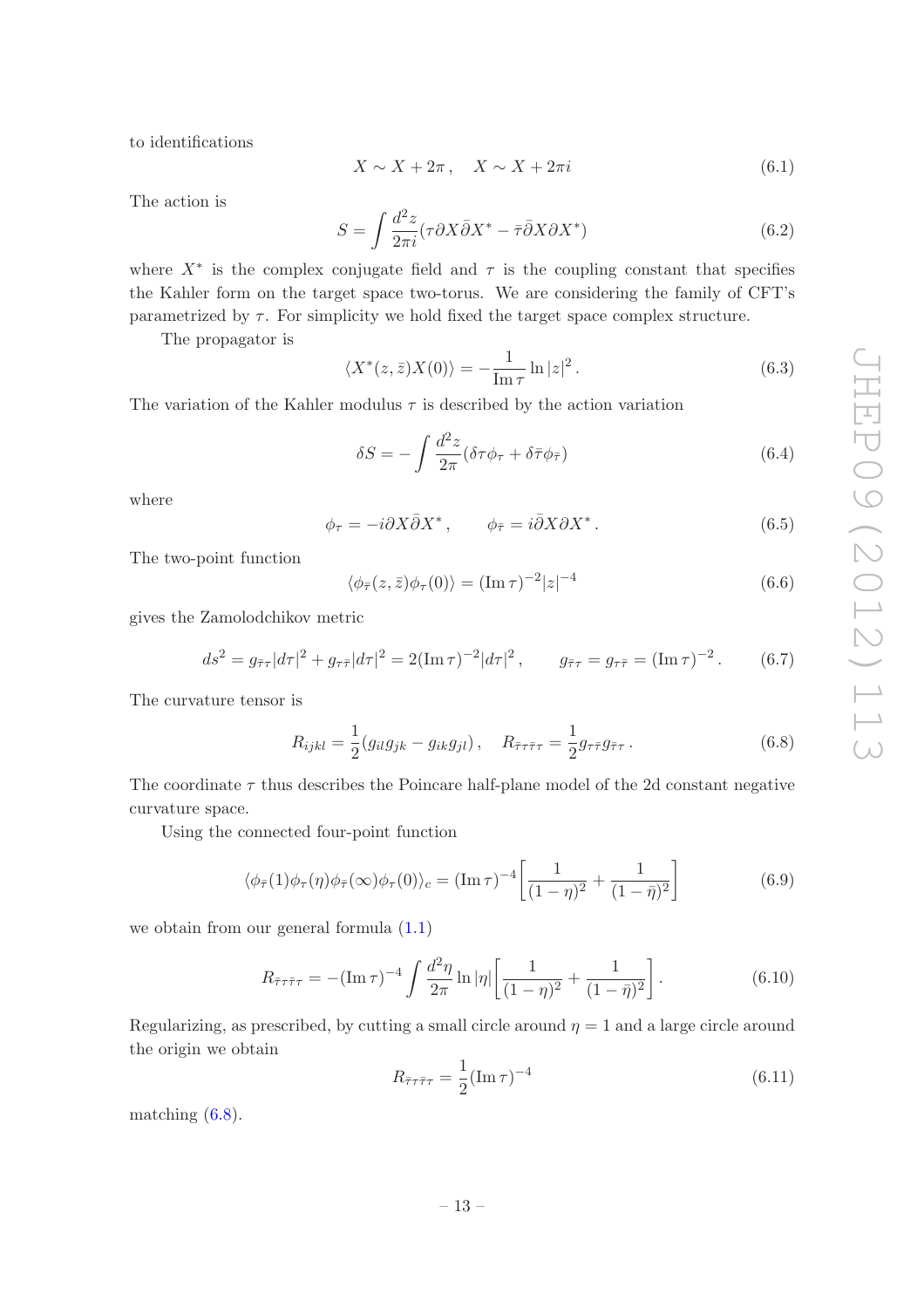### <span id="page-14-0"></span>7 The space of conformal boundary conditions

We now turn to the case of boundary conformal field theories. A boundary conformal field theory (BCFT) is a conformal field theory on the disk with a conformally invariant boundary condition on the boundary circle. As in the bulk, the BCFT's are supposed to be unitary, with discrete spectrum, and to be invariant under the global conformal group.

The disk can be mapped conformally to the upper half-plane with the boundary becoming the projective line — the real axis plus the point at infinity. We find it convenient to calculate in the coordinate  $x = \tan(\theta/2), -\pi \leq \theta < \pi$ , on the projective line. For purposes of regularization, we use the metric transported from the unit circle

<span id="page-14-4"></span>
$$
(ds)^{2} = (d\theta)^{2} = \rho(x)^{2}(dx)^{2}, \qquad \rho(x) = \frac{1}{1+x^{2}},
$$
\n(7.1)

because it treats all points on the boundary uniformly, including the point at  $x = \infty$ .

We are studying smooth families of boundary CFT's for a given, fixed bulk CFT. Such a family — that is, a smooth family of conformal boundary conditions for the given CFT is parameterized by dimensionless coupling constants  $\lambda^a$  which couple to local, dimension 1 boundary fields  $\psi_a(x)$  so that

$$
\frac{\partial}{\partial \lambda^a} \langle \mathcal{O} \rangle = \int dx \, \langle \psi_a(x) \, \mathcal{O} \rangle \tag{7.2}
$$

where  $\mathcal O$  stands for an arbitrary product of local operators. The natural metric<sup>[4](#page-14-1)</sup> on the family of BCFT's is read o ff from the two-point function

$$
\langle \psi_a(x_1)\psi_b(x_2)\rangle = g_{ab}(x_1 - x_2)^{-2} \tag{7.3}
$$

or

<span id="page-14-2"></span>
$$
g_{ab} = \langle \psi_a(0)\psi_b(\infty) \rangle, \qquad \psi_b(\infty) = \lim_{x \to \infty} x^2 \psi_b(x). \tag{7.4}
$$

We choose a reference BCFT satisfying assumptions similar to those made for the reference bulk CFT:

**Assumption 1b** The  $\psi_a(x)$  are dimension 1 boundary fields.

The remaining two assumptions have to do with the  $\psi_a \psi_b$  OPE, whose singular part has the following general form for  $x > 0$ 

<span id="page-14-3"></span>
$$
\psi_a(x)\,\psi_b(0) \sim x^{-2}g_{ab}\mathbf{1} + x^{-1} \sum_{\tilde{c}} C^{\tilde{c}}_{ab}\psi_{\tilde{c}}(0) + \sum_{c'} x^{\Delta_{c'}-2} C^{\tilde{c}'}_{ab}\psi_{c'}(0). \tag{7.5}
$$

$$
g_{ab} = \frac{2}{\pi} \int_{0}^{2\pi} d\theta \sin^2\left(\frac{\theta - \theta'}{2}\right) \langle \psi_a(\theta) \psi_b(\theta') \rangle.
$$

For conformal boundary conditions, this agrees with [\(7.4\)](#page-14-2).

<span id="page-14-1"></span> $4A$  metric on the space of not-necessarily-conformal boundary conditions was defined in [[8](#page-36-7), [9](#page-36-8)] in connection with the proof of the *q*-theorem  $[9, 10]$  $[9, 10]$  $[9, 10]$  $[9, 10]$ ,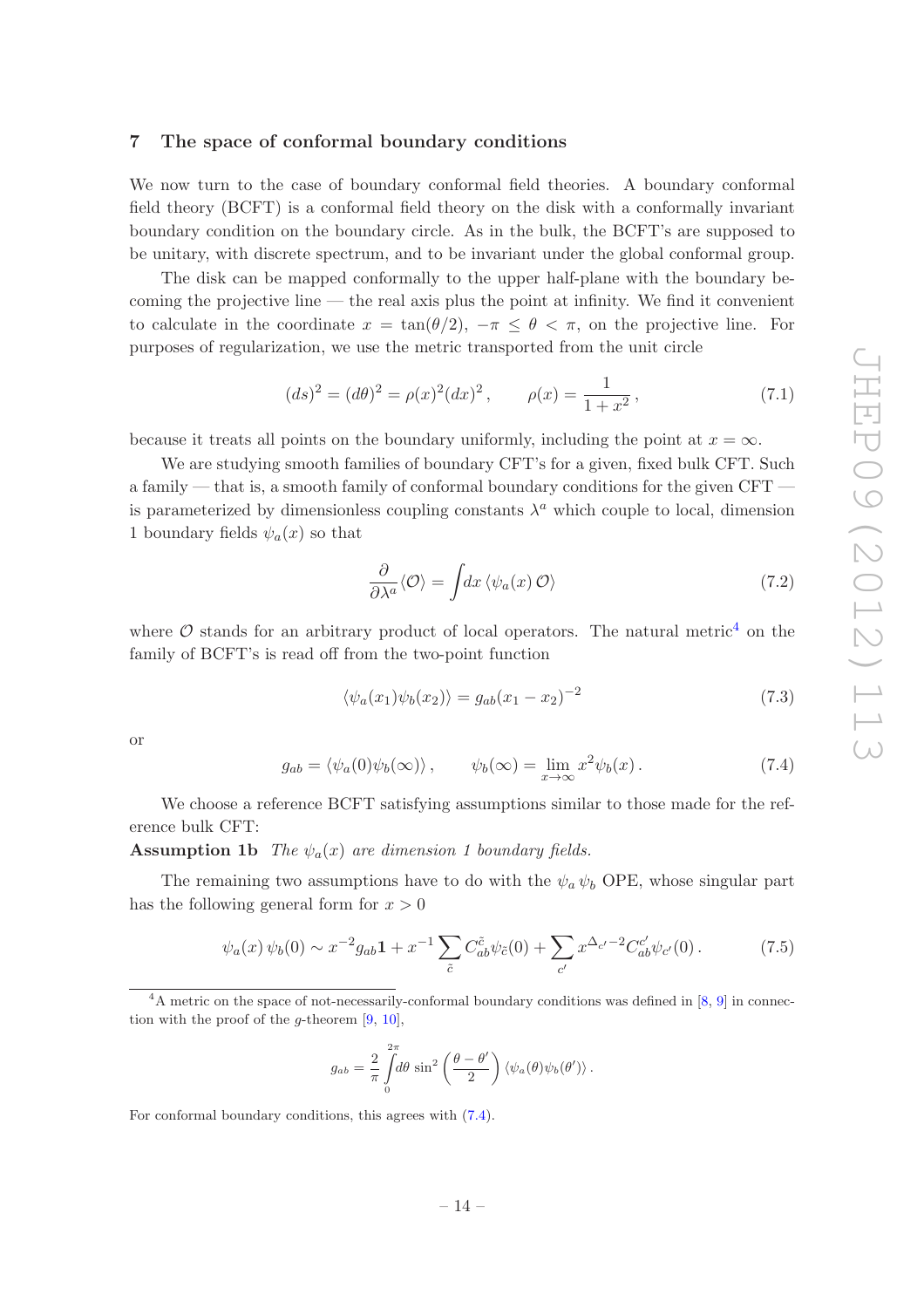Here, the  $\psi_{\tilde{c}}$  are all the dimension 1 fields, which include our perturbations  $\psi_c$ . The  $\psi_{c'}$  are all the relevant boundary fields (except for the identity  $1$ ) — the fields of scaling dimensions  $\Delta_{c'}$  < 1. The OPE for  $x < 0$  is, by translation invariance,

$$
\psi_a(x)\,\psi_b(0)\sim\psi_b(-x)\,\psi_a(0)\,.
$$
\n
$$
(7.6)
$$

**Assumption 2b** The OPE coefficients  $C_{ab}^{\tilde{c}}$  are antisymmetric:  $C_{ab}^{\tilde{c}} = -C_{ba}^{\tilde{c}}$ . **Assumption 3b** The OPE coefficients  $C_{ab}^{c'}$  are symmetric,  $C_{ab}^{\tilde{c}} = C_{ba}^{\tilde{c}}$ , for all dimension 0 fields  $\psi_{c'}$ .

Assumptions 1b and 2b imply that the beta functions for the couplings  $\lambda^a$  vanish at least through the second order. Assumption 1b excludes boundary perturbations by derivative fields. Assumption 3b parallels bulk assumption 3. Dimension 0 boundary fields other than the identity arise when the BCFT has degenerate ground states (described in string theory by Chan-Paton indices). The dimension 0 fields act as charges which generate global symmetries, mixing the degenerate sectors of the BCFT. Assumption 3b means that the perturbations commute with these charges, that there are no boundary condition changing perturbations. In appendix [A](#page-24-0) we show that, if there is a charged perturbation, then a certain linear combination of the  $\psi_a$  becomes a derivative field at first order in the symmetry breaking perturbation. Therefore, as in the bulk, our assumptions systematically exclude derivative operators.

### <span id="page-15-0"></span>8 The boundary curvature formula

We use a hard sphere cutoff on the boundary, renormalizing the correlation functions by minimal subtraction. The cutoff is  $d(x_1, x_2) > \epsilon'$  where the distance function is carried over from the unit circle

$$
d(x_1, x_2) = |\theta_1 - \theta_2| = 2 \left| \tan^{-1} x_1 - \tan^{-1} x_2 \right|.
$$
 (8.1)

Thus the cuto ff can be written equivalently

$$
\left|\frac{x_1 - x_2}{1 + x_1 x_2}\right| \ge \epsilon\,,\tag{8.2}
$$

where  $\epsilon = \tan(\epsilon'/2)$ . The cutoff function is

$$
h_{\epsilon}(x_1, x_2) = \theta\left(\left|\frac{x_1 - x_2}{1 + x_1 x_2}\right| - \epsilon\right). \tag{8.3}
$$

In particular

$$
h_{\epsilon}(x,0) = \theta(|x| - \epsilon), \qquad h_{\epsilon}(x,\infty) = \theta(|x|^{-1} - \epsilon).
$$
 (8.4)

The regulated correlation functions are

$$
\langle \psi_{a_1}(x_1) \cdots \psi_{a_N}(x_N) \rangle \prod_{\alpha < \beta} h_{\epsilon}(x_{\alpha}, x_{\beta}). \tag{8.5}
$$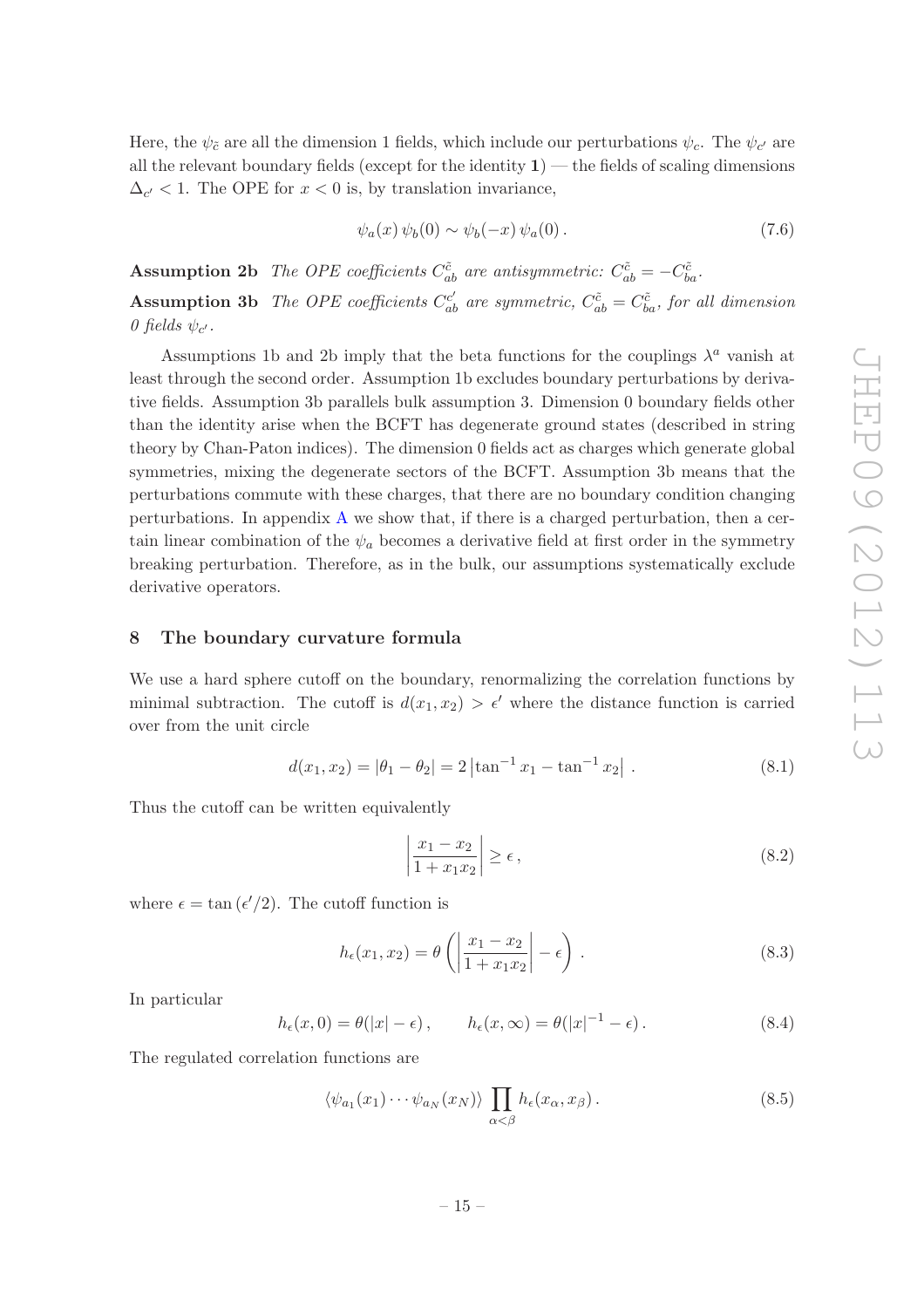The first derivatives of the metric at  $\lambda^a = 0$  are given by

<span id="page-16-0"></span>
$$
\partial_c g_{ab} = \int dx \left\langle \psi_c(x) \psi_a(0) \psi_b(\infty) \right\rangle. \tag{8.6}
$$

It follows from assumption 2b that the cutoff integral vanishes,

$$
\int_{\epsilon \le |x| \le \epsilon^{-1}} dx \langle \psi_c(x) \psi_a(0) \psi_b(\infty) \rangle = 0.
$$
\n(8.7)

Therefore, since we are using minimal subtraction, no contact terms contribute to  $(8.6)$ . We conclude that  $\partial_c g_{ab} = 0$ . The curvature tensor is given by

<span id="page-16-2"></span>
$$
R_{abcd} = \frac{1}{2} (\partial_b \partial_c g_{ad} - \partial_a \partial_c g_{bd} - \partial_b \partial_d g_{ac} + \partial_a \partial_d g_{bc}). \tag{8.8}
$$

The regularized second derivatives of the metric are

<span id="page-16-1"></span>
$$
(\partial_b \partial_c g_{ad})^{\epsilon} = \iint dx_1 dx_2 \langle \psi_b(x_1) \psi_c(x_2) \psi_a(0) \psi_d(\infty) \rangle_c H_{\epsilon}(x_1, x_2)
$$
(8.9)

where

$$
H_{\epsilon}(x_1, x_2) = h_{\epsilon}(x_1, x_2)h_{\epsilon}(x_1, 0)h_{\epsilon}(x_1, \infty)h_{\epsilon}(x_2, 0)h_{\epsilon}(x_2, \infty).
$$
 (8.10)

The regularized curvature tensor  $R_{abcd}^{\epsilon}$  is obtained by using the regularized derivatives of metric [\(8.9\)](#page-16-1) in [\(8.8\)](#page-16-2). The curvature tensor is then obtained as

$$
R_{abcd} = \lim_{\epsilon \to 0} (R^{\epsilon}_{abcd} + \Delta R^{\epsilon}_{abcd})
$$
\n(8.11)

where  $\Delta R^{\epsilon}_{abcd}$  is the counterterm.

We write

$$
R_{abcd}^{\epsilon} = \frac{1}{2} \left( \tilde{R}_{abcd}^{\epsilon} - \tilde{R}_{abcd}^{\epsilon} \right)
$$
 (8.12)

with

$$
\tilde{R}^{\epsilon}_{abcd} = (\partial_b \partial_c g_{ad})^{\epsilon} - (\partial_a \partial_c g_{bd})^{\epsilon}
$$
\n(8.13)

which is

$$
\tilde{R}^{\epsilon}_{abcd} = \int_{\mathcal{R}^{\epsilon}} dx_1 dx_2 [\langle \psi_b(x_1) \psi_c(x_2) \psi_a(0) \psi_d(\infty) \rangle_c - \langle \psi_b(0) \psi_c(x_2) \psi_a(x_1) \psi_d(\infty) \rangle_c] \tag{8.14}
$$

where the integration region is

$$
\mathcal{R}^{\epsilon} = \{(x_1, x_2) : H_{\epsilon}(x_1, x_2) = 1\}.
$$
\n(8.15)

Changing the variables of integration to  $\chi = x_2/x_1$ ,  $x = x_1$  and using the global conformal invariance of the correlation function we rewrite  $\tilde{R}^{\epsilon}_{abcd}$  as

$$
\tilde{R}^{\epsilon}_{abcd} = \int d\chi \, F_{\epsilon}(\chi) [\langle \psi_b(0) \psi_c(\chi) \psi_a(1) \psi_d(\infty) \rangle_c + \langle \psi_b(1) \psi_c(1-\chi) \psi_a(0) \psi_d(\infty) \rangle_c] \tag{8.16}
$$

where

<span id="page-16-3"></span>
$$
F_{\epsilon}(\chi) = \left[ \int_{\mathcal{R}_{+}^{\epsilon}(1-\chi)} - \int_{\mathcal{R}_{+}^{\epsilon}(\chi)} \right] \frac{dx}{x}
$$
(8.17)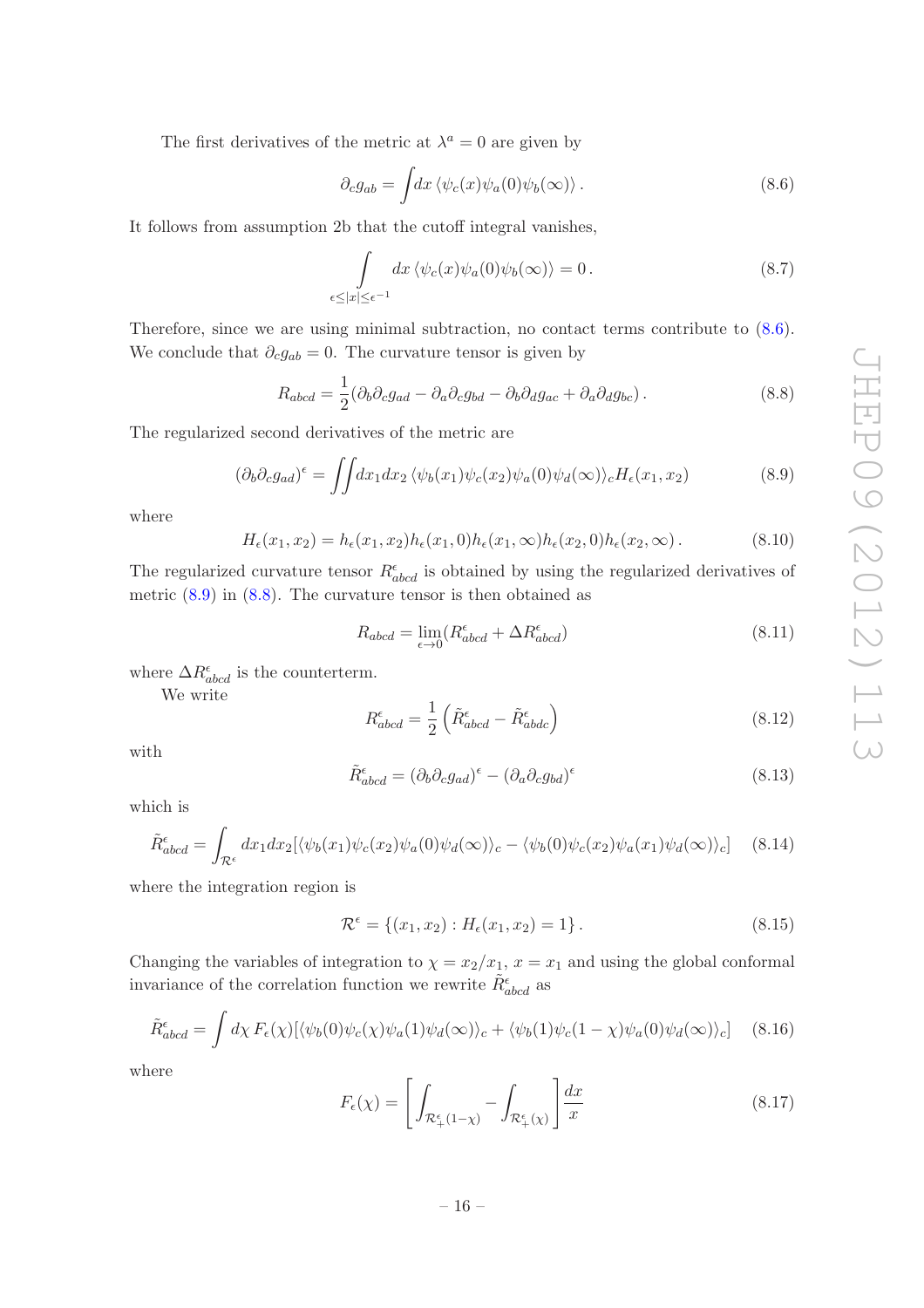and

<span id="page-17-3"></span>
$$
\mathcal{R}^{\epsilon}_{+}(\chi) = \{x : x > 0, (x, \chi x) \in \mathcal{R}^{\epsilon}\}.
$$
\n(8.18)

We show in appendix [B.1](#page-27-1) that  $\tilde{R}^{\epsilon}_{abcd} = -\tilde{R}^{\epsilon}_{abdc}$ , so

<span id="page-17-0"></span>
$$
R_{abcd}^{\epsilon} = \tilde{R}_{abcd}^{\epsilon}.
$$
\n(8.19)

We have now succeeded in expressing the regularized curvature tensor as a single integral. It is straightforward but very tedious to calculate  $F_{\epsilon}(\chi)$ . The result is a piecewise continuous function given in table [1.](#page-30-0) Away from the singular points  $\chi = 0, 1, \infty$ 

$$
\lim_{\epsilon \to 0} F_{\epsilon}(\chi) = -\ln|1 - \chi^{-1}|.
$$
\n(8.20)

Next we analyze the regularization. We write  $R_{abcd}^{\epsilon}$  as the principal value regulated integral plus an error term,

$$
R_{abcd}^{\epsilon} = R_{abcd}^{\text{PV}} + E_{abcd} \tag{8.21}
$$

where

$$
R_{abcd}^{\text{PV}} = \int d\chi F_{\epsilon}^{\text{PV}}(\chi) [\langle \psi_b(0) \psi_c(\chi) \psi_a(1) \psi_d(\infty) \rangle_c + \langle \psi_b(1) \psi_c(1-\chi) \psi_a(0) \psi_d(\infty) \rangle_c] \tag{8.22}
$$

with

<span id="page-17-1"></span>
$$
F_{\epsilon}^{\text{PV}} = -\ln|1 - \chi^{-1}|\theta(\chi - \epsilon^2)\theta(1 - \chi - \epsilon^2)\theta(\chi^{-1} - \epsilon^2)
$$
 (8.23)

and

<span id="page-17-2"></span>
$$
E_{abcd} = \int d\chi \Delta F_{\epsilon}(\chi) [\langle \psi_b(0) \psi_c(\chi) \psi_a(1) \psi_d(\infty) \rangle_c + \langle \psi_b(1) \psi_c(1-\chi) \psi_a(0) \psi_d(\infty) \rangle_c] \quad (8.24)
$$

where

<span id="page-17-4"></span>
$$
\Delta F_{\epsilon}(\chi) = F_{\epsilon}(\chi) - F_{\epsilon}^{\text{PV}}(\chi). \tag{8.25}
$$

The function  $\Delta F_{\epsilon}(\chi)$  is also given in table [1](#page-30-0).

The next step is to show that the combination of the error term  $E_{abcd}$  and the renormalization counterterm  $\Delta R_{abcd}^{\epsilon}$  gives the minimal subtraction for principal value regularization. That is,

$$
E_{abcd} + \Delta R^{\epsilon}_{abcd} = -(R^{\text{PV}}_{abcd})_{\text{sing}} + r(\epsilon)
$$
\n(8.26)

where  $(R_{abcd}^{PV})_{sing}$  is the singular part of  $R_{abcd}^{PV}$  and  $r(\epsilon) \to 0$  as  $\epsilon \to 0$ .

The singularities of the four-point function are found using the OPE [\(7.5\)](#page-14-3). For  $\chi \to 0$ ,

$$
\langle \psi_b(0)\psi_c(\chi)\psi_a(1)\psi_d(\infty)\rangle_c \sim \chi^{-1} \sum_{\tilde{e}} C_{cb}^{\tilde{e}} C_{da\tilde{e}} + \sum_{e'} |\chi|^{\Delta_{e'}-2} \left[ C_{cb}^{e'} \theta(\chi) + C_{bc}^{e'} \theta(-\chi) \right] C_{dae'}, \quad (8.27)
$$
  

$$
\psi_b(0)\psi_c(1-\chi)\psi_a(1)\psi_d(\infty)\rangle \sim \chi^{-1} \sum_{e'} C_{eb}^{\tilde{e}} C_{db\tilde{e}}
$$

$$
\langle \psi_b(0)\psi_c(1-\chi)\psi_a(1)\psi_d(\infty)\rangle_c \sim \chi^{-1} \sum_{\tilde{e}} C_{ca}^{\tilde{e}} C_{db\tilde{e}} + \sum_{e'} |\chi|^{\Delta_{e'}-2} \left[ C_{ac}^{e'} \theta(\chi) + C_{ca}^{e'} \theta(-\chi) \right] C_{bde'}.
$$
 (8.28)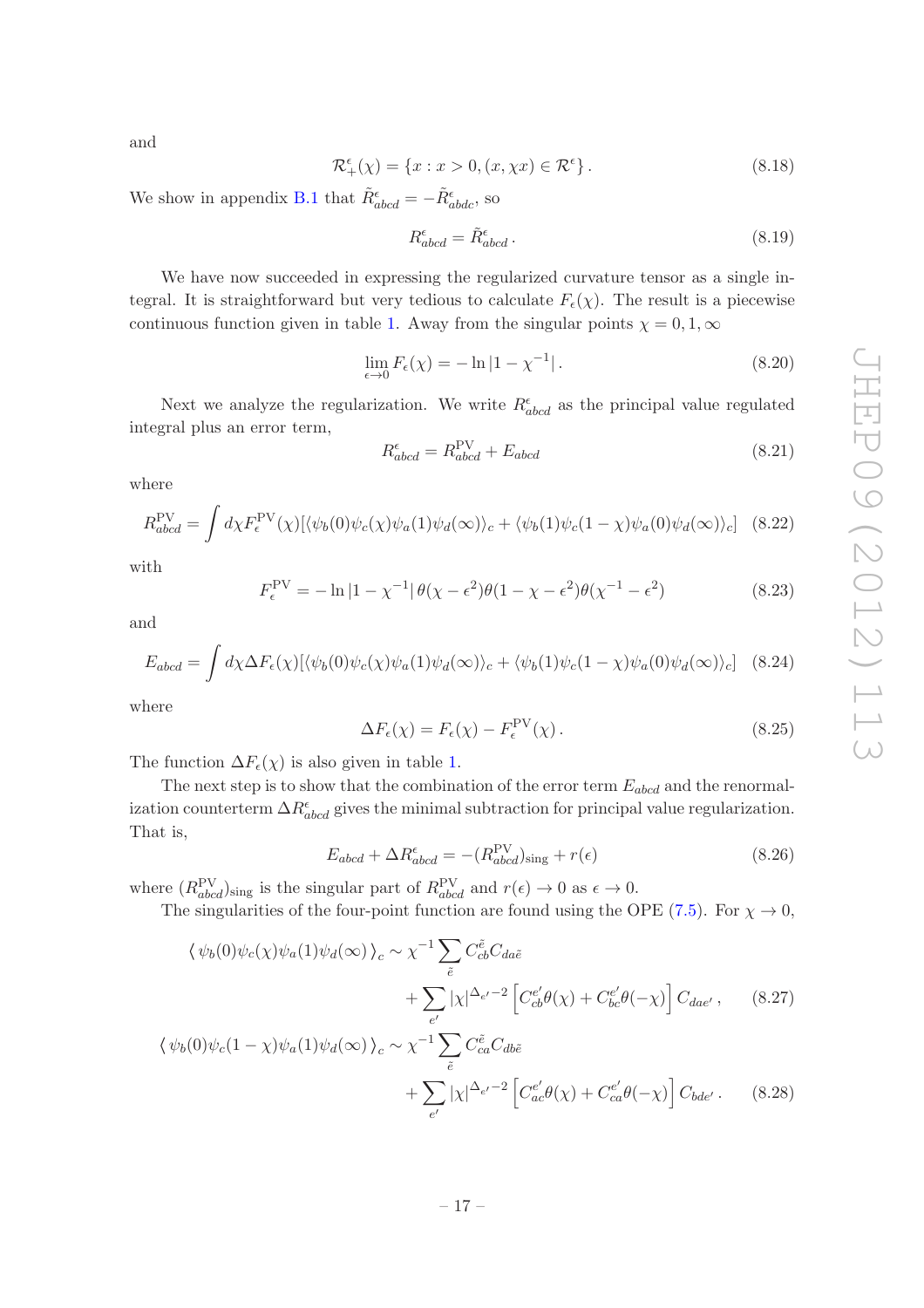For  $\chi \to \infty$ 

$$
\langle \psi_b(0)\psi_c(\chi)\psi_a(1)\psi_d(\infty)\rangle_c \sim \chi^{-1} \sum_{\tilde{e}} C_{dc\tilde{e}} C_{ab}^{\tilde{e}}
$$
  
+ 
$$
\sum_{e'} |\chi|^{-\Delta_{e'}} \left[C_{dce'}\theta(\chi) + C_{cde'}\theta(-\chi)\right] C_{ab}^{e'}.
$$
 (8.29)

We have defined the OPE coe fficients with lowered indices by

$$
C_{ab\tilde{c}} = \langle \psi_a(1)\psi_b(0)\psi_{\tilde{c}}(\infty) \rangle, \quad C_{abc'} = \langle \psi_a(1)\psi_b(0)\psi_{c'}(\infty) \rangle. \tag{8.30}
$$

Using these expressions for the singular parts of the four-point function, we obtain

$$
(R_{abcd}^{\text{PV}})_{\text{sing}} = \sum_{c'} \left[ -\ln(\epsilon^2) \frac{(\epsilon^2)^{\Delta_{c'}-1}}{1 - \Delta_{c'}} - \frac{(\epsilon^2)^{\Delta_{c'}-1}}{(1 - \Delta_{c'})^2} \right] K_{abcd}^{c'} \tag{8.31}
$$

where

<span id="page-18-0"></span>
$$
K_{abcd}^{c'} = C_{(ac)}^{c'} C_{(bd)c'} - C_{(ad)}^{c'} C_{(bc)c'}, \qquad C_{(ac)}^{c'} = C_{ac}^{c'} + C_{ca}^{c'}.
$$
 (8.32)

Note that the dimension 1 fields make no contribution, because of the principal value regularization. We notice in calculating  $(R_{abcd}^{PV})_{sing}$  that there is no contribution from  $\chi = \infty$ because of the factor  $-\ln|1-\chi^{-1}|$  in [\(8.23\)](#page-17-1).

We next discuss the renormalization counterterm. In our regularization scheme the divergences from a pair of colliding insertions are obtained from the OPE [\(7.5](#page-14-3) )

$$
\int dx_2 \,\psi_a(x_2)\psi_b(x_1)h_{\epsilon}(x_1,x_2) \sim \sum_{c'} \frac{\epsilon^{\Delta_{c'}-1}}{1-\Delta_{c'}} C_{(a,b)}^{c'} \rho(x_1)^{1-\Delta_{c'}} \psi_{c'}(x_1) \tag{8.33}
$$

where  $\rho(x)$  is the scale factor of the metric on the boundary given in [\(7.1\)](#page-14-4). This implies a counterterm for the action

<span id="page-18-1"></span>
$$
\Delta S = \int dx \,\rho(x) \frac{1}{2} \sum_{c'} \frac{\epsilon^{\Delta_{c'}-1}}{1 - \Delta_{c'}} C_{(ab)}^c \lambda^a \lambda^b \,\rho(x)^{-\Delta_{c'}} \psi_{c'}(x) \,. \tag{8.34}
$$

It is a standard calculation to find the contribution to the four-point functions of this counterterm to the action. We find

$$
\Delta R_{abcd} = \sum_{c'} \frac{\epsilon^{\Delta_{c'}-1}}{1 - \Delta_{c'}} \int_0^\infty dx \ (1 + x^2)^{\Delta_{c'}-1} x^{-\Delta_{c'}} K_{abcd}^{c'} + \sum_{c'} \left(\frac{\epsilon^{\Delta_{c'}-1}}{1 - \Delta_{c'}}\right)^2 \left(-K_{abcd}^{c'}\right) \ (8.35)
$$

where  $K_{abcd}^{c'}$  is given in [\(8.32\)](#page-18-0).

The error term  $E_{abcd}$  defined in  $(8.24)$  can be evaluated explicitly up to terms tending to zero as  $\epsilon \to 0$ . We find

$$
E_{abcd} = \sum_{c'} \ln(\epsilon^2) \frac{(\epsilon^2)^{\Delta_{c'}-1}}{1 - \Delta_{c'}} K_{abcd}^{c'} + \sum_{c'} \frac{(\epsilon^2)^{\Delta_{c'}-1}}{(1 - \Delta_{c'})^2} 2K_{abcd}^{c'}
$$

$$
+ \sum_{c'} \frac{\epsilon^{\Delta_{c'}-1}}{1 - \Delta_{c'}} \int_2^{\infty} du \left[ -\partial_u A(u^{-2}) + 2u^{-1} \right] u^{\Delta_{c'}-1} \left( -K_{abcd}^{c'} \right) \quad (8.36)
$$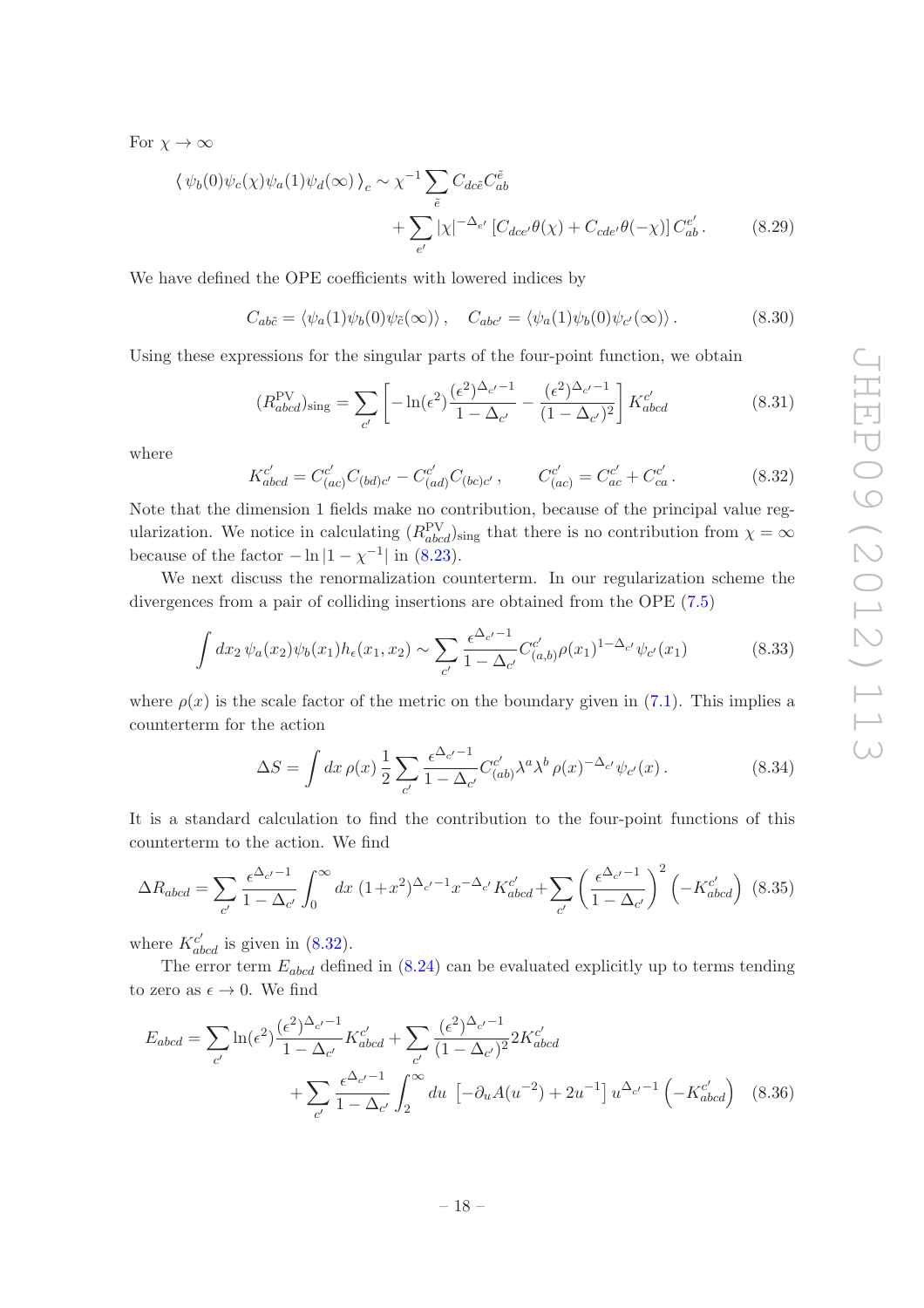where

$$
A(u^{-2}) = -2\ln\left(\frac{1}{2} + \sqrt{\frac{1}{4} - \frac{1}{u^2}}\right). \tag{8.37}
$$

The details of this computation are put into appendix [B.3.](#page-29-0) The key point is that there are only singular terms in the limit  $\epsilon \to 0$ , no finite terms. Since the  $\Delta R_{abcd}$  counterterm also contains only singular terms, we can conclude that

$$
E_{abcd} + \Delta R_{abcd} = -(R_{abcd}^{\text{PV}})_{\text{sing}} \tag{8.38}
$$

up to terms vanishing in the limit  $\epsilon \to 0$ . We can verify this equation explicitly using the identity

$$
\int_{2}^{\infty} du \, \left[ -\partial_{u} A(u^{-2}) + 2u^{-1} \right] u^{\Delta - 1} = -\int_{0}^{\infty} dx \, (1 + x^{2})^{\Delta - 1} x^{-\Delta} \,. \tag{8.39}
$$

We thus arrive at the following formula for the curvature

$$
R_{abcd} = \text{RV} \int d\chi \left( -\ln|1 - \chi^{-1}| \right) \left[ \langle \psi_b(0) \psi_c(\chi) \psi_a(1) \psi_d(\infty) \rangle_c + \langle \psi_b(1) \psi_c(1 - \chi) \psi_a(0) \psi_d(\infty) \rangle_c \right] \tag{8.40}
$$

where the integral near  $\chi = 0, 1$  is taken with principle value regularization and minimal subtraction. As we remarked before, no regularization is needed at  $\chi = \infty$ .

It should be noted that even when there are no relevant operators in the OPE, the integral in the curvature formula is still conditionally convergent around  $\chi = 0, 1$  in general. The principal value prescription is still needed.

Changing integration variable to  $\eta = 1 - \chi^{-1}$  and making a conformal transformation of the four-point functions, we obtain the boundary curvature formula stated in the Introduction

<span id="page-19-1"></span>
$$
R_{abcd} = \text{RV} \int_{-\infty}^{\infty} d\eta \, (-\ln|\eta|) \, \left[ \langle \psi_a(1)\psi_b(\eta)\psi_c(\infty)\psi_d(0) \rangle_c + \langle \psi_a(0)\psi_b(1-\eta)\psi_c(\infty)\psi_d(1) \rangle_c \right]. \tag{8.41}
$$

In this formula, no regularization is needed at  $\eta = 1$ . The change of variable  $\eta = 1 - \chi^{-1}$ does not manifestly preserve the principal value regularization, so care is needed to check that the regularization is in fact preserved, given our assumptions.

As in the bulk, the boundary curvature formula depends only on the correlation functions at finite separation, so is coordinate independent.

### <span id="page-19-0"></span>9 D0 branes on group manifolds

As a check of the boundary curvature formula [\(8.41\)](#page-19-1) we will consider the example of D0 brane boundary conditions on group manifolds. The bulk CFT is a WZW theory at level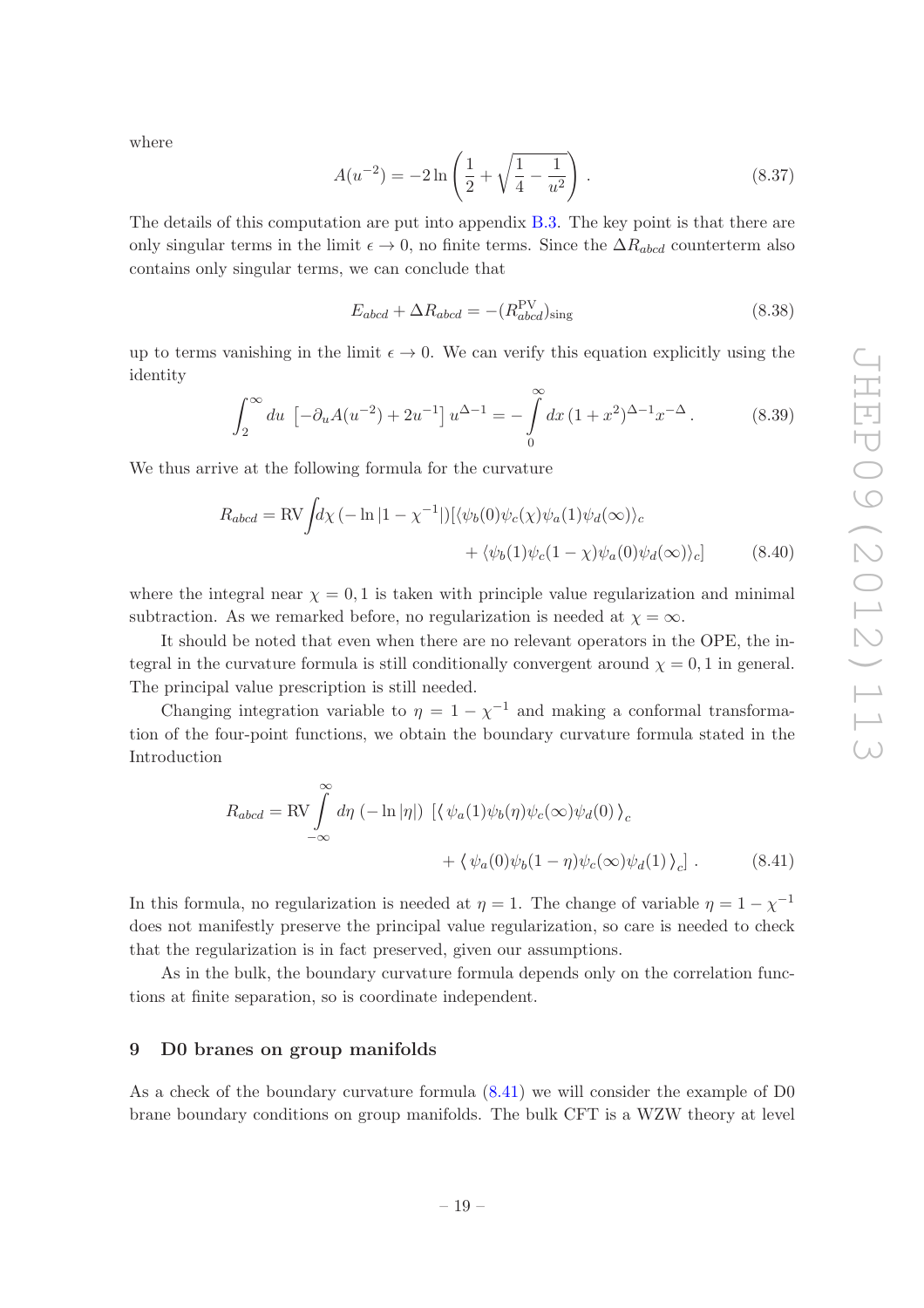k for a semisimple compact Lie group  $G$ . We pick a basis in the Lie algebra so that the corresponding currents  $J^a(z)$  satisfy the OPE

$$
J^{a}(z)J^{b}(w) \sim \frac{k\delta^{ab}}{(z-w)^{2}} + \frac{i f^{ab}{}_{c}J^{c}(w)}{z-w} + \dots
$$
\n(9.1)

where  $f_c^{ab}$  is the totally antisymmetric tensor of the Lie group structure constants. As a reference boundary condition we take the D0 brane located at the identity element. The boundary condition on a half plane glues the left and right components of the currents at the boundary as  $J^a(x) = \bar{J}^a(x)$ . As shown in [\[11\]](#page-37-1) the boundary perturbation

$$
\langle \exp\left(\int dx \sum_{a} \lambda^{a} J^{a}(x)\right) \dots \rangle \tag{9.2}
$$

is exactly marginal for all values of the couplings  $\lambda^a$ . The  $\lambda^a$  parameterize the position  $g(\lambda)$  of the D0 brane in the group manifold G. The corresponding boundary condition is

$$
J^{a}(x) = (\mathrm{Ad}_{g}\bar{J})^{a}(x) \tag{9.3}
$$

where  $Ad<sub>g</sub>$  stands for the adjoint action of G on its Lie algebra. Since the moduli space is a homogeneous space it su ffices to compute the curvature at a single point. We will first compute the curvature in terms of double integrals of distributional four-point functions, as in [ [1\]](#page-36-0). Then we check that the result agrees with our formula [\(8.41\)](#page-19-1).

We will be calculating first and second derivatives of the metric which is given by the two-point function at finite separation

$$
\langle J^{c}(x_3)J^{d}(x_4)\rangle = \frac{g_{cd}}{(x_3 - x_4)^2}.
$$
\n(9.4)

The distributional correlation functions on the boundary are defined in appendix [C.](#page-32-0) To find the first derivatives of the metric, we integrate the three-point function  $(C.17)$ ,

$$
\int_{-\infty}^{+\infty} dx_1 \langle J^a(x_1)J^c(x_3)J^d(x_4) \rangle = 0
$$
\n(9.5)

at finite separation. Thus, in our coordinates,

$$
\partial_a g_{cd/\lambda^a=0} = 0 \tag{9.6}
$$

so we can use formula  $(8.8)$  to compute the curvature at the origin.<sup>[5](#page-20-0)</sup>

Now we have to calculate the second derivatives of the metric. Integrating the distributional four-point function  $(C.43)$  once, we get

$$
\int_{-\infty}^{+\infty} dx_1 \langle J^a(x_1)J^b(x_2)J^c(x_3)J^d(x_4)\rangle
$$

<span id="page-20-0"></span> ${}^{5}$ It is easy to see that any regularization of the three-point function of currents which preserves the group symmetry will have the same property.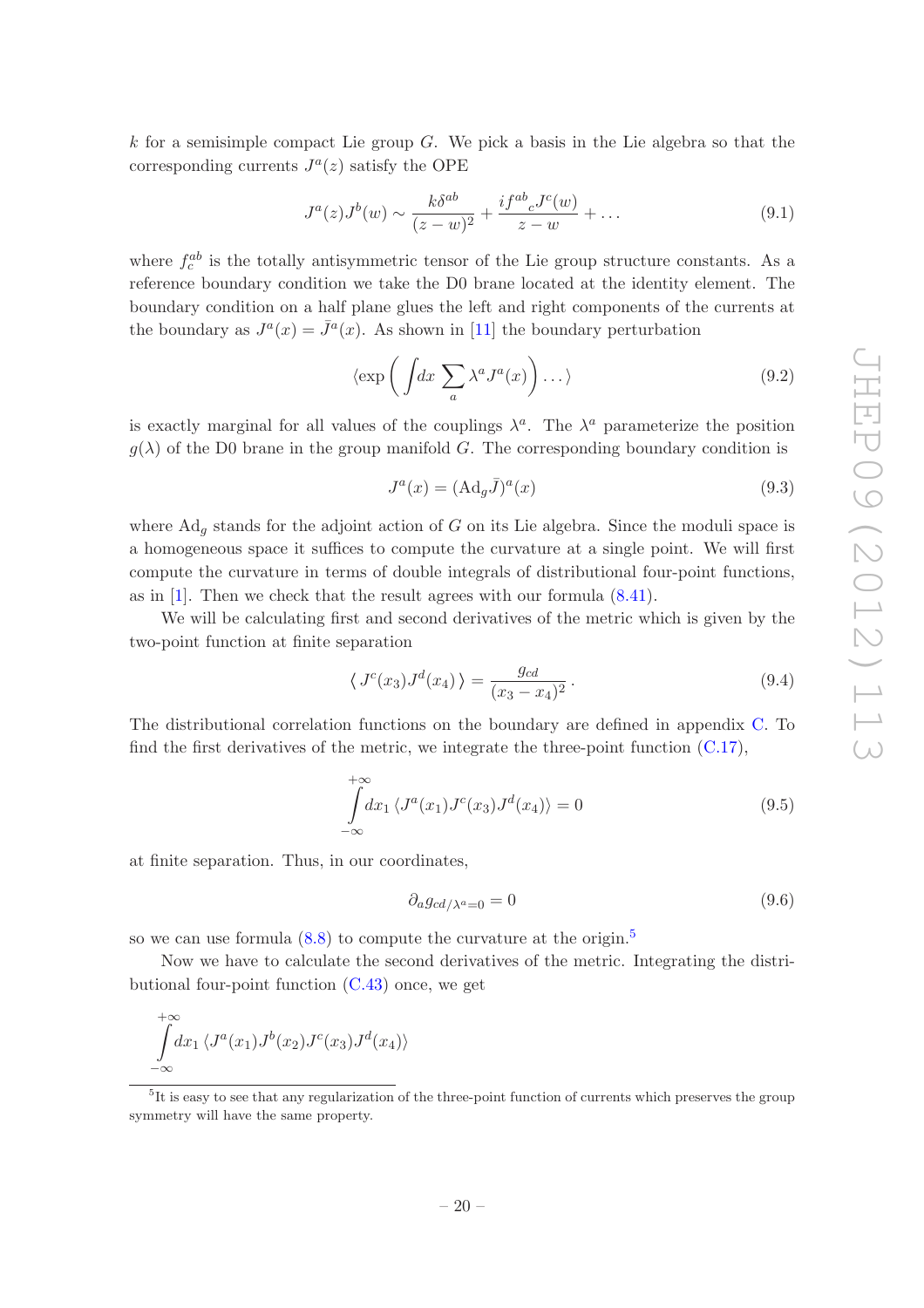$$
= \frac{k\pi^2}{3} f^{ac}{}_e f^{bed} \left( 2\delta(x_{23}) \left[ \frac{1}{x_{24}^2} \right] - \delta(x_{34}) \left[ \frac{1}{x_{24}^2} \right] - \delta(x_{24}) \left[ \frac{1}{x_{23}^2} \right] \right) + \frac{k\pi^2}{3} f^{ad}{}_e f^{bce} \left( -2\delta(x_{24}) \left[ \frac{1}{x_{23}^2} \right] + \delta(x_{34}) \left[ \frac{1}{x_{23}^2} \right] + \delta(x_{23}) \left[ \frac{1}{x_{43}^2} \right] \right) \tag{9.7}
$$

where the square brackets stand for the distributional regularization

$$
\left[\frac{1}{x^2}\right] = -\partial_x \text{PV}\left(\frac{1}{x}\right). \tag{9.8}
$$

Integrating one more time we obtain

$$
\int_{-\infty}^{+\infty} dx_1 \int_{-\infty}^{+\infty} dx_2 \langle J^a(x_1) J^b(x_2) J^c(x_3) J^d(x_4) \rangle = \frac{k\pi^2}{3} \left[ \frac{1}{x_3^2} \right] (f^{ac}{}_e f^{bed} + f^{ad}{}_e f^{bec}) \tag{9.9}
$$

so

<span id="page-21-0"></span>
$$
\partial_a \partial_b g_{cd} = \frac{k\pi^2}{3} (f^{ac}{}_e f^{bed} + f^{ad}{}_e f^{bec}). \tag{9.10}
$$

From this expression it is easy to see that

$$
\partial_a \partial_b g_{cd/\lambda^a=0} = \partial_c \partial_d g_{ab/\lambda^a=0} \tag{9.11}
$$

and

$$
\left[\partial_a \partial_b g_{cd} + \partial_a \partial_c g_{db} + \partial_a \partial_d g_{bc}\right]_{/\lambda^a = 0} = 0 \tag{9.12}
$$

implying that the distributional correlators defined in appendix [C](#page-32-0) correspond to Riemann normal coordinates at the origin. From  $(9.10)$  we obtain

<span id="page-21-2"></span>
$$
R_{abcd} = k\pi^2 f^{ab}{}_e f^{ced} \,. \tag{9.13}
$$

The Killing metric  $g_{ab}^{\text{Killing}}$  on the group manifold has curvature tensor

$$
R_{abcd}^{\text{Killing}} = \frac{1}{4} f^{ab}{}_e f^{ced} \tag{9.14}
$$

so the metric on the space of conformal boundary conditions i s

$$
g_{ab} = 4\pi^2 k g_{ab}^{\text{Killing}}.
$$
\n(9.15)

Next we check that our general curvature formula [\(8.41\)](#page-19-1) gives the same result. The fourpoint function is

$$
\langle J^b(\infty)J^c(\eta)J^a(0)J^d(1)\rangle_c = -\frac{k}{1-\eta}f^{ba}{}_{e}f^{ced} + \frac{k}{\eta}f^{bd}{}_{e}f^{cae}.
$$
 (9.16)

Substituting into [\(8.41\)](#page-19-1) gives

<span id="page-21-1"></span>
$$
R_{abcd} = -2k \left[ f^{bd}{}_e f^{cae} I_1 + f^{ba}{}_e f^{ced} I_2 \right]
$$
 (9.17)

where

$$
I_1 = \text{PV} \int_{-\infty}^{\infty} d\eta \, \frac{\ln|\eta|}{\eta} = 0 \tag{9.18}
$$

$$
I_2 = -PV \int_{-\infty}^{\infty} d\eta \, \frac{\ln|\eta|}{1-\eta} = \frac{\pi^2}{2},\tag{9.19}
$$

so [\(9.17\)](#page-21-1) agrees with the direct computation [\(9.13\)](#page-21-2).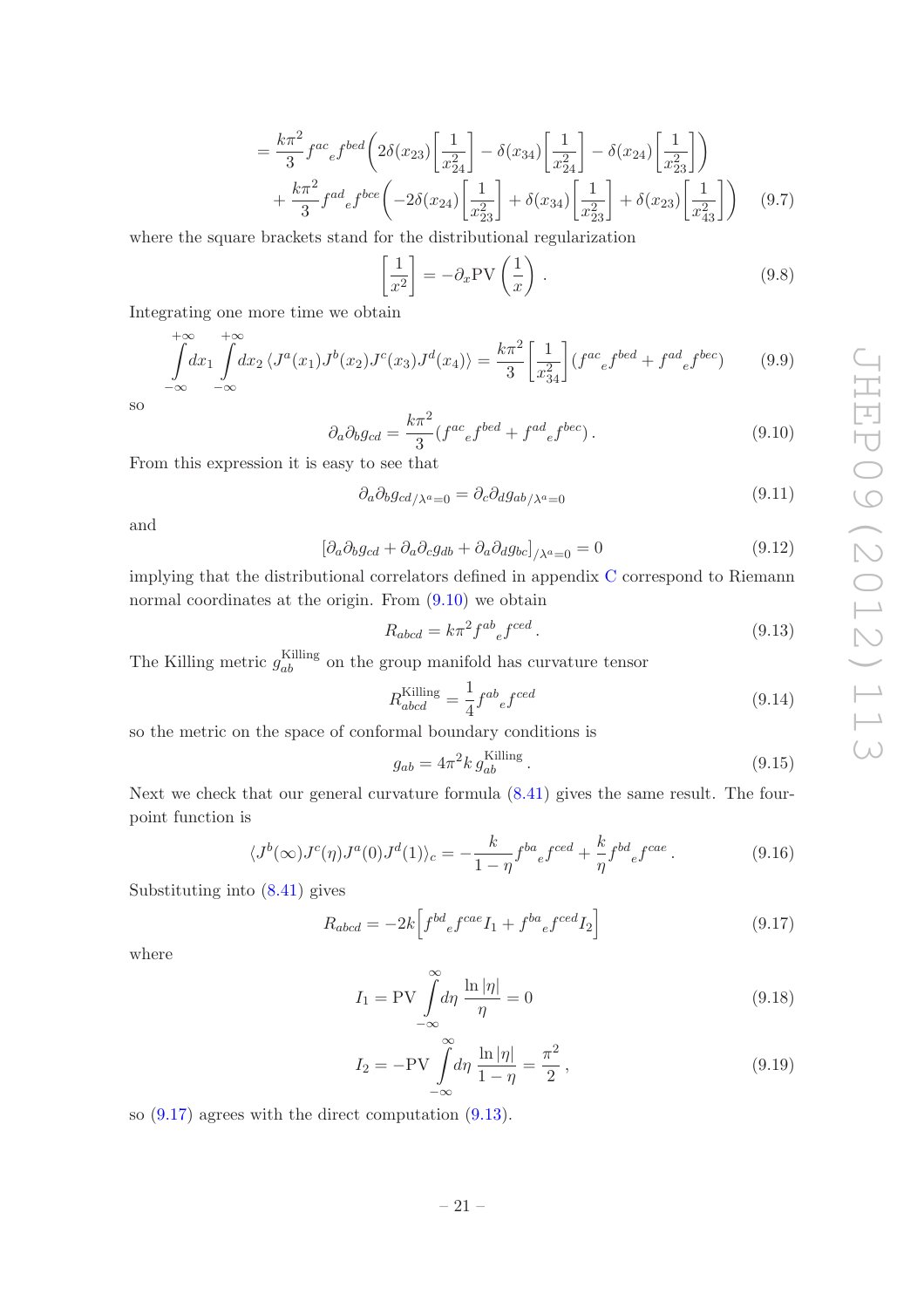### <span id="page-22-0"></span>10 Curvature formula and string theory e ffective action

Here we show that the curvature tensor  $(1.1)$  appears in the low energy action for massless scalars in string theory.

Suppose we have a CFT with integer central charge  $c \leq 24$ . The tensor product with  $d = 26 - c$  free bosons  $X^{\mu}$  is a bosonic string background. The massless scalar vertex operators are

$$
V_i = e^{iP \cdot X} : \phi_i, \quad P^2 = 0.
$$
\n(10.1)

The Virasoro-Shapiro four-point amplitude for the massless scalars is

$$
\delta^d \left( \sum P_{\alpha} \right) \mathcal{A}_{i_1 i_2 i_3 i_4}^{(4)}(s, t, u) = \int \frac{d^2 \eta}{2\pi} \left\langle V_{i_1}(1) \ V_{i_2}(\eta) \ V_{i_3}(\infty) \ V_{i_4}(0) \right\rangle_c \tag{10.2}
$$

with on-shell condition  $s + t + u = 0$ . Substituting for the  $V_i$  and evaluating the free boson correlation functions, we obtain

$$
\mathcal{A}_{i_1 i_2 i_3 i_4}^{(4)}(s, t, u) = \left(\frac{tu\,(t+2)\,(u+2)}{8s\,(s+2)}g_{i_1 i_2}g_{i_3 i_4} + \frac{su\,(s+2)\,(u+2)}{8t\,(t+2)}g_{i_1 i_3}g_{i_2 i_4}\right) \n+ \frac{st\,(s+2)\,(t+2)}{8u\,(u+2)}g_{i_1 i_4}g_{i_2 i_3}\bigg)F(s, t, u) \n+ \int \frac{d^2\eta}{2\pi} |\eta|^{-t}|1-\eta|^{-s} \left\langle \phi_{i_1}(1) \phi_{i_2}(\eta) \phi_{i_3}(\infty) \phi_{i_4}(0) \right\rangle_c \tag{10.3}
$$

where

$$
F(s,t,u) = \frac{\Gamma\left(1 - \frac{1}{2}t\right)\Gamma\left(1 - \frac{1}{2}s\right)\Gamma\left(1 - \frac{1}{2}u\right)}{\Gamma\left(2 + \frac{1}{2}t\right)\Gamma\left(2 + \frac{1}{2}s\right)\Gamma\left(2 + \frac{1}{2}u\right)}.
$$
\n(10.4)

The usual assumption is that the low energy string scattering amplitudes come from an e ffective d-dimensional field theory action. The part that describes the self-interactions of the massless scalar fields  $\Phi^{i}(X)$  is the d-dimensional non-linear sigma model

<span id="page-22-1"></span>
$$
S_{\text{eff}} = \int d^d X \frac{1}{2} g_{ij}(\Phi) \partial_\mu \Phi^i \partial^\mu \Phi^j \tag{10.5}
$$

where the  $\Phi^i$  are coordinates on the space of CFT's and  $g_{ij}$  is the Zamolodchikov metric. As far as we know, this has never been proved. Accepting the assumption, the low energy limit of the four-point scattering amplitude due to self-interactions can be calculated by expanding the metric in Riemann normal coordinates,

$$
S_{\text{eff}} = \int d^d X \left( \frac{1}{2} \delta_{ij} \partial_\mu \Phi^i \partial^\mu \Phi^j - \frac{1}{3} R_{ikjl} \Phi^k \Phi^l \partial_\mu \Phi^i \partial^\mu \Phi^j + \cdots \right) \tag{10.6}
$$

giving

$$
\tilde{\mathcal{A}}_{i_1 i_2 i_3 i_4}^{(4)}(s, t, u) = t R_{i_1 i_4 i_3 i_2} + u R_{i_1 i_3 i_4 i_2} + O(s^2, t^2, st).
$$
\n(10.7)

We can compare with the string theory amplitude  $(10.3)$  if we drop the first three terms, which in the low energy limit come from tachyon and graviton exchange. We then formally obtain our curvature formula [\(1.1\)](#page-1-1). We say 'formally', because we have not addressed the issues of regularization. Assuming that those issues can be handled, our proof of the curvature formula becomes a point of support for the e ffective action assumption.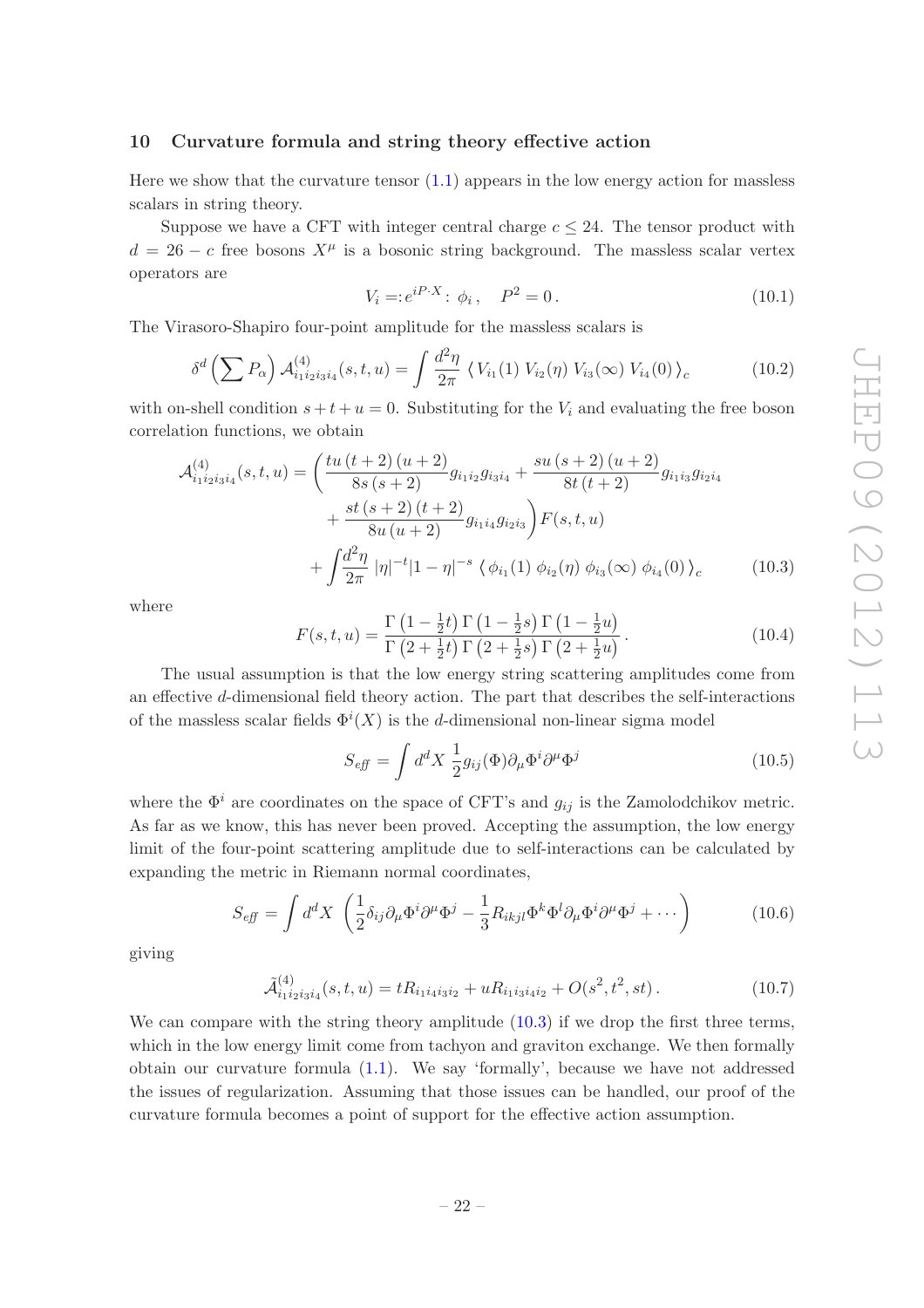### <span id="page-23-0"></span>11 Discussion

We conclude with brief remarks on two topics: the possibilty of a general bound on the sectional curvature and the extension of the curvature formula to neighborhoods of CFT's with continuous symmetries.

Formulas [\(1.1\)](#page-1-1), [\(1.3\)](#page-2-0) express the curvature of the space of CFTs in terms of intrinsic CFT quantities — the four-point correlation functions. The correlation functions of a CFT satisfy reflection positivity, conformal invariance, and crossing symmetry. One might hope to use these properties to say something about the geometry of the space of CFTs.

One possibility is that reflection positivity of the four-point functions implies a bound on the sectional curvatures. Let directions  $i = 1, 2$  be mutually orthogonal. From the curvature formula [\(1.1\)](#page-1-1) we can write the sectional curvature in the 1-2 plane as

$$
R_{2112} = \lim_{\epsilon \to 0} \int_{|z-1| > \epsilon, \epsilon < |z| < \epsilon^{-1}} \frac{d^2 z}{2\pi} \ln|1-z| \langle \phi_2(\infty)\phi_1(z)\phi_1(1)\phi_2(0) \rangle_c \tag{11.1}
$$

where

$$
\langle \phi_2(\infty)\phi_1(z)\phi_1(1)\phi_2(0)\rangle_c = \langle \phi_2(\infty)\phi_1(z)\phi_1(1)\phi_2(0)\rangle - |1-z|^{-4}.
$$
 (11.2)

For simplicity we have assumed no relevant operators. We have chosen this form of the curvature formula in order that the four-point function have the form appropriate for reflection positivity under the reflection  $z \to 1/\overline{z}$  of the radial quantization. The full four-point function satisfies reflection positivity, but the connected four-point function does not, because of the subtraction. We have not managed to find a way around this obstacle. The logarithm in the integrand is another potential di fficulty, but one might hope to get around it by using global conformal transformations.

Next, we discuss the cases that our curvature formula does not cover — the neighborhoods of CFT's with continuous symmetries. To handle these cases, one would have to relax our assumptions [1](#page-3-2) and [3.](#page-3-4) At the symmetry point, one would have to allow for the conserved currents to occur in the OPE's of the perturbations  $\phi_i$ . As discussed in appendix [A,](#page-24-0) this would imply that some linear combinations of the  $\phi_i$  become total derivatives away from the symmetry point. Therefore to cover the neighborhood of the symmetry point, one must allow from the start for perturbations that are total derivatives. To derive the curvature formula at the symmetry point, one would have to deal with the logarithmic divergence in the integral over  $\eta$  due to the occurrence of the current in the intermediate channels. One would also have to deal with the e ffects of the current on the conformal transformation properties of the regularization. To allow for total derivative perturbations  $\phi_i$ , one will face further technical complications stemming from their conformal dimensions being di fferent from two.

### Acknowledgments

We thank D. Kutasov and E. Rabinovici for correspondence and discussion. The work of D.F. was supported by the Rutgers New High Energy Theory Center and by U.S. Department of Energy grant DE-FG02-12ER41813. A.K. acknowledges the support of the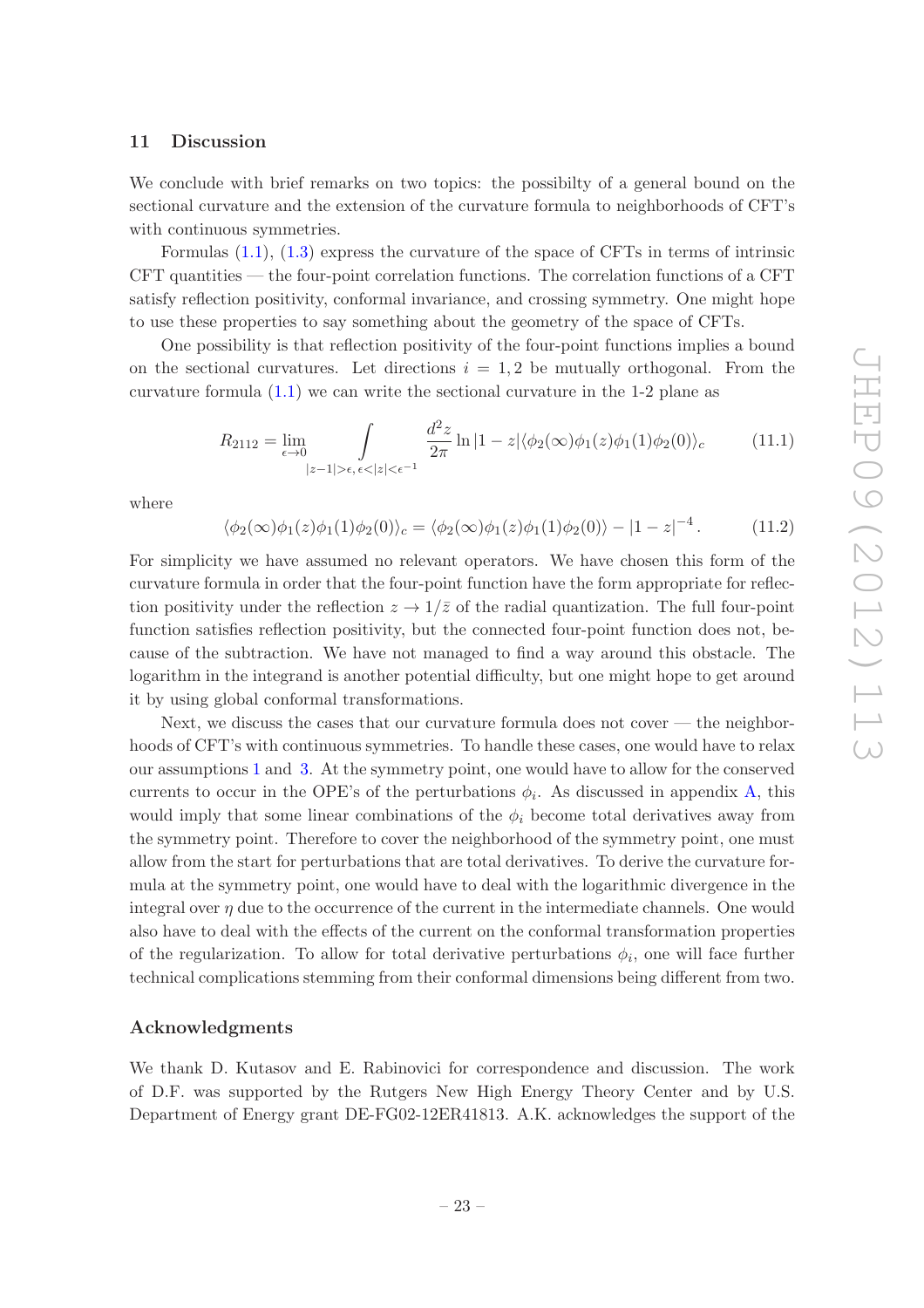STFC grants ST/G000514/1 "String Theory Scotland" and ST/J000310/1 "High energy physics at the Tait Institute". D.F. thanks Heriot-Watt University for hospitality during an intermediate stage of the project. A.K. thanks the Natural Science Institute of the University of Iceland for hospitality during the initial and final stages of this project.

### <span id="page-24-0"></span>A Bulk and boundary marginally redundant operators

In this appendix we elaborate on the meaning of assumptions [3](#page-3-4) and 3b. We show that, for a CFT with continuous symmetry and charged perturbations  $\phi_i$ , some linear combinations of the  $\phi_i$  become redundant, at first order in the perturbation. We also show that the trace anomaly will contain a current term. We give analogous results for the boundary case.

We consider a reference CFT that satisfies assumptions [1](#page-3-2) and [2](#page-3-3) but not the assumption [3.](#page-3-4) Assumption [2](#page-3-3) in particular excludes the dimension 2 current-current primaries :  $J_m\bar{J}_n$ : from the  $\phi_i\phi_j$  OPE. This implies that only holomorphic or only antiholomorphic currents appear in this OPE. The situation excluded by assumption [3](#page-3-4) is therefore a reference CFT with perturbations charged under a chiral symmetry group. [6](#page-24-1) Without loss of generality we restrict ourselves to the situation when the  $\phi_i \phi_j$  OPE includes the holomorphic currents  $J_m(z)$  and no relevant operators,

$$
\phi_i(z)\,\phi_j(0)\sim\frac{1}{z\bar{z}^2}C_{ij}^mJ_m(z)\,. \tag{A.1}
$$

Assuming a real basis in the space of currents we normalize them as

$$
\langle J_m(z)J_n(w)\rangle = -\frac{\delta_{mn}}{(z-w)^2}
$$
 (A.2)

so that the OPE coefficients  $C_{ij}^m$  are real and satisfy

$$
C_{ij}^{m} = -C_{mij} \,, \qquad C_{ij}^{m} = -C_{ji}^{m} \,. \tag{A.3}
$$

The three-point functions are

$$
\langle \phi_i(z_1) \phi_j(z_2) J_m(z) \rangle_c = C_{mij} |z_1 - z_2|^{-4} (z_1 - z_2)(z_1 - z)^{-2} (z_2 - z)^{-2} . \tag{A.4}
$$

In the reference CFT,

$$
\langle \overline{T}(\overline{w})J_m(z',\overline{z}')\phi_i(z,\overline{z})\rangle = 0.
$$
\n(A.5)

Now we perturb by  $\lambda^j \phi_j$ . At first order, this three-point function becomes

$$
\langle \bar{T}(\bar{w})J_m(z',\bar{z}')\phi_i(z,\bar{z})\rangle_1 = \int \frac{d^2\xi}{2\pi} \langle \lambda^j \phi_j(\xi,\bar{\xi})\bar{T}(\bar{w})J_m(z',\bar{z}')\phi_i(z,\bar{z})\rangle
$$

<span id="page-24-1"></span><sup>&</sup>lt;sup>6</sup>We thank D. Kutasov for a comment clarifying the point that the marginal couplings must develop a non-zero beta function if both holomorphic and anti-holomorphic currents are present in their OPE's. In [ [1](#page-36-0)], it was claimed that conformal invariance is broken away from the symmetry point when dimension one currents are present in the OPE of the perturbing fields. Presumably, it was implicitly assumed that both chiral and antichiral conserved currents occur in the OPE.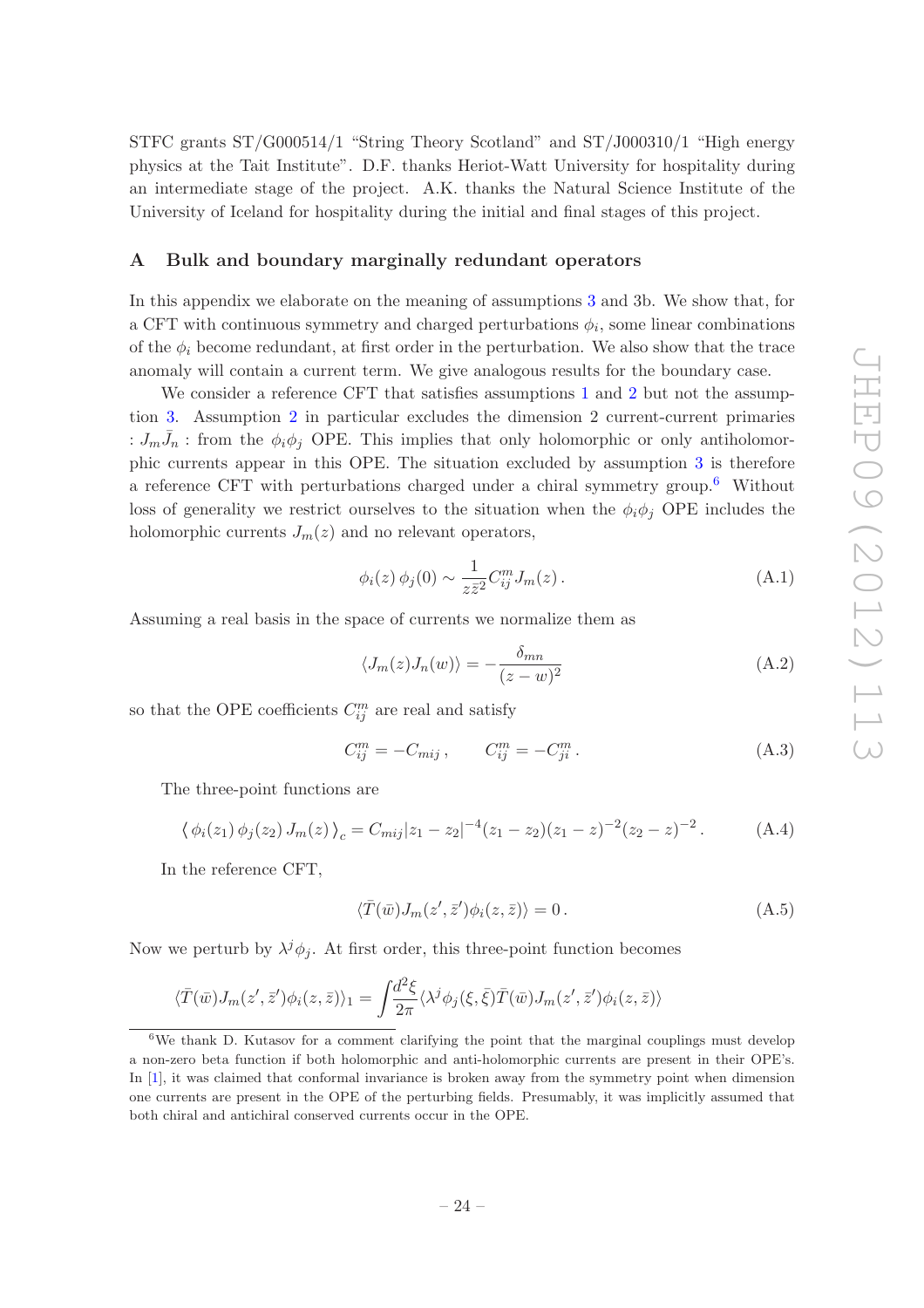<span id="page-25-0"></span>
$$
= \frac{C_{mij}\lambda^j}{(z'-z)(\bar{w}-\bar{z})^2} \int \frac{d^2\xi}{2\pi} \frac{1}{(z'-\xi)(z-\xi)(\bar{w}-\bar{\xi})^2}
$$
  
=  $\frac{1}{2}C_{mij}\lambda^j \frac{1}{(z'-z)^2(\bar{w}-\bar{z})^2} \left[\frac{1}{\bar{w}-\bar{z}}-\frac{1}{\bar{w}-\bar{z}'}\right].$  (A.6)

We see that  $\bar{T}$  remains anti-holomorphic, so local conformal invariance is unbroken. Moreover, the correlation function decays as  $\bar{w}^{-4}$  so global convormal invariance also remains unbroken. From the  $(\bar{w} - \bar{z}')^{-1}$  singularity we obtain

<span id="page-25-1"></span>
$$
\partial_{\bar{z}} J_m(z,\bar{z}) = -\frac{1}{2} C_{mij} \lambda^j \phi_i(z,\bar{z}) \tag{A.7}
$$

which means that, for every symmetry broken by the perturbation, there is a redundant field, given by the right hand side. Using  $(A.6)$  and the Ward identity for the stress-energy tensor we find a term in the trace anomaly

$$
\Theta(z,\bar{z}) \sim \lambda^j C_{mij} \partial_{\bar{z}} \lambda^i J_m(z,\bar{z}) \,. \tag{A.8}
$$

Comparing to the general expression  $(4.2)$  for the trace anomaly, we see that the coefficients  $C_i^m(\lambda)$  satisfy  $\partial_i C_j^m(0) = C_{ij}^m$ . We remark that the anomalous dimensions of the redundant operators come from this term in the trace anomaly, not from the beta function, which is zero. Explicitly, the scaling dimension matrix for the  $J_m$  is

<span id="page-25-2"></span>
$$
\Delta_n^m = \delta_n^m - \frac{1}{4} C_{nij} \lambda^j C^{mi}{}_{k} \lambda^k \tag{A.9}
$$

through the second order in the couplings.

A simple example is given by the  $c = 1$  gaussian model at the self-dual point, which is the  $SU(2)$  WZW model with  $k = 1$ . This example and more general toroidal examples were discussed in [\[13\]](#page-37-2) (see section 9 in particular). We take as perturbations the fields  $\phi_i = J_i(z)\bar{J}_3(\bar{z}), i = 1, 2, 3$ . The symmetry currents are  $J_i(z)$ . The field  $\phi_3$  is the perturbation which changes the radius of the free boson in the gaussian model. Any perturbation  $\lambda^i \phi_i$  can be rotated by the SU(2) symmetry to to a perturbation by  $\phi_3$  only, so all the perturbations  $\lambda^i \phi_i$  preserve conformal invariance and are equivalent to a gaussian model away from the self-dual point.

For concreteness, consider a perturbation by  $\phi_3$ . Let  $X_L(z)$  and  $X_R(\bar{z})$  be the chiral parts of the free boson field normalized as

$$
\langle X_L(z)X_L(w)\rangle = -\ln(z-w)\,,\qquad \langle X_R(\bar{z})X_R(\bar{w})\rangle = -\ln(\bar{z}-\bar{w})\,.
$$
 (A.10)

The current  $J_3(z)$  is

$$
J_3(z) = -\partial X_L(z). \tag{A.11}
$$

The spin 1 fields  $J_1$  and  $J_2$  are given in terms of exponentials of the free boson

$$
J_1(z, \bar{z}) = i\sqrt{2} : \cos(Q_L X_L(z) + Q_R X_R(\bar{z})) : ,
$$
  
\n
$$
J_2(z, \bar{z}) = -i\sqrt{2} : \sin(Q_L X_L(z) + Q_R X_R(\bar{z})) :
$$
\n(A.12)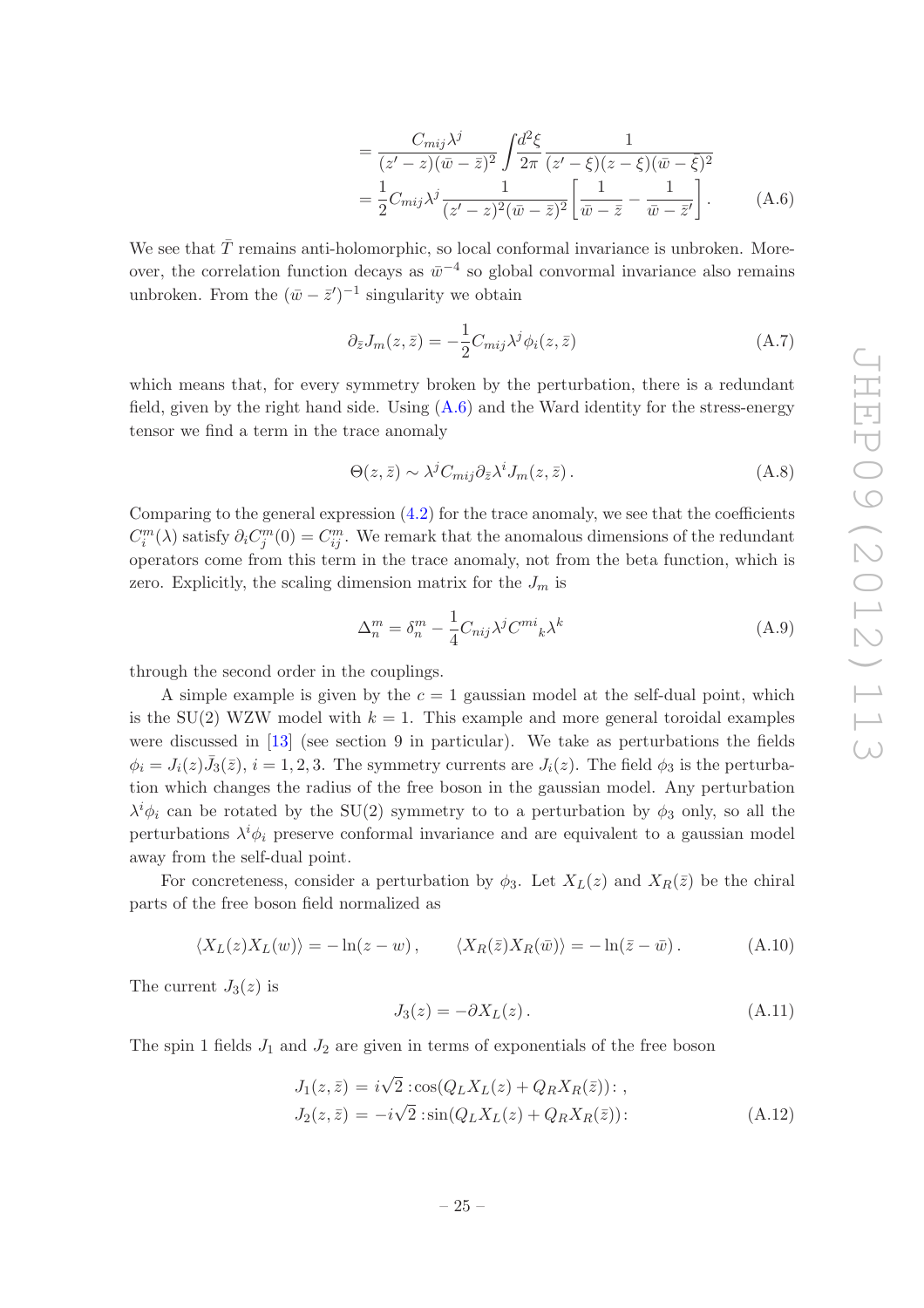where

$$
Q_L = \frac{1}{\sqrt{2}} \left( R + \frac{1}{R} \right), \quad Q_R = \frac{1}{\sqrt{2}} \left( R - \frac{1}{R} \right)
$$
 (A.13)

with  $R = 1$  corresponding to the self dual radius. We further identify

$$
\phi_i(z,\bar{z}) = -\div J_i \bar{\partial} X_R \colon (z,\bar{z})\,. \tag{A.14}
$$

The OPE coefficients  $C_{mij}$  at the self dual point are

$$
C_{mij} = \sqrt{2} \epsilon_{mij} \,. \tag{A.15}
$$

With the perturbation away from the self-dual radius, the fields  $J_1, J_2$  stop being holomorphic. Their divergences become proportional to the fields  $\phi_1$  and  $\phi_2$  so that the latter are now redundant. Explicitly we have

$$
\bar{\partial}J_1 = -i\sqrt{2}Q_R \sin(Q_L X_L(z) + Q_R X_R(\bar{z})) : \bar{\partial}X_R = -Q_R \phi_2 \tag{A.16}
$$

$$
\bar{\partial}J_2 = -i\sqrt{2}Q_R : \cos(Q_L X_L(z) + Q_R X_R(\bar{z})) : \bar{\partial}X_R = Q_R \phi_1 \tag{A.17}
$$

which matches with formula [\(A.7\)](#page-25-1) upon identifying  $\lambda_3 = R - R^{-1}$ . The conformal dimen-

sions of fields 
$$
J_1, J_2
$$
 become  
\n
$$
\Delta = \frac{1}{4} \left( R + \frac{1}{R} \right)^2, \bar{\Delta} = \frac{1}{4} \left( R - \frac{1}{R} \right)^2
$$
\n(A.18)

which agrees with the general formula [\(A.9\)](#page-25-2).

For a general perturbation we have a family of CFT's parametrized by the  $\lambda^i$ . The group SU(2) acts on the acts on this family. The point  $\lambda^{i} = 0$  is a fixed point of the action, so the group is a symmetry group of that CFT. Away from the fixed point, only a U(1) subgroup leaves the CFT fixed. The full  $SU(2)$  group generates an  $SU(2)/U(1)$ equivalence class. The redundant fields are the perturbations within the equivalence class. The situation for a general symmetry  $G$  is the same.

There are analogous phenomena in boundary CFT's. Let  $\psi_a(x)$  be dimension 1 boundary fields and  $\chi_m(x)$  be dimension 0 boundary fields. Suppose the dimension 0 fields appear in the OPE's of the dimension 1 fields,

$$
\psi_a(x)\psi_b(0) \sim \frac{1}{x^2} C_{ab}^m \chi_m \tag{A.19}
$$

We normalize the fields so that

$$
\langle \psi_a(x)\psi_b(0)\rangle = \frac{1}{x^2}\delta_{ab}, \qquad \langle \chi_m(x)\chi_n(0)\rangle = \delta_{mn}.
$$
 (A.20)

The above OPE's imply the commutation relations

<span id="page-26-0"></span>
$$
[\chi_m, \psi_a(x)] = (C_{ma}{}^b - C_m{}^b{}_a) \psi_b(x).
$$
 (A.21)

The  $\chi_m$  are Chan-Paton charge operators. The matrices  $C_{ma}^{\qquad b} - C_{m\,a}^{\qquad b}$  give the charges of the  $\psi_a$ . To first order in the perturbation  $\lambda^b \psi_b$ ,

$$
\langle T(z)\psi_a(x')\chi_m(y)\rangle_1 = \lambda^b \int dx \langle T(z)\psi_b(x)\psi_a(x')\chi_m(y)\rangle
$$
  
= 
$$
\lambda^b (C_{mb}^a - C_m^a)_b \left[ \frac{1}{(z-x')^3} + \frac{1}{(z-x')^2(z-y)} \right].
$$
 (A.22)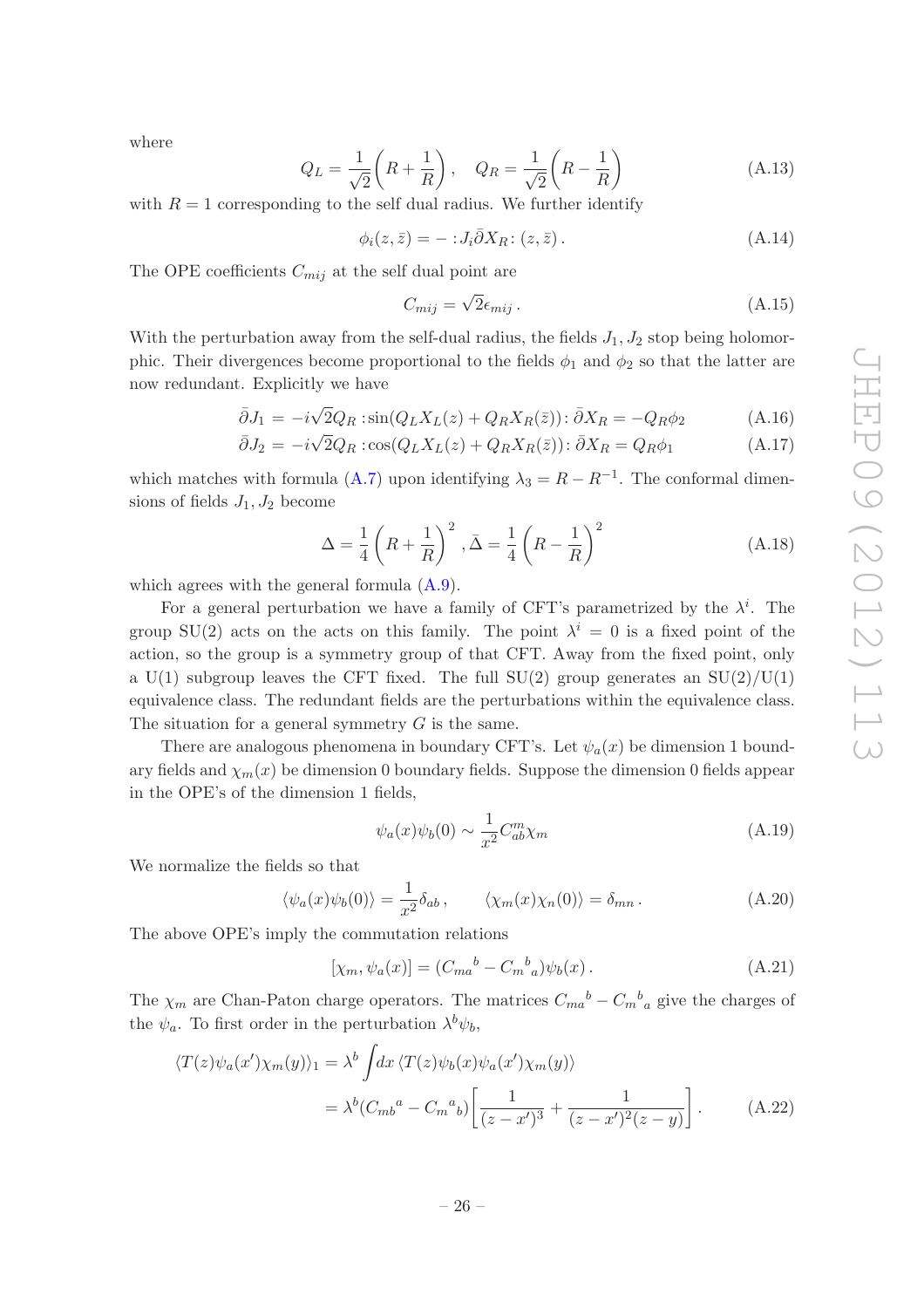This gives the OPE in the perturbed theory

$$
T(z)\chi_m(0) \sim \frac{1}{z}\lambda^b (C_{mb}^a - C_m^a{}_b)\psi_a(0) + \dots
$$
 (A.23)

which implies

$$
\partial_x \chi_m(x) = \lambda^b (C_{mb}^a - C_m^a)_b \psi_a(x). \tag{A.24}
$$

Again, for every broken Chan-Paton symmetry we have a redundant field given by the right hand side.

Next we derive the boundary trace anomaly  $\theta(x)$ , which satisfies the conservation equation

$$
T(x) - \bar{T}(x) = \partial_x \theta(x).
$$
 (A.25)

From [\(A.22\)](#page-26-0) we calculate

$$
\langle [T(x+i\epsilon) - \bar{T}(x-i\epsilon)]\psi_a(x')\chi_m(y) \rangle = -2\pi i \lambda^b (C_{mb}^a - C_m^a)_b
$$
  
 
$$
\times \left[\frac{1}{2}\partial_x^2 \delta(x-x') + \partial_{x'}\left(\frac{1}{x'-y}\delta(x-x')\right) + \frac{1}{(x'-y)^2}\delta(x-y)\right]. \quad (A.26)
$$

We can read o ff the boundary trace anomaly from the highest derivative term on the right hand side,

$$
\theta = -\pi \lambda^b \partial_x \lambda^a (C_{ba}^m - C_{ab}^m) \chi_m \,. \tag{A.27}
$$

As in the bulk, this term in the trace anomaly gives the anomalous dimensions of the redundant fields.

We should note that what we have described is the two dimensional physics underlying the so-called string Higgs e ffect (see e.g. [\[12](#page-37-3)] for a review). When the CFT is a string theory compactification, the spin 1 dimension 1 fields  $J_m$  give massless gauge fields in space-time. The charged dimension 2 scalar fields  $\phi_i$  give massless scalars in space-time. These are the Higgs fields. A perturbation  $\lambda^i \phi_i$  corresponds to giving a vacuum expectation value to the Higgs fields. The spin 1 fields acquire anomalous dimensions, which correspond to the masses of the W bosons. The redundant fields are the pure gauge directions that are eaten up by the W bosons. The boundary case is parallel.

### <span id="page-27-1"></span><span id="page-27-0"></span>B Details of the boundary curvature computation

### B.1 Proof of identity  $(8.19)$  $(8.19)$

We need to prove

$$
\tilde{R}^{\epsilon}_{abcd} = -\tilde{R}^{\epsilon}_{abdc} \tag{B.1}
$$

where

$$
\tilde{R}^{\epsilon}_{abcd} = \int d\chi \ F_{\epsilon}(\chi) \left[ \langle \psi_b(0)\psi_a(\chi)\psi_a(1)\psi_c(\infty) \rangle_c + \langle \psi_b(1)\psi_d(\chi)\psi_a(0)\psi_c(\infty) \rangle_c \right] \tag{B.2}
$$

and  $F_{\epsilon}(\chi)$  is defined by [\(8.17\)](#page-16-3).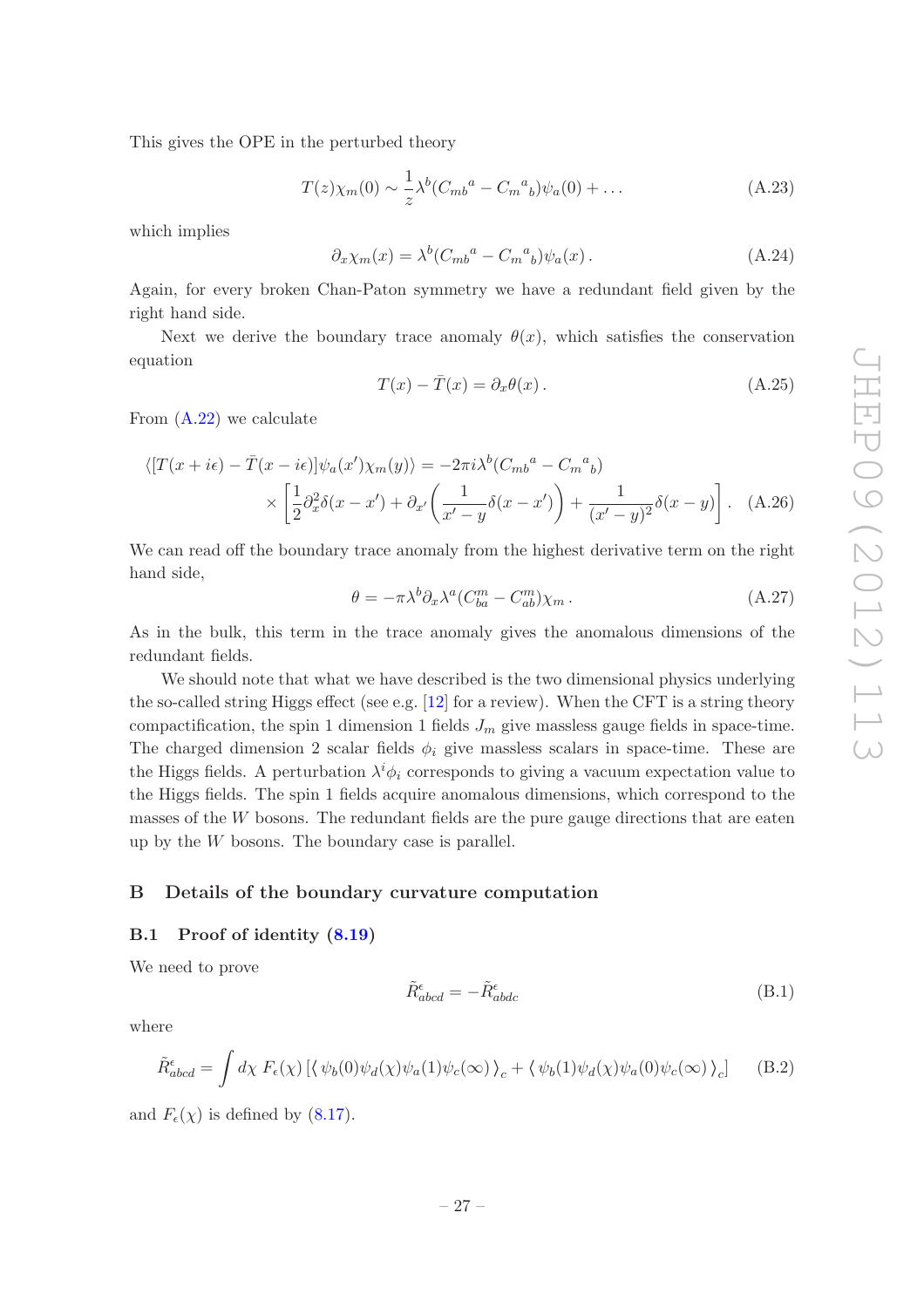Making conformal transformations

$$
x' = \begin{cases} \frac{(1-\chi)x}{x-\chi} & \chi(1-\chi) < 0\\ 1 - \frac{(1-\chi)x}{x-\chi} & \chi(1-\chi) > 0, \end{cases}
$$
(B.3)

we obtain

$$
\langle \psi_b(0)\psi_d(\chi)\psi_a(1)\psi_c(\infty)\rangle_c = \begin{cases} -\langle \psi_b(0)\psi_d(\infty)\psi_a(1)\psi_c(1-\chi)\rangle_c & \chi(1-\chi) < 0\\ \langle \psi_b(1)\psi_d(\infty)\psi_a(0)\psi_c(\chi)\rangle_c & \chi(1-\chi) > 0 \end{cases}
$$
(B.4)

$$
\langle \psi_b(1)\psi_d(\chi)\psi_a(0)\psi_c(\infty)\rangle_c = \begin{cases} -\langle \psi_b(1)\psi_d(\infty)\psi_a(0)\psi_c(1-\chi)\rangle_c & \chi(1-\chi) < 0\\ \langle \psi_b(0)\psi_d(\infty)\psi_a(1)\psi_c(\chi)\rangle_c & \chi(1-\chi) > 0 \end{cases}
$$
(B.5)

We calculate

$$
\tilde{R}_{abdc}^{\epsilon} = \int d\chi F_{\epsilon}(1-\chi) \left[ \langle \psi_b(0)\psi_a(\infty)\psi_a(1)\psi_c(\chi) \rangle_c - \langle \psi_b(1)\psi_d(\infty)\psi_a(0)\psi_c(\chi) \rangle_c \right] \n+ \int d\chi F_{\epsilon}(\chi) \left[ \langle \psi_b(1)\psi_d(\infty)\psi_a(0)\psi_c(\chi) \rangle_c - \langle \psi_b(0)\psi_d(\infty)\psi_a(1)\psi_c(\chi) \rangle_c \right] \n= - \int d\chi F_{\epsilon}(\chi) \left[ \langle \psi_b(0)\psi_d(\infty)\psi_a(1)\psi_c(\chi) \rangle_c - \langle \psi_b(1)\psi_d(\infty)\psi_a(0)\psi_c(\chi) \rangle_c \right] \n= - \tilde{R}_{abcd}^{\epsilon}
$$
\n(B.6)

<span id="page-28-0"></span>which gives  $(8.19)$ .

### **B.2** The functions  $F_{\epsilon}(\chi)$  and  $\Delta F_{\epsilon}(\chi)$

The function  $F_{\epsilon}(\chi)$ , defined by [\(8.17\)](#page-16-3), is given in terms of radial integrals over the region  $\mathcal{R}_+^{\epsilon}$  at fixed slope  $\chi = x_2/x_1$ . The region  $\mathcal{R}_+^{\epsilon}$  is defined by [\(8.18\)](#page-17-3) and is depicted in figure 1. The coordinates are  $(x_1, x_2)$ . The four squares are the regions  $\epsilon < |x_{1,2}| < \epsilon^{-1}$ . The upper curve is  $x_2 = y_+(x_1)$  and the lower curve is  $x_2 = y_-(x_1)$  where

$$
y_{+}(x) = \frac{x + \epsilon}{1 - \epsilon x}
$$
,  $y_{-}(x) = \frac{x - \epsilon}{1 + \epsilon x}$ ,  $y_{-}(x) = -y_{+}(-x) = y_{+}(x^{-1})^{-1}$ . (B.7)

The region  $\mathcal{R}_{+}^{\epsilon}$  consists of the interiors of the 2 squares on the right, minus the portion lying between the curves. The dotted rays mark the transitions where the radial integral over  $\mathcal{R}_+^{\epsilon}$  is not a smooth function of the slope  $\chi$ . The slopes of the dotted rays are labelled  $\chi_k^+$ . The piece-wise continuous function  $F_{\epsilon}(\chi)$  is given in table [1.](#page-30-0) It is non-smooth at  $\chi = \chi_k^+$  and at  $\chi = 1 - \chi_k^+$ . The function  $\Delta F_{\epsilon}(\eta)$  is defined in [\(8.25\)](#page-17-4).

In table 1, the function  $A(s)$  is

$$
A(s) = -2\ln\left(\frac{1}{2} + \sqrt{\frac{1}{4} - s}\right) = 2s + s^2 + O(s^3).
$$
 (B.8)

The left column of the table lists the values of  $\chi$  where  $F_{\epsilon}(\chi)$  is non-smooth, arranged in decreasing order from  $\chi = +\infty$  to  $\chi = -\infty$ . The rows between two adjacent thresholds give the values of  $F_{\epsilon}(\chi)$  and  $\Delta F_{\epsilon}(\chi)$  for  $\chi$  in the corresponding interval.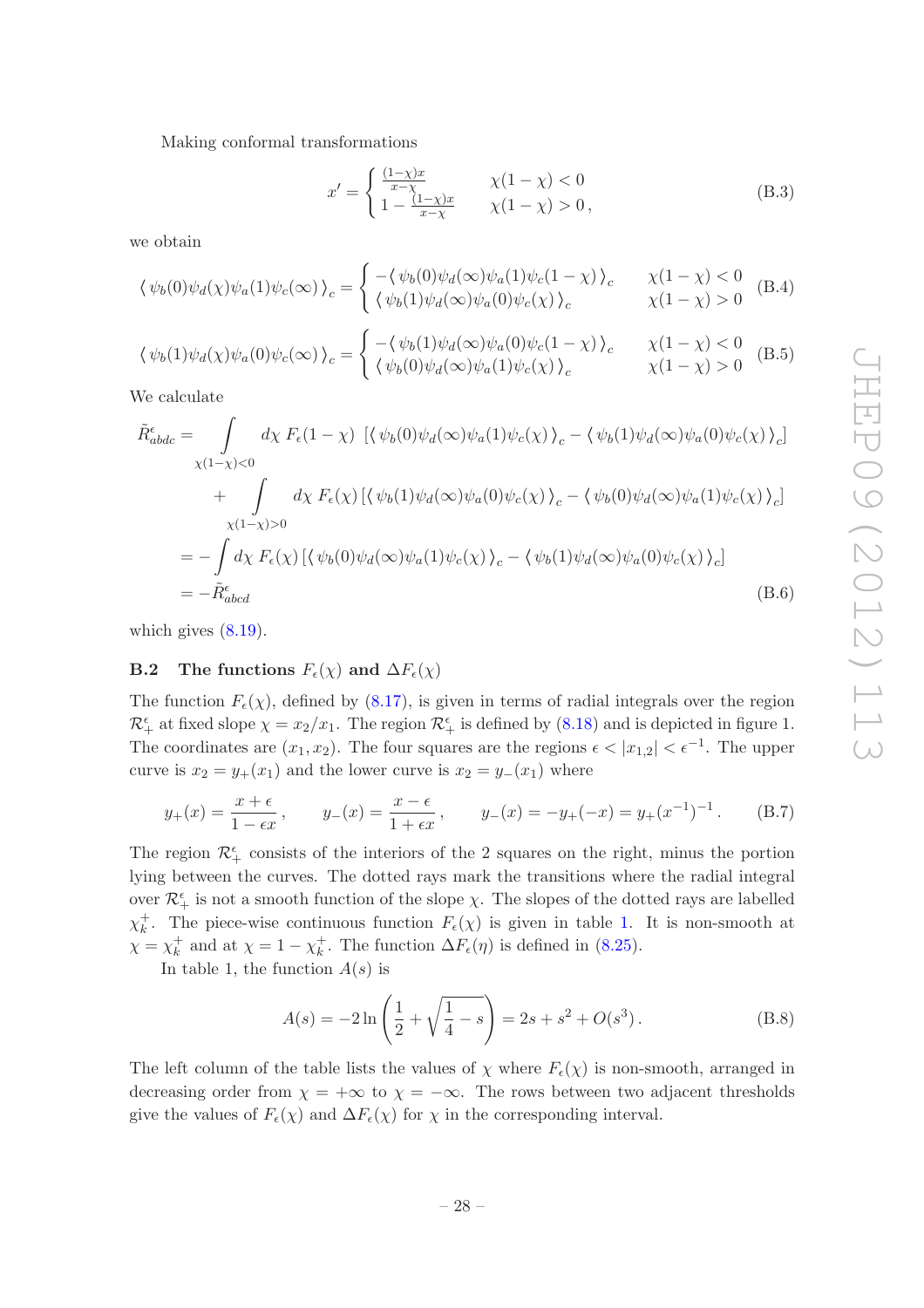

Figure 1. The region  $\mathcal{R}^{\epsilon}_+$ .

### <span id="page-29-0"></span> $\, {\bf B.3} \quad {\bf Computation \ of} \ E_{abcd} \,$

The error term  $E_{abcd}$  is defined by  $(8.24)$  as an integral over  $\chi$  of four-point functions weighted by  $\Delta F_{\epsilon}(\chi)$ , which is given in table 1. We need to derive equation [\(8.36\)](#page-18-1) which gives the asymptotic behavior of  $E_{abcd}$  in the limit  $\epsilon \to 0$ .

First we note the reflection symmetry

$$
\Delta F_{\epsilon}(1 - \chi) = -\Delta F_{\epsilon}(\chi). \tag{B.9}
$$

Next we note that the  $\chi$ -intervals where  $\Delta F_{\epsilon}$  is identically zero of course make no contribution. By inspection, we see that the  $\chi$ -intervals where  $\Delta F_{\epsilon}$  is explicitly written as  $\mathcal{O}(\epsilon^2)$ in the table can also be neglected, because the four point functions are bounded there. We are left with four  $\chi$ -intervals lying in the region  $-1 \leq \chi \leq (1 - \epsilon^2)/2$  and four  $\chi$ -intervals lying in the reflected region. Now we can use the reflection symmetry to write

$$
E_{abcd} = \int_{-1}^{(1-\epsilon^2)/2} d\chi \Delta F_{\epsilon}(\chi) [G_{abcd}(\chi) - G_{abcd}(1-\chi)] \tag{B.10}
$$

where

$$
G_{abcd}(\chi) = \langle \psi_b(0)\psi_c(\chi)\psi_a(1)\psi_d(\infty)\rangle_c - \langle \psi_a(0)\psi_c(\chi)\psi_b(1)\psi_d(\infty)\rangle_c.
$$
 (B.11)

In this region,  $\Delta F_{\epsilon} \to 0$  except for a shrinking neighborhood of  $\chi = 0$  where it diverges only logarithmically. Therefore non-negligible contributions to  $E_{abcd}$  come only from the singularities ni the four-point functions associated with relevant operators runing in the intermediate channels. Thus, up to terms vanishing in the limit  $\epsilon \to 0$  we have

$$
E_{abcd} = \sum_{a'} [G_{a'}^+ E^+ (\Delta_{a'}) + G_{a'}^- E^- (\Delta_{a'})]
$$
(B.12)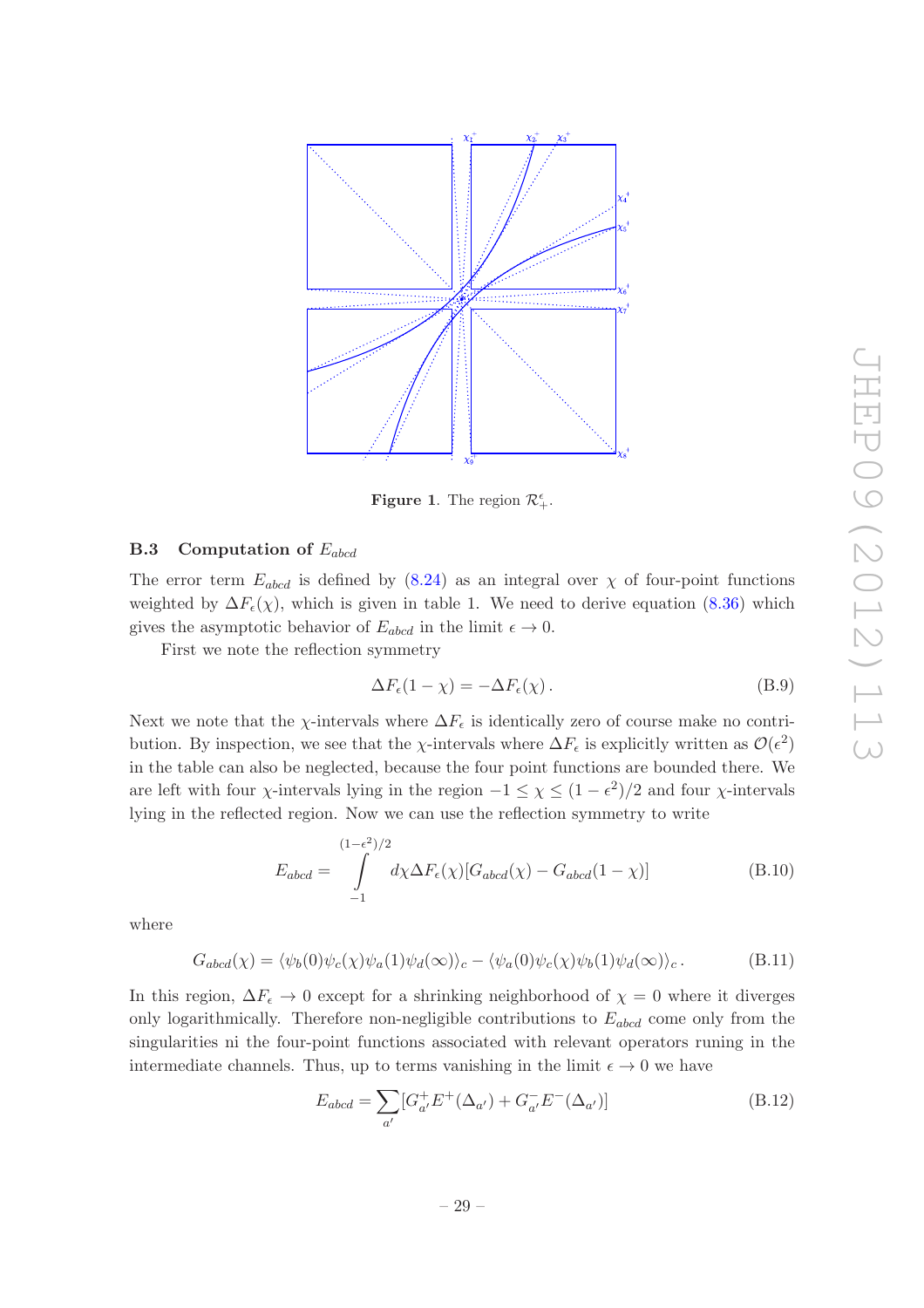| $\chi$                                                         | $F_{\epsilon}(\chi)$                                                                                                                                                     | $\Delta F_{\epsilon}(\chi)$                                                                                                                          |  |  |
|----------------------------------------------------------------|--------------------------------------------------------------------------------------------------------------------------------------------------------------------------|------------------------------------------------------------------------------------------------------------------------------------------------------|--|--|
|                                                                | $\overline{0}$                                                                                                                                                           | $\boldsymbol{0}$                                                                                                                                     |  |  |
| $1 - \chi_9^+ = \epsilon^{-2} + 1$                             |                                                                                                                                                                          |                                                                                                                                                      |  |  |
|                                                                | $\ln(\epsilon^{-2}) - \ln 1-\chi $                                                                                                                                       | $-\ln(\epsilon^2 \chi) = O(\epsilon^2)$                                                                                                              |  |  |
| $\chi_1^+ = \epsilon^{-2}$                                     |                                                                                                                                                                          |                                                                                                                                                      |  |  |
|                                                                | $\ln \chi -\ln 1-\chi $                                                                                                                                                  | $\boldsymbol{0}$                                                                                                                                     |  |  |
| $\chi_2^+=\frac{2}{1-\epsilon^2}$                              |                                                                                                                                                                          |                                                                                                                                                      |  |  |
|                                                                | $\ln  \chi  - 3 \ln  1 - \chi  + A\left(\frac{\epsilon^2 \chi}{(\chi - 1)^2}\right)$                                                                                     | $\Big -2\ln 1-\chi +A\left(\frac{\epsilon^2\chi}{(\chi-1)^2}\right)=O(\epsilon^2)$                                                                   |  |  |
| $1 - \chi_8^+ = 2$                                             |                                                                                                                                                                          |                                                                                                                                                      |  |  |
|                                                                | $\ln  \chi  - \ln  1 - \chi  + A\left(\frac{\epsilon^2 \chi}{(\chi - 1)^2}\right)$                                                                                       | $A\left(\frac{\epsilon^2 \chi}{(\chi-1)^2}\right)$                                                                                                   |  |  |
| $\chi_3^+ = \left(\sqrt{1+\epsilon^2}+\epsilon\right)^2$       |                                                                                                                                                                          |                                                                                                                                                      |  |  |
|                                                                | $\ln(\epsilon^{-2}) + \ln 1-\chi $                                                                                                                                       | $-\ln(\epsilon^2 \chi) + \ln(\chi - 1)^2$                                                                                                            |  |  |
| $1 - \chi_7^+ = 1 + \epsilon^2$                                |                                                                                                                                                                          |                                                                                                                                                      |  |  |
|                                                                | $\overline{0}$                                                                                                                                                           | $\boldsymbol{0}$                                                                                                                                     |  |  |
| $1 - \chi_6^+ = 1 - \epsilon^2$                                |                                                                                                                                                                          |                                                                                                                                                      |  |  |
|                                                                | $\ln(\epsilon^{-2}) + \ln 1-\chi $                                                                                                                                       | $-\ln(\epsilon^2 \chi) + \ln(\chi - 1)^2$                                                                                                            |  |  |
| $\chi_4^+ = \left(\sqrt{1+\epsilon^2}-\epsilon\right)^2$       |                                                                                                                                                                          |                                                                                                                                                      |  |  |
|                                                                | $\ln  \chi  - \ln  1 - \chi  + A\left(\frac{\epsilon^2 \chi}{(\chi - 1)^2}\right)$                                                                                       | $A\left(\frac{\epsilon^2 \chi}{(\chi-1)^2}\right)$                                                                                                   |  |  |
| $1 - \chi_5^+ = (1 + \epsilon^2)/2$                            |                                                                                                                                                                          |                                                                                                                                                      |  |  |
|                                                                | $3 \ln  \chi  - 3 \ln  1 - \chi $                                                                                                                                        | $\frac{2\ln\left(\frac{\chi}{1-\chi}\right)}{x} + A\left(\frac{\epsilon^2\chi}{(\chi-1)^2}\right) - A\left(\frac{\epsilon^2(1-\chi)}{\chi^2}\right)$ |  |  |
|                                                                | $+A\left(\frac{\epsilon^2\chi}{(\gamma-1)^2}\right)-A\left(\frac{\epsilon^2(1-\chi)}{\chi^2}\right)$                                                                     | $=O(\epsilon^2)$                                                                                                                                     |  |  |
| $\chi_5^+ = (\chi_2^+)^{-1} = (1 - \epsilon^2)/2$              |                                                                                                                                                                          |                                                                                                                                                      |  |  |
|                                                                | $\ln  \chi  - \ln  1 - \chi  - A\left(\frac{\epsilon^2(1-\chi)}{\chi^2}\right)$                                                                                          | $-A\left(\frac{\epsilon^2(1-\chi)}{\chi^2}\right)$                                                                                                   |  |  |
| $1-\chi_4^+=2\epsilon\sqrt{1+\epsilon^2}-2\epsilon^2$          |                                                                                                                                                                          |                                                                                                                                                      |  |  |
|                                                                | $\ln(\epsilon^2) - \ln  \chi $                                                                                                                                           | $\ln(\epsilon^2(1-\chi)) - \ln \chi^2$                                                                                                               |  |  |
| $\chi_6^+ = (\chi_1^+)^{-1} = \epsilon^2$                      |                                                                                                                                                                          |                                                                                                                                                      |  |  |
|                                                                | $\overline{0}$                                                                                                                                                           | $\boldsymbol{0}$                                                                                                                                     |  |  |
| $\chi^+_7=-\epsilon^2$                                         |                                                                                                                                                                          |                                                                                                                                                      |  |  |
|                                                                | $\ln(\epsilon^2) - \ln \chi^2$                                                                                                                                           | $\ln(\epsilon^2(1-\chi)) - \ln \chi $                                                                                                                |  |  |
| $1 - \chi_3^+ = -2\epsilon\sqrt{1 + \epsilon^2 - 2\epsilon^2}$ |                                                                                                                                                                          |                                                                                                                                                      |  |  |
|                                                                | $\ln  \chi  - \ln  1 - \chi  - A\left(\frac{\epsilon^2(1-\chi)}{\chi^2}\right) \quad - A\left(\frac{\epsilon^2(1-\chi)}{\chi^2}\right)$                                  |                                                                                                                                                      |  |  |
| $\chi_{8}^{+} = -1$                                            |                                                                                                                                                                          |                                                                                                                                                      |  |  |
|                                                                | $3\ln \chi  - \ln 1 - \overline{\chi  - A\left(\frac{\epsilon^2(1-\chi)}{\chi^2}\right)}\  2\ln \chi  - A\left(\frac{\epsilon^2(1-\chi)}{\chi^2}\right) = O(\epsilon^2)$ |                                                                                                                                                      |  |  |
| $1 - \chi_2^+ = (1 + \epsilon^2)/(\epsilon^2 - 1)$             |                                                                                                                                                                          |                                                                                                                                                      |  |  |
|                                                                | $\ln  \chi  - \ln  1 - \chi $                                                                                                                                            | $\theta$                                                                                                                                             |  |  |
| $\overline{1 - \chi_1^+} = -\epsilon^{-2} + 1$                 |                                                                                                                                                                          |                                                                                                                                                      |  |  |
|                                                                | $\ln  \chi  + \ln (\epsilon^2)$                                                                                                                                          | $\ln 1-\chi +\ln(\epsilon^2)=O(\epsilon^2)$                                                                                                          |  |  |
| $\chi_9^+ = (\chi_7^+)^{-1} = -\epsilon^{-2}$                  |                                                                                                                                                                          |                                                                                                                                                      |  |  |
|                                                                | $\boldsymbol{0}$                                                                                                                                                         | $\boldsymbol{0}$                                                                                                                                     |  |  |

<span id="page-30-0"></span>**Table 1.** The functions  $F_{\epsilon}(\chi)$  and  $\Delta F_{\epsilon}(\chi)$ .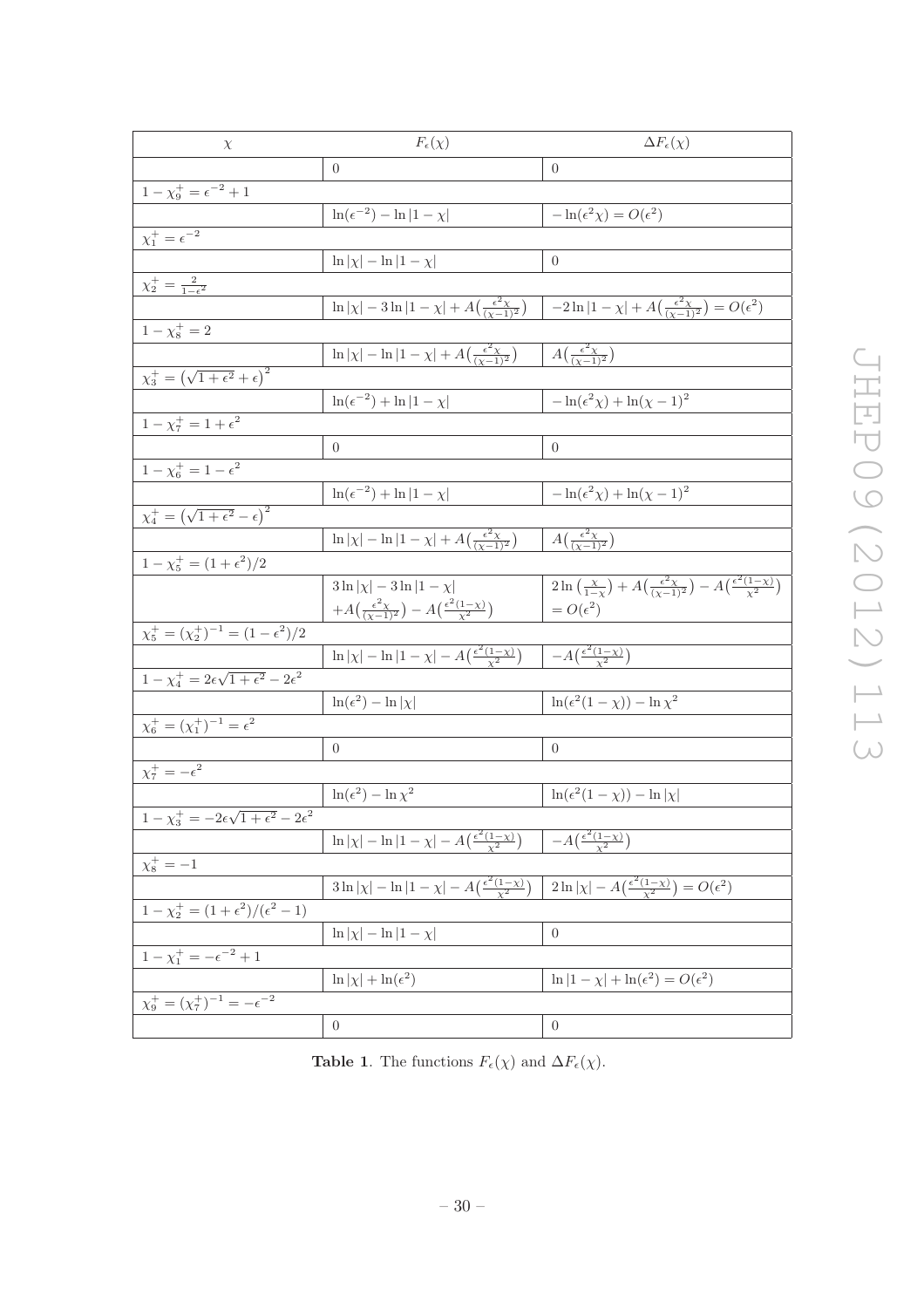where

$$
E^{+}(\Delta) = \int_{\epsilon^2}^{\frac{1-\epsilon^2}{2}} d\chi \ \Delta F_{\epsilon}(\chi) \chi^{\Delta-2} , \qquad (B.13)
$$

$$
E^{-}(\Delta) = \int_{-1}^{-\epsilon^2} d\chi \ \Delta F_{\epsilon}(\chi)(-\chi)^{\Delta-2} = \int_{\epsilon^2}^{1} d\chi \ \Delta F_{\epsilon}(-\chi)\chi^{\Delta-2}, \tag{B.14}
$$

$$
G_{a'}^+ = [C_{cb}^{a'} C_{daa'} - C_{ac}^{a'} C_{bda'}](1 - a \leftrightarrow b), \qquad (B.15)
$$

$$
G_{a'}^- = [C_{bc}^{a'} C_{daa'} - C_{ca}^{a'} C_{bda'}](1 - a \leftrightarrow b).
$$
 (B.16)

Changing the integration variable to  $\chi = \epsilon u$  we calculate

$$
E^{+}(\Delta) = \epsilon^{\Delta - 1} \int_{\epsilon}^{\frac{1 - \epsilon^2}{2\epsilon}} du \, k_{+}(u) u^{\Delta - 2} = \epsilon^{\Delta - 1} \int_{\epsilon}^{\frac{1 - \epsilon^2}{2\epsilon}} du \, k_{+}(u) \partial_u \frac{u^{\Delta - 1}}{\Delta - 1}
$$
(B.17)

$$
E^{-}(\Delta) = \epsilon^{\Delta - 1} \int_{\epsilon}^{\frac{1}{\epsilon}} du \ k_{-}(u)u^{\Delta - 2} = \epsilon^{\Delta - 1} \int_{\epsilon}^{\frac{1}{\epsilon}} du \ k_{-}(u)\partial_{u} \frac{u^{\Delta - 1}}{\Delta - 1}
$$
(B.18)

where

$$
k_{+}(u) = \Delta F_{\epsilon}(\epsilon u) = \begin{cases} \ln\left(\frac{1-\epsilon u}{u^{2}}\right) & \epsilon \le u \le 2\sqrt{1+\epsilon^{2}} - 2\epsilon\\ -A(\frac{1-\epsilon u}{u^{2}}) & 2\sqrt{1+\epsilon^{2}} - 2\epsilon \le u \le \frac{1-\epsilon^{2}}{2\epsilon} \end{cases}
$$
(B.19)

$$
k_{-}(u) = \Delta F_{\epsilon}(-\epsilon u) = \begin{cases} \ln\left(\frac{1+\epsilon u}{u^{2}}\right) & \epsilon \le u \le 2\sqrt{1+\epsilon^{2}} + 2\epsilon \\ -A(\frac{1+\epsilon u}{u^{2}}) & 2\sqrt{1+\epsilon^{2}} + 2\epsilon \le u \le \frac{1}{\epsilon} \end{cases}
$$
(B.20)

Integrating by parts, using the fact that the  $k_{\pm}(u)$  are continuous within the range of integration, and dropping the contributions from the upper boundaries because they are  $O(\epsilon^2)$ , we get

$$
E^{+}(\Delta) = \epsilon^{\Delta - 1} \left[ k_{+}(\epsilon) \frac{\epsilon^{\Delta - 1}}{1 - \Delta} + \int_{\epsilon}^{\frac{1 - \epsilon^{2}}{2\epsilon}} du \ k'_{+}(u) \frac{u^{\Delta - 1}}{1 - \Delta} \right]
$$
(B.21)

$$
E^{-}(\Delta) = \epsilon^{\Delta - 1} \left[ k_{-}(\epsilon) \frac{\epsilon^{\Delta - 1}}{1 - \Delta} + \int_{\epsilon}^{\frac{1}{\epsilon}} du \ k'_{-}(u) \frac{u^{\Delta - 1}}{1 - \Delta} \right].
$$
 (B.22)

Since

$$
k_{\pm}(\epsilon) = \ln(\epsilon^{-2}) + O(\epsilon^2), \qquad (B.23)
$$

we can write

$$
E^{\pm}(\Delta) = \ln(\epsilon^{-2}) \frac{(\epsilon^2)^{\Delta - 1}}{1 - \Delta} + O(\epsilon^{2\Delta}) + I^{\pm}(\Delta)
$$
 (B.24)

with

$$
I^{+}(\Delta) = \epsilon^{\Delta - 1} \int_{\epsilon}^{\frac{1 - \epsilon^2}{2\epsilon}} du \, k'_{+}(u) \frac{u^{\Delta - 1}}{1 - \Delta}
$$
 (B.25)

$$
I^{-}(\Delta) = \epsilon^{\Delta - 1} \int_{\epsilon}^{\frac{1}{\epsilon}} du \, k'_{-}(u) \frac{u^{\Delta - 1}}{1 - \Delta} \,. \tag{B.26}
$$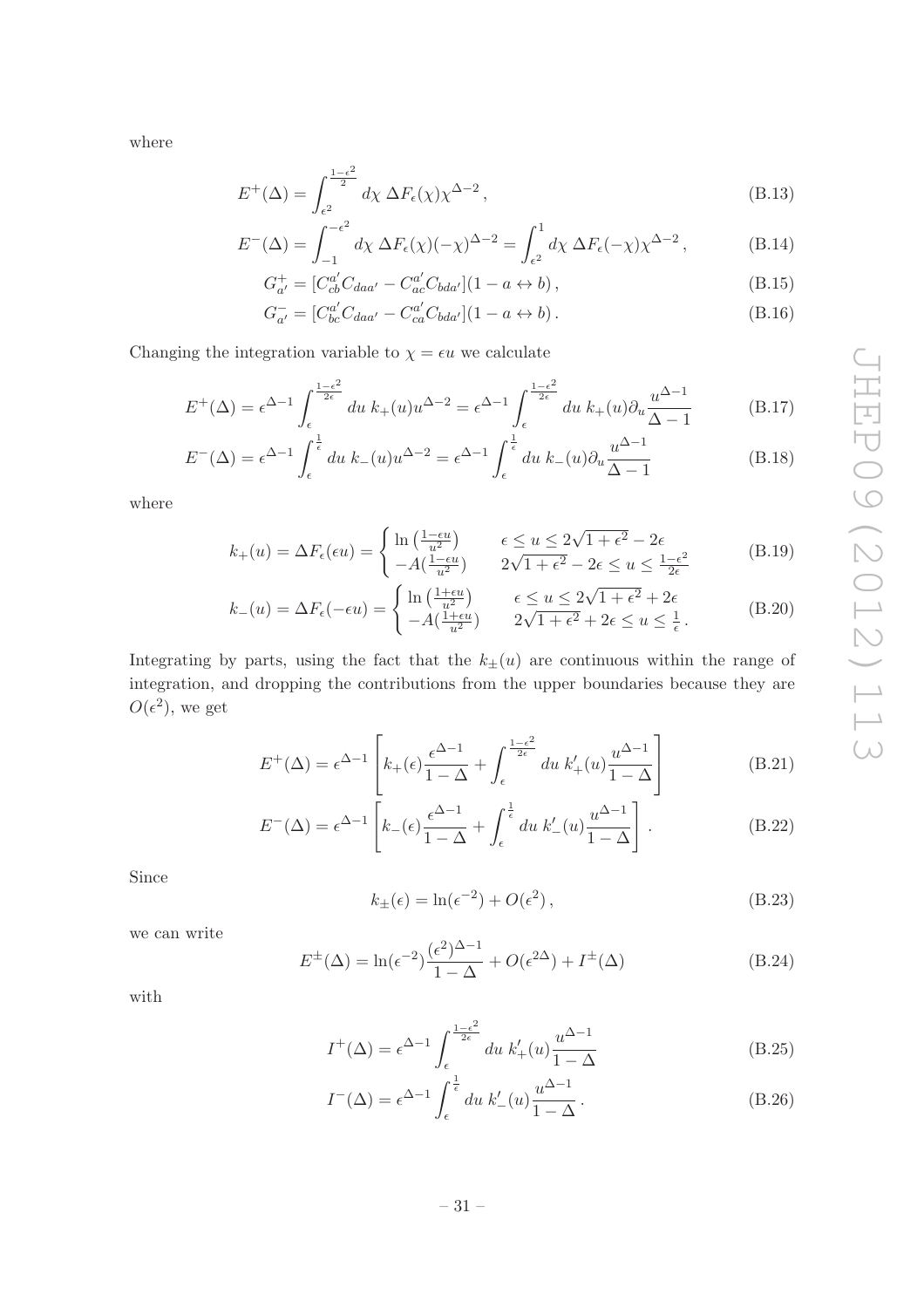Analyzing the behaviour of these integrals in the limit  $\epsilon \to 0$  we find, up to terms vanishing in the limit  $\epsilon \to 0$ ,

$$
E^{+}(\Delta) = E^{-}(\Delta) = \ln(\epsilon^{-2}) \frac{(\epsilon^{2})^{\Delta - 1}}{1 - \Delta} - 2 \frac{(\epsilon^{2})^{\Delta - 1}}{(1 - \Delta)^{2}} + \frac{\epsilon^{\Delta - 1}}{1 - \Delta} \int_{2}^{\infty} du \, \left[ -\partial_{u} A(u^{-2}) + 2u^{-1} \right] u^{\Delta - 1}.
$$
 (B.27)

Therefore

$$
E_{abcd} = \sum_{a'} E^+(\Delta_{a'}) \left( G^+_{a'} + G^-_{a'} \right) = \sum_{a'} E^+(\Delta_{a'}) \left( C^{a'}_{(ad)} C_{(bc)a'} - C^{a'}_{(ac)} C_{(bd)a'} \right) \tag{B.28}
$$

<span id="page-32-0"></span>which is equation  $(8.36)$ .

### C Distributional correlators of currents

In this appendix we construct the distributional three-point and four-point correlation functions of currents for the D0 brane example discussed in section [9.](#page-19-0) By translation invariance, the three-point function is a distribution in two real variables and the four-point function is a distribution in three real variables. Along the way we derive some useful identities on distributions.

### <span id="page-32-1"></span>C.1 Distributions in two variables and the three-point function

We define a distribution  $PV\frac{1}{r^2}$  $\frac{1}{xy}$  in the two real variables x and y by its action on test functions  $f(x, y)$ ,

$$
\left(f, \text{PV}\frac{1}{xy}\right) = \lim_{\epsilon \to 0} \iint_{|x|, |y| \ge \epsilon} \frac{f(x, y)}{xy}
$$
\n(C.1)

which is equivalent to

$$
\left(f, \text{PV}\frac{1}{xy}\right) = \int\limits_0^\infty dx \int\limits_0^\infty dy \frac{1}{xy} (1 - R_x)(1 - R_y)f(x, y) \tag{C.2}
$$

where

$$
R_x: (x, y) \mapsto (-x, y) \tag{C.3}
$$

$$
R_y: (x, y) \mapsto (x, -y). \tag{C.4}
$$

Next define

$$
\left(f, \text{PV}\frac{1}{x(y-x)}\right) = \lim_{\epsilon \to 0} \iint_{\substack{|x|, |y-x| \ge \epsilon}} \frac{f(x,y)}{x(y-x)}\tag{C.5}
$$

$$
\left(f, \text{PV}\frac{1}{y(x-y)}\right) = \lim_{\epsilon \to 0} \iint_{\substack{|y|, |y-x| \ge \epsilon}} \frac{f(x,y)}{y(x-y)}\tag{C.6}
$$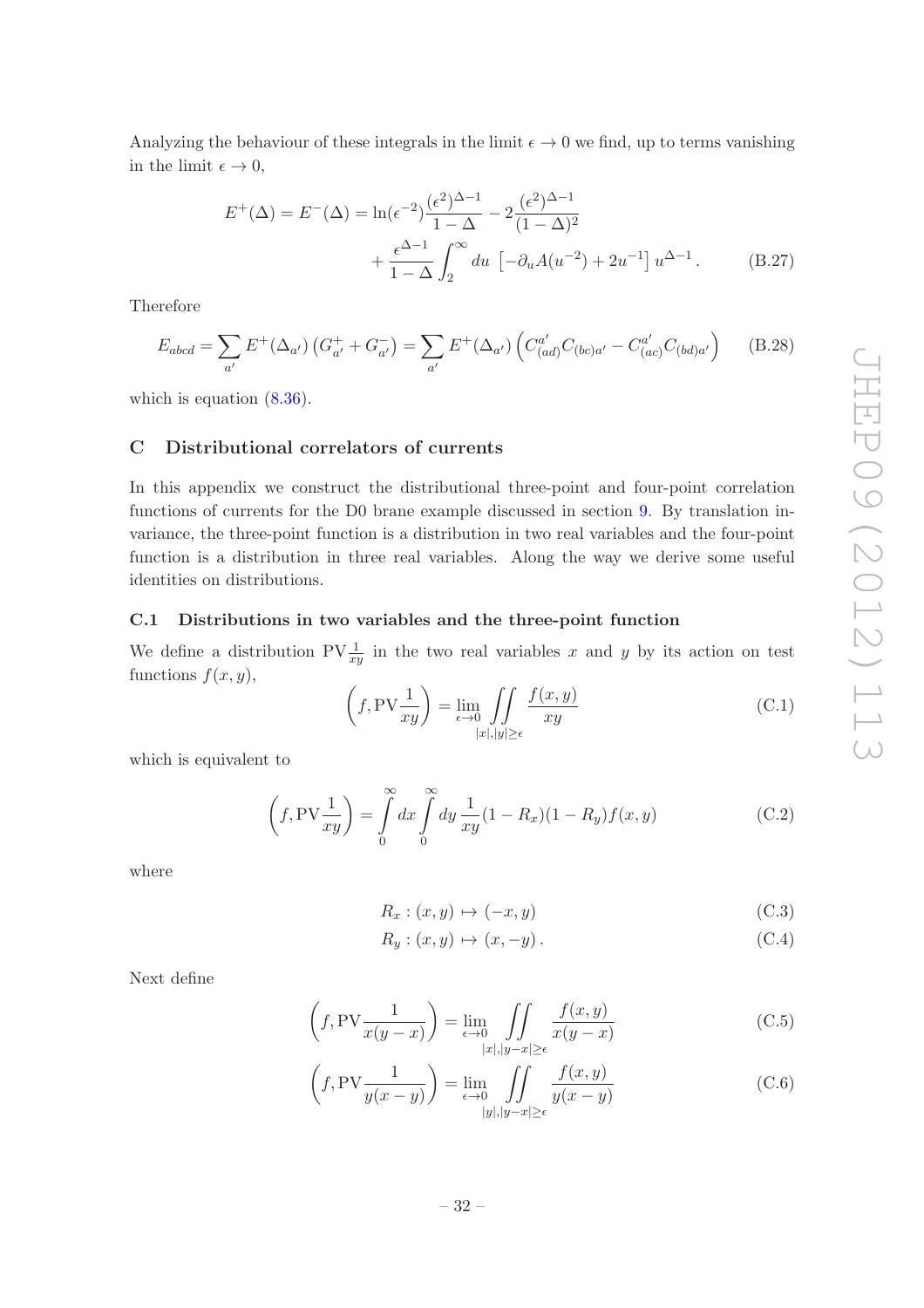which are equivalent to

$$
\left(f, \text{PV}\frac{1}{x(y-x)}\right) = \int_{0}^{\infty} dx \int_{0}^{\infty} dy \frac{1}{xy} (1 - R_x)(1 - R_y) f(x, y+x), \tag{C.7}
$$

$$
\left(f, \text{PV}\frac{1}{y(x-y)}\right) = \int_{0}^{\infty} dx \int_{0}^{\infty} dy \frac{1}{xy} (1 - R_x)(1 - R_y) f(x+y, y).
$$
 (C.8)

The following useful identities follow directly from the definitions

$$
PV\frac{1}{xy} - PV\frac{1}{x(y-x)} - PV\frac{1}{y(x-y)} = \pi^2 \delta(x)\delta(y),
$$
 (C.9)

$$
PV\frac{1}{xy} - PV\frac{1}{x(y+x)} - PV\frac{1}{y(x+y)} = -\pi^2 \delta(x)\delta(y).
$$
 (C.10)

We now turn to constructing the distributional three-point function of currents on the boundary. At finite separations the three-point function on the boundary is

$$
\langle J^{a}(x_1)J^{b}(x_2)J^{c}(x_3)\rangle = -ikf^{abc}\frac{1}{x_{12}x_{13}x_{32}}.
$$
 (C.11)

We want a distributional regularization

<span id="page-33-2"></span><span id="page-33-1"></span>
$$
\left[\frac{1}{x_{12}x_{13}x_{32}}\right]
$$
\n(C.12)

of the rational function, which must be fully antisymmetric in  $x_1, x_2, x_3$  because the threepoint function is symmetric. By translation invariance, we can think of such a distribution as a distribution in two variables  $x_2$  and  $x_3$ , treating  $x_1$  as a parameter.

Define

$$
\left[\frac{1}{x_{12}x_{13}x_{32}}\right]_1 = \partial_2 PV \frac{1}{x_{32}x_{13}} + \partial_3 PV \frac{1}{x_{32}x_{12}}.
$$
 (C.13)

Using the identities  $(C.9)$ ,  $(C.10)$  we find that this distribution transforms in the following way under permutations  $\sigma_{12}$ ,  $\sigma_{23}$ :

$$
\sigma_{12} \left[ \frac{1}{x_{12} x_{13} x_{32}} \right]_1 = - \left[ \frac{1}{x_{12} x_{13} x_{32}} \right]_1 + \pi^2 \partial_3 (\delta(x_{12}) \delta(x_{13})) \tag{C.14}
$$

$$
\sigma_{23} \left[ \frac{1}{x_{12} x_{13} x_{32}} \right]_1 = - \left[ \frac{1}{x_{12} x_{13} x_{32}} \right]_1.
$$
\n(C.15)

It follows that the distribution

$$
\left[\frac{1}{x_{12}x_{13}x_{32}}\right] = \partial_2 PV \frac{1}{x_{32}x_{13}} + \partial_3 PV \frac{1}{x_{32}x_{12}} + \frac{\pi^2}{3} (\partial_2 - \partial_3) \delta(x_{12}) \delta(x_{13})
$$
(C.16)

is fully antisymmetric. We thus set

<span id="page-33-0"></span>
$$
\langle J^{a}(x_{1})J^{b}(x_{2})J^{c}(x_{3})\rangle = -ikf^{abc}\left[\frac{1}{x_{12}x_{13}x_{32}}\right].
$$
 (C.17)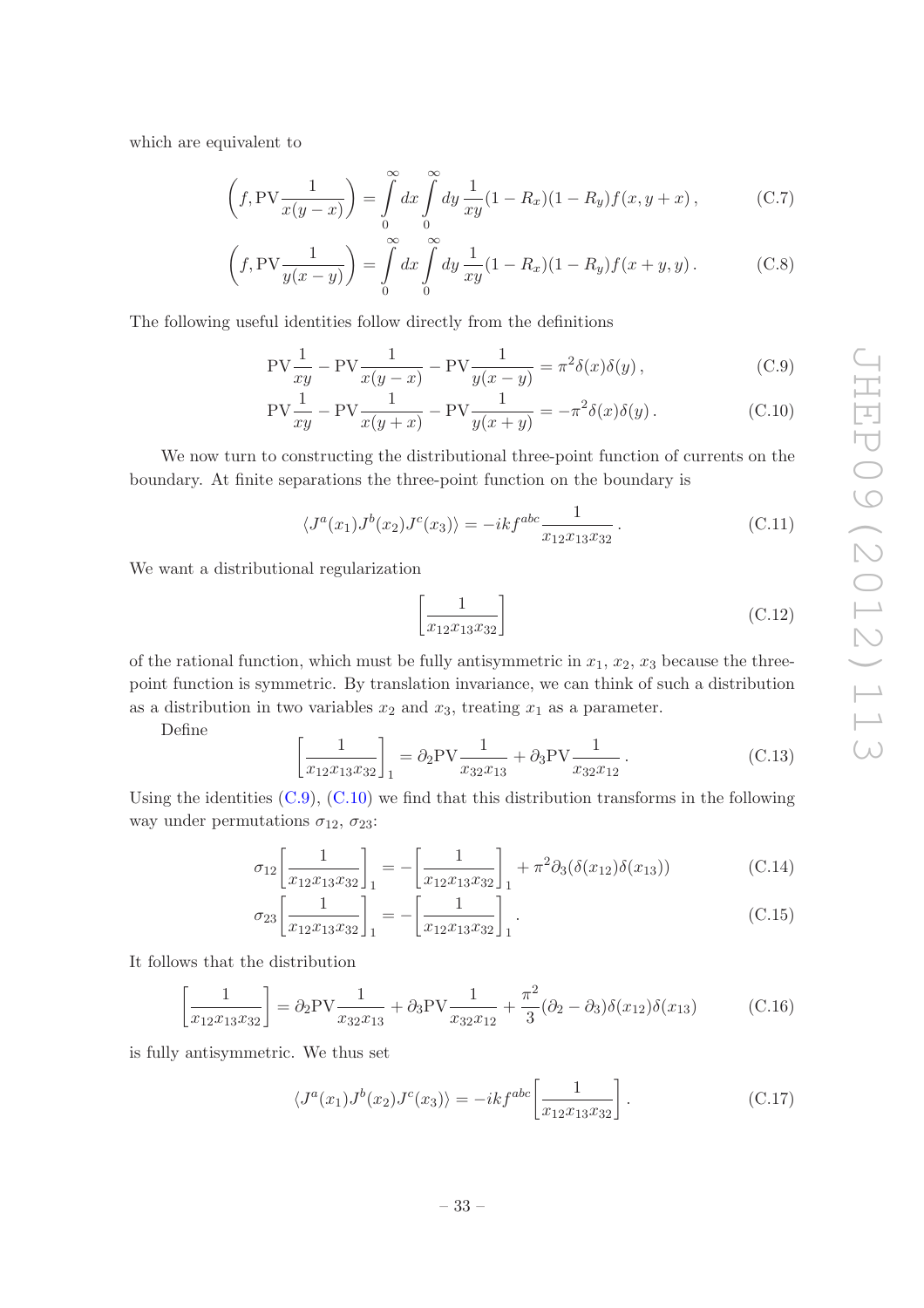### <span id="page-34-0"></span>C.2 Distributions in three variables and the four-point function

We define the following distributions in three real variables  $x, y, z$ :

$$
\left(f, \text{PV}\frac{1}{xyz}\right) = \int\limits_0^\infty dx \int\limits_0^\infty dy \int\limits_0^\infty dz \frac{1}{xyz} (1 - R_x)(1 - R_y)(1 - R_z)f(x, y, z), \tag{C.18}
$$

$$
\left(f, \text{PV}\frac{1}{(x-x')(x-y)(y-z)}\right) = \int_{0}^{\infty} dx \int_{0}^{\infty} dy \int_{0}^{\infty} dz \frac{1}{xyz} \times (1 - R_x)(1 - R_y)(1 - R_z)f(x' - x, x' - x - y, x' - x - y - z) \tag{C.19}
$$

where

$$
R_z : (x, y, z) \mapsto (x, y, -z) \tag{C.20}
$$

and  $x'$  is a parameter. Distributions with other factors in the denominator are defined analogously. Identities of the following type hold

$$
PV \frac{1}{(x - x')(x - y)(y - z)} = PV \frac{1}{(x - x')(x - y)(x - z)} + PV \frac{1}{(x - x')(x - z)(y - z)} - \pi^2 \delta(x - y) \delta(y - z) PV \frac{1}{x' - x}.
$$
 (C.21)

That is, the identities [\(C.9\)](#page-33-1) and [\(C.10\)](#page-33-2) can be used inside the PV symbol.

The connected four-point function of currents on the boundary is, at separated points,

<span id="page-34-1"></span>
$$
\langle J^a(x_1)J^b(x_2)J^c(x_3)J^d(x_4)\rangle_c = \frac{k f^{ac}{}_{s} f^{bsd}}{x_{13}x_{12}x_{34}x_{24}} + \frac{k f^{ad}{}_{s} f^{bcs}}{x_{14}x_{12}x_{23}x_{43}}.\tag{C.22}
$$

We need to extend the rational functions to distributions in three variables, which we take to be  $x_2, x_3, x_4$ , leaving  $x_1$  as a parameter. The full distributional four-point function must be symmetric under simultaneous permutations of  $x_i$  and the corresponding group indices. By a slight abuse of terminology we will refer to this symmetry as crossing symmetry.

We start by defining

$$
D_1 \equiv \left[\frac{1}{x_{12}x_{23}x_{34}x_{42}}\right]_1 = -\partial_4 \text{PV} \frac{1}{x_{12}x_{34}x_{23}} - \partial_3 \text{PV} \frac{1}{x_{12}x_{42}x_{43}},\tag{C.23}
$$

$$
D_2 \equiv \left[\frac{1}{x_{13}x_{23}x_{34}x_{42}}\right]_1 = -\partial_4 \text{PV} \frac{1}{x_{13}x_{24}x_{23}} - \partial_2 \text{PV} \frac{1}{x_{13}x_{42}x_{34}},\tag{C.24}
$$

$$
D_3 \equiv \left[\frac{1}{x_{14}x_{23}x_{34}x_{42}}\right]_1 = -\partial_3 \text{PV} \frac{1}{x_{14}x_{23}x_{42}} - \partial_2 \text{PV} \frac{1}{x_{14}x_{32}x_{34}},\tag{C.25}
$$

and then defining

$$
\left[\frac{1}{x_{13}x_{12}x_{34}x_{24}}\right]_1 = D_2 - D_1, \qquad (C.26)
$$

$$
\left[\frac{1}{x_{14}x_{12}x_{23}x_{34}}\right]_1 = D_3 - D_1, \qquad (C.27)
$$

$$
\left[\frac{1}{x_{13}x_{14}x_{23}x_{24}}\right]_1 = D_3 - D_2.
$$
\n(C.28)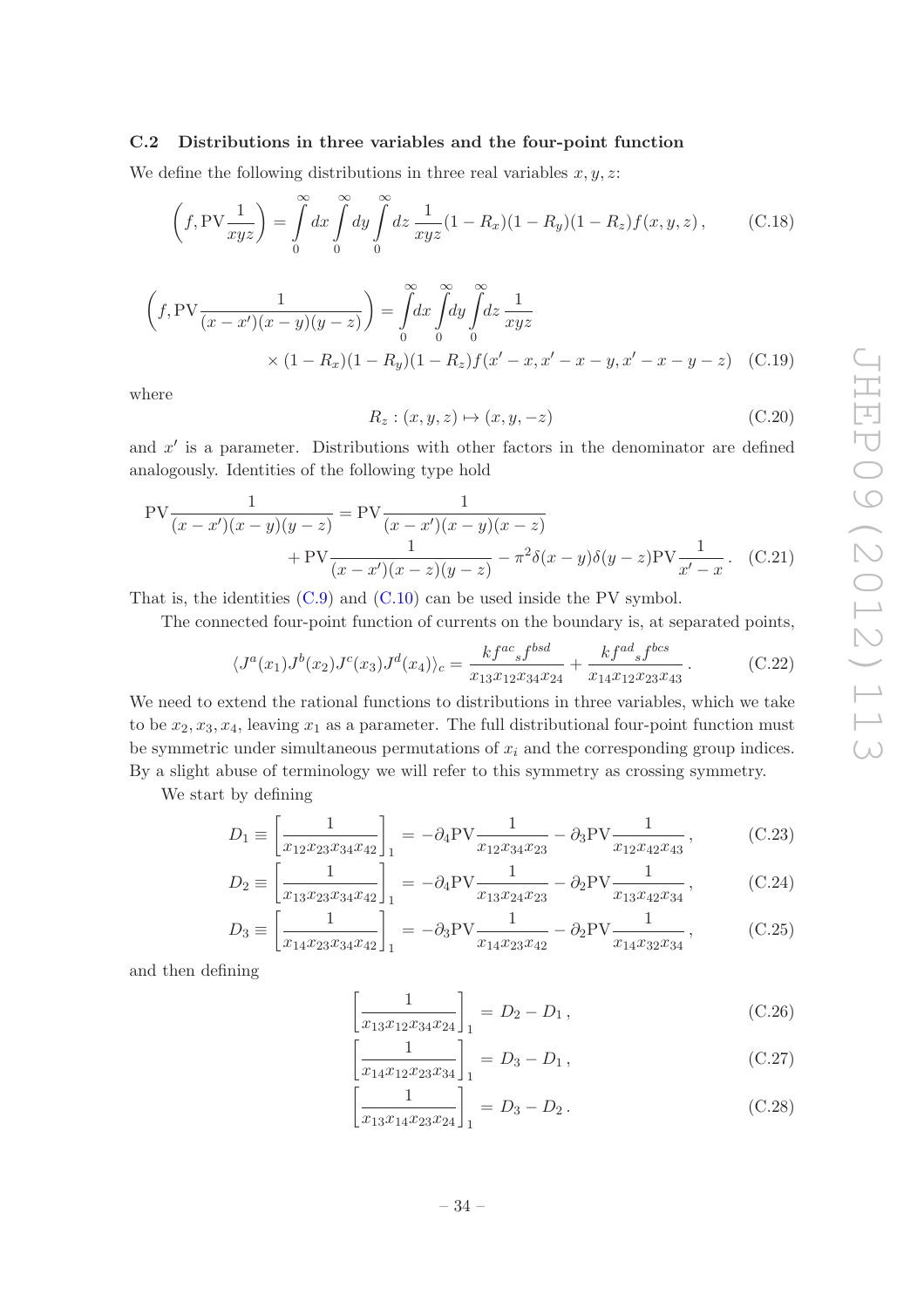The distributions  $D_2 - D_1$  and  $D_3 - D_1$  regularize the rational functions which appear in [\(C.22\)](#page-34-1). We next turn to their behaviour under permutations. We find

$$
\sigma_{12}(D_2 - D_1) = D_1 - D_3 + \Xi_1, \qquad (C.29)
$$

$$
\sigma_{13}(D_2 - D_1) = D_3 - D_2 + \Xi_2, \qquad (C.30)
$$

$$
\sigma_{14}(D_3 - D_1) = D_2 - D_3 + \Xi_3, \qquad (C.31)
$$

where  $\Xi_i$  are contact terms which can be computed using [\(C.9\)](#page-33-1) and [\(C.10\)](#page-33-2):

$$
\Xi_{1} = -\pi^{2} \partial_{4} \left( \delta(x_{14}) \delta(x_{34}) \text{PV} \frac{1}{x_{23}} + \delta(x_{13}) \delta(x_{23}) \text{PV} \frac{1}{x_{34}} \right) \n+ \pi^{2} \partial_{3} \left( \delta(x_{21}) \delta(x_{41}) \text{PV} \frac{1}{x_{43}} - \delta(x_{23}) \delta(x_{34}) \text{PV} \frac{1}{x_{41}} \right), \n\Xi_{2} = -\pi^{2} \partial_{4} \left( \delta(x_{42}) \delta(x_{41}) \text{PV} \frac{1}{x_{32}} + \delta(x_{31}) \delta(x_{21}) \text{PV} \frac{1}{x_{24}} \right) \n+ \pi^{2} \partial_{2} \left( \delta(x_{31}) \delta(x_{14}) \text{PV} \frac{1}{x_{42}} - \delta(x_{32}) \delta(x_{42}) \text{PV} \frac{1}{x_{41}} \right), \n\Xi_{3} = \pi^{2} \partial_{3} \left( \delta(x_{31}) \delta(x_{23}) \text{PV} \frac{1}{x_{42}} + \delta(x_{41}) \delta(x_{12}) \text{PV} \frac{1}{x_{23}} \right) \n+ \pi^{2} \partial_{2} \left( -\delta(x_{41}) \delta(x_{31}) \text{PV} \frac{1}{x_{32}} + \delta(x_{42}) \delta(x_{23}) \text{PV} \frac{1}{x_{31}} \right).
$$
\n(C.32)

To satisfy the crossing symmetry we modify  $D_2 - D_1$  according to the ansatz

$$
\left[\frac{1}{x_{13}x_{12}x_{34}x_{24}}\right] = D_2 - D_1 + \xi
$$
\n(C.33)

with

$$
\xi = A_1 \delta_{234} \left[ \frac{1}{x_{12}^2} \right] + A_2 \delta_{134} \left[ \frac{1}{x_{12}^2} \right] + A_3 \delta_{124} \left[ \frac{1}{x_{13}^2} \right] + A_4 \delta_{123} \left[ \frac{1}{x_{41}^2} \right] + B_{123} \partial_3 \left( \delta_{123} \text{PV} \frac{1}{x_{43}} \right)
$$
  
+  $B_{132} \partial_2 \left( \delta_{123} \text{PV} \frac{1}{x_{43}} \right) + B_{124} \partial_4 \left( \delta_{124} \text{PV} \frac{1}{x_{34}} \right) + B_{142} \partial_2 \left( \delta_{124} \text{PV} \frac{1}{x_{34}} \right) + B_{134} \partial_4 \left( \delta_{134} \text{PV} \frac{1}{x_{24}} \right)$   
+  $B_{143} \partial_3 \left( \delta_{134} \text{PV} \frac{1}{x_{34}} \right) + B_{234} \partial_4 \left( \delta_{234} \text{PV} \frac{1}{x_{14}} \right) + B_{243} \partial_3 \left( \delta_{234} \text{PV} \frac{1}{x_{13}} \right),$  (C.34)

defining

$$
\delta_{ijk} = \delta(x_{ij})\delta(x_{jk}), \qquad \left[\frac{1}{x_{ij}^2}\right] = \partial_j \text{PV} \frac{1}{x_{ij}}.
$$
\n(C.35)

Similarly we make the ansatz

$$
\left[\frac{1}{x_{14}x_{12}x_{23}x_{34}}\right] = D_3 - D_1 - \eta
$$
\n(C.36)

where  $\eta$  has the same form as  $\xi$  above with the coefficients  $A_i$  replaced by  $P_i$  and  $B_{ijk}$ replaced by  $Q_{ijk}$ . The crossing symmetry requirement implies the equations

$$
\eta - \sigma_{12}\xi = \Xi_1, \qquad (C.37)
$$

$$
\eta + \xi + \sigma_{13}\xi = -\Xi_2, \tag{C.38}
$$

$$
\xi + \eta + \sigma_{14}\eta = \Xi_3. \tag{C.39}
$$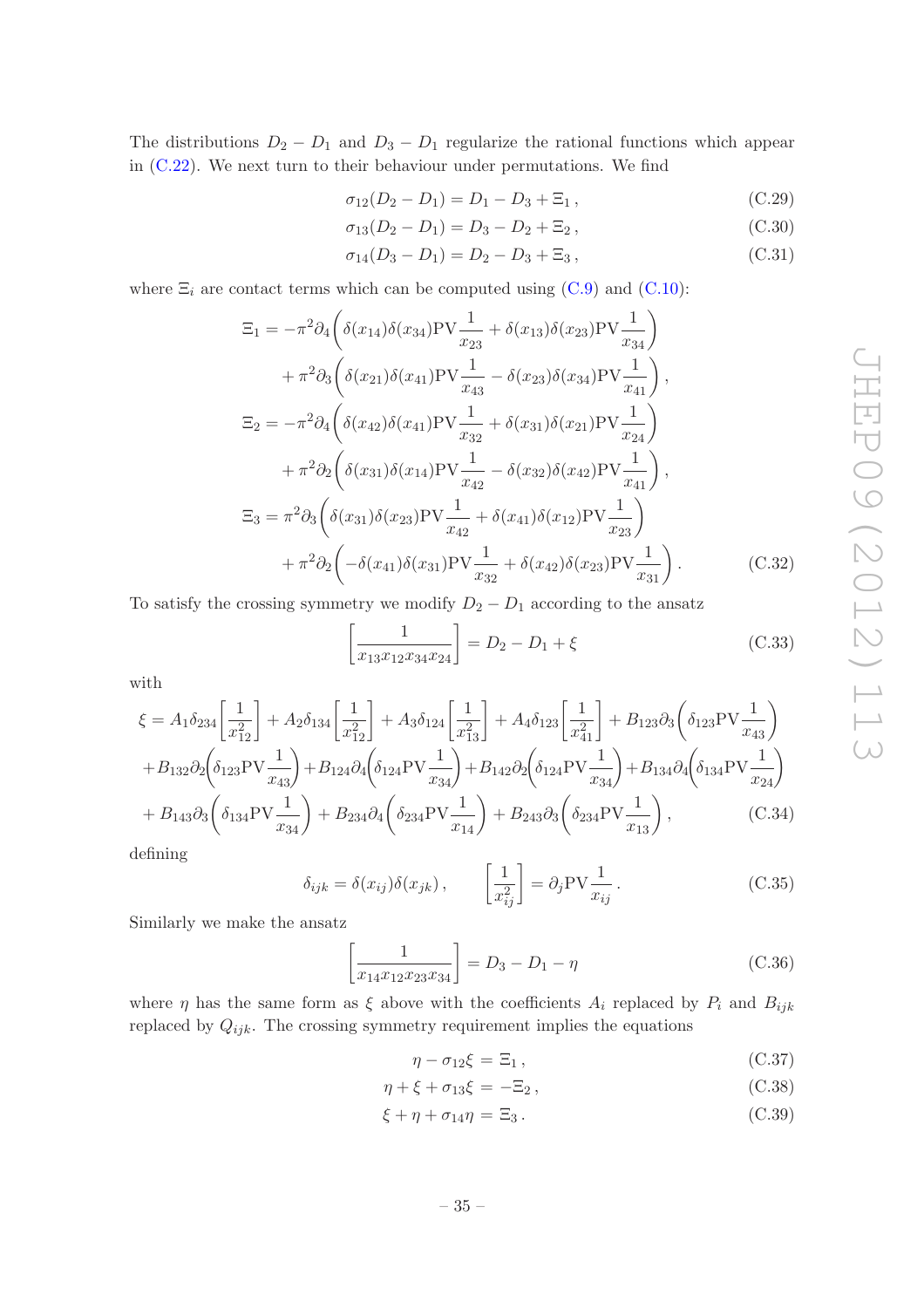Solving these equations we obtain that the only nonvanishing coefficients present in  $\xi$  and η are

$$
A_1 = A_2 = A_3 = -\frac{\pi^2}{3}, \qquad A_4 = \frac{2\pi^2}{3}, \qquad (C.40)
$$

$$
P_1 = P_2 = P_4 = -\frac{\pi^2}{3}, \qquad P_3 = \frac{2\pi^2}{3}, \qquad (C.41)
$$

$$
B_{234} = Q_{243} = \pi^2. \tag{C.42}
$$

The full distributional four-point function is

<span id="page-36-9"></span>
$$
\langle J^a(t_1)J^b(t_2)J^c(t_3)J^d(t_4)\rangle_c = kf^{ac}{}_sf^{bsd} \left[\frac{1}{x_{13}x_{12}x_{34}x_{24}}\right] + kf^{ad}{}_sf^{bcs} \left[\frac{1}{x_{14}x_{12}x_{23}x_{43}}\right] \tag{C.43}
$$

where

$$
\left[\frac{1}{x_{13}x_{12}x_{34}x_{24}}\right] = \left[\frac{1}{x_{13}x_{12}x_{34}x_{24}}\right]_1 + \pi^2 \partial_4(\delta_{234}) \text{PV} \frac{1}{x_{12}} \n+ \frac{\pi^2}{3} \left(2\delta_{123} \left[\frac{1}{x_{14}^2}\right] - \delta_{234} \left[\frac{1}{x_{12}^2}\right] - \delta_{134} \left[\frac{1}{x_{32}^2}\right] - \delta_{124} \left[\frac{1}{x_{32}^2}\right] \right), \quad (C.44)
$$
\n
$$
\left[\frac{1}{x_{14}x_{12}x_{23}x_{43}}\right] = \left[\frac{1}{x_{14}x_{12}x_{23}x_{43}}\right]_1 - \pi^2 \partial_3 \delta_{234} \text{PV} \frac{1}{x_{12}}
$$

$$
+\frac{\pi^2}{3}\left(-2\delta_{124}\left[\frac{1}{x_{13}^2}\right]+\delta_{234}\left[\frac{1}{x_{12}^2}\right]+\delta_{134}\left[\frac{1}{x_{32}^2}\right]+\delta_{123}\left[\frac{1}{x_{41}^2}\right]\right). (C.45)
$$

### References

- <span id="page-36-0"></span>[1] D. Kutasov, Geometry on the space of conformal field theories and contact terms , *[Phys. Lett.](http://dx.doi.org/10.1016/0370-2693(89)90028-2)* **B** 220 (1989) 153 [IN[SPIRE](http://inspirehep.net/search?p=find+J+Phys.Lett.,B220,153)].
- <span id="page-36-1"></span>[2] L.J. Dixon, V. Kaplunovsky and J. Louis, On effective field theories describing  $(2, 2)$  vacual of the heterotic string, [Nucl. Phys.](http://dx.doi.org/10.1016/0550-3213(90)90057-K)  $\bf{B}$  329 (1990) 27 [IN[SPIRE](http://inspirehep.net/search?p=find+J+Nucl.Phys.,B329,27)].
- <span id="page-36-2"></span>[3] J. de Boer, J. Manschot, K. Papadodimas and E. Verlinde, The chiral ring of  $AdS_3/CFT_2$ and the attractor mechanism, JHEP  $03$  [\(2009\) 030](http://dx.doi.org/10.1088/1126-6708/2009/03/030)  $\text{arXiv:0809.0507}$  $\text{arXiv:0809.0507}$  $\text{arXiv:0809.0507}$  [IN[SPIRE](http://inspirehep.net/search?p=find+EPRINT+arXiv:0809.0507)].
- <span id="page-36-3"></span>[4] D. Friedan, A tentative theory of large distance physics, JHEP 10 [\(2003\) 063](http://dx.doi.org/10.1088/1126-6708/2003/10/063) [[hep-th/0204131](http://arxiv.org/abs/hep-th/0204131)] [IN[SPIRE](http://inspirehep.net/search?p=find+EPRINT+hep-th/0204131)].
- <span id="page-36-4"></span>[5] D. Friedan and A. Konechny, *Gradient formula for the*  $\beta$ *-function of 2d quantum field theory*, J. Phys. A 43 [\(2010\) 215401](http://dx.doi.org/10.1088/1751-8113/43/21/215401) [[arXiv:0910.3109](http://arxiv.org/abs/0910.3109)] [IN[SPIRE](http://inspirehep.net/search?p=find+EPRINT+arXiv:0910.3109)].
- <span id="page-36-5"></span>[6] E. Rabinovici, Spontaneous breaking of space-time symmetries, Lect. Notes Phys. **737** (2008) 573 [[arXiv:0708.1952](http://arxiv.org/abs/0708.1952)] [IN[SPIRE](http://inspirehep.net/search?p=find+EPRINT+arXiv:0708.1952)].
- <span id="page-36-6"></span>[7] H. Osborn, Weyl consistency conditions and a local renormalization group equation for general renormalizable field theories, [Nucl. Phys.](http://dx.doi.org/10.1016/0550-3213(91)80030-P) **B 363** (1991) 486 [IN[SPIRE](http://inspirehep.net/search?p=find+J+Nucl.Phys.,B363,486)].
- <span id="page-36-7"></span>[8] D. Kutasov, M. Mariño and G.W. Moore, Some exact results on tachyon condensation in string field theory, JHEP  $10$  [\(2000\) 045](http://dx.doi.org/10.1088/1126-6708/2000/10/045) [[hep-th/0009148](http://arxiv.org/abs/hep-th/0009148)] [IN[SPIRE](http://inspirehep.net/search?p=find+EPRINT+hep-th/0009148)].
- <span id="page-36-8"></span>[9] D. Friedan and A. Konechny, On the boundary entropy of one-dimensional quantum systems at low temperature , [Phys. Rev. Lett.](http://dx.doi.org/10.1103/PhysRevLett.93.030402) 93 (2004) 030402 [[hep-th/0312197](http://arxiv.org/abs/hep-th/0312197)] [IN[SPIRE](http://inspirehep.net/search?p=find+EPRINT+hep-th/0312197)].